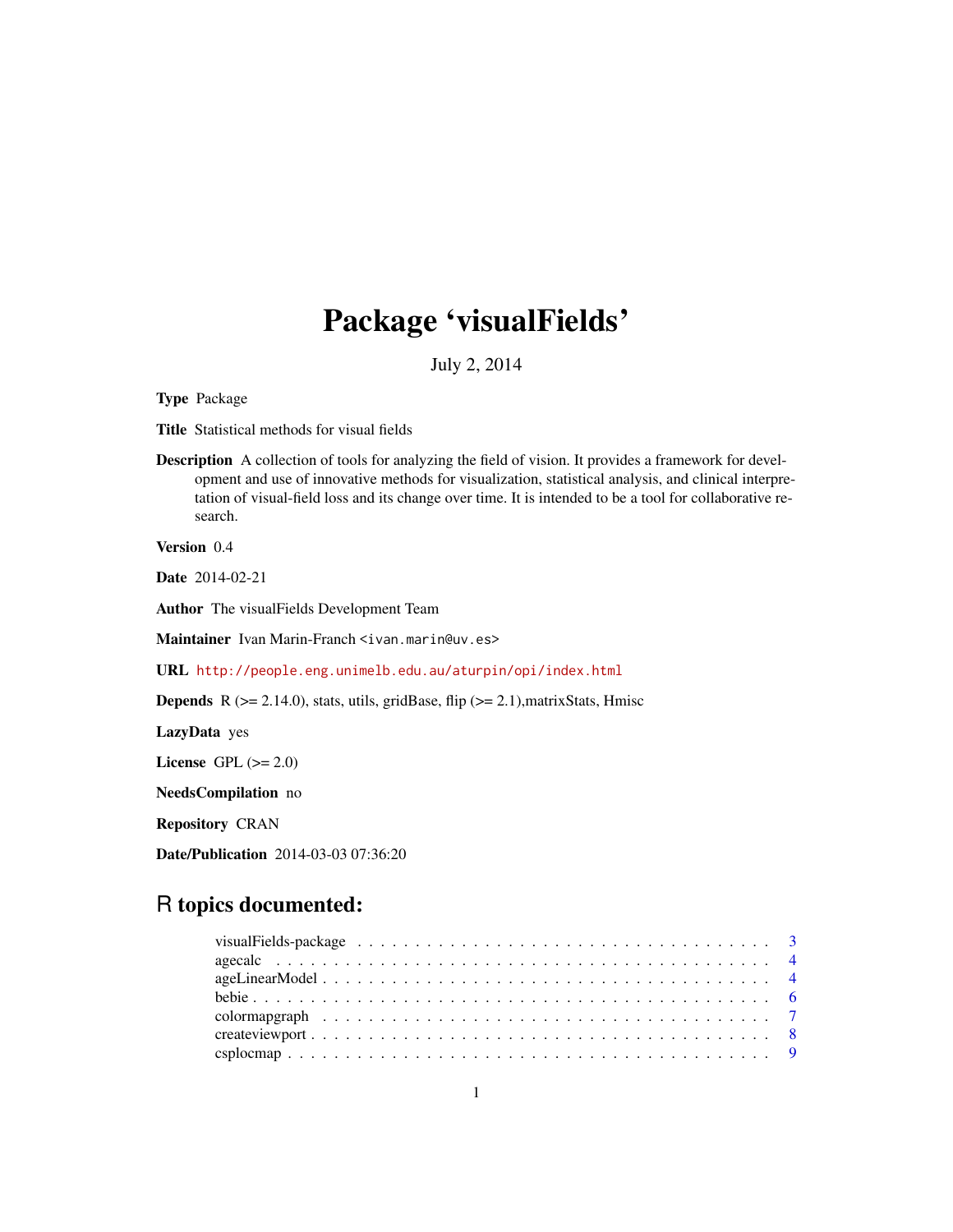|              |  |  |  |  |  |  |  |  |  |  |  |  |      | 10 |
|--------------|--|--|--|--|--|--|--|--|--|--|--|--|------|----|
|              |  |  |  |  |  |  |  |  |  |  |  |  |      | 11 |
|              |  |  |  |  |  |  |  |  |  |  |  |  |      | 11 |
|              |  |  |  |  |  |  |  |  |  |  |  |  |      | 12 |
|              |  |  |  |  |  |  |  |  |  |  |  |  |      | 13 |
|              |  |  |  |  |  |  |  |  |  |  |  |  |      | 14 |
|              |  |  |  |  |  |  |  |  |  |  |  |  |      | 15 |
|              |  |  |  |  |  |  |  |  |  |  |  |  |      | 16 |
|              |  |  |  |  |  |  |  |  |  |  |  |  |      | 17 |
|              |  |  |  |  |  |  |  |  |  |  |  |  |      | 18 |
|              |  |  |  |  |  |  |  |  |  |  |  |  |      | 19 |
|              |  |  |  |  |  |  |  |  |  |  |  |  |      | 20 |
|              |  |  |  |  |  |  |  |  |  |  |  |  |      | 21 |
|              |  |  |  |  |  |  |  |  |  |  |  |  |      | 22 |
|              |  |  |  |  |  |  |  |  |  |  |  |  |      | 24 |
|              |  |  |  |  |  |  |  |  |  |  |  |  |      | 25 |
|              |  |  |  |  |  |  |  |  |  |  |  |  |      |    |
|              |  |  |  |  |  |  |  |  |  |  |  |  |      | 26 |
|              |  |  |  |  |  |  |  |  |  |  |  |  |      | 27 |
|              |  |  |  |  |  |  |  |  |  |  |  |  |      | 28 |
|              |  |  |  |  |  |  |  |  |  |  |  |  | - 29 |    |
|              |  |  |  |  |  |  |  |  |  |  |  |  | -30  |    |
|              |  |  |  |  |  |  |  |  |  |  |  |  | 31   |    |
|              |  |  |  |  |  |  |  |  |  |  |  |  |      | 32 |
|              |  |  |  |  |  |  |  |  |  |  |  |  |      | 33 |
|              |  |  |  |  |  |  |  |  |  |  |  |  |      | 34 |
|              |  |  |  |  |  |  |  |  |  |  |  |  |      | 35 |
|              |  |  |  |  |  |  |  |  |  |  |  |  |      | 36 |
|              |  |  |  |  |  |  |  |  |  |  |  |  |      | 36 |
|              |  |  |  |  |  |  |  |  |  |  |  |  |      | 37 |
|              |  |  |  |  |  |  |  |  |  |  |  |  |      | 38 |
|              |  |  |  |  |  |  |  |  |  |  |  |  |      | 39 |
|              |  |  |  |  |  |  |  |  |  |  |  |  |      | 40 |
|              |  |  |  |  |  |  |  |  |  |  |  |  |      | 41 |
|              |  |  |  |  |  |  |  |  |  |  |  |  |      | 42 |
|              |  |  |  |  |  |  |  |  |  |  |  |  |      | 43 |
|              |  |  |  |  |  |  |  |  |  |  |  |  |      | 43 |
| vf91016left  |  |  |  |  |  |  |  |  |  |  |  |  |      | 44 |
| vf91016right |  |  |  |  |  |  |  |  |  |  |  |  |      | 45 |
| vfcolormap   |  |  |  |  |  |  |  |  |  |  |  |  |      | 45 |
|              |  |  |  |  |  |  |  |  |  |  |  |  |      | 46 |
| vfenv        |  |  |  |  |  |  |  |  |  |  |  |  |      | 46 |
| vfgrayscale  |  |  |  |  |  |  |  |  |  |  |  |  |      | 47 |
| vfidefault   |  |  |  |  |  |  |  |  |  |  |  |  |      | 48 |
| vfindex      |  |  |  |  |  |  |  |  |  |  |  |  |      | 49 |
| vfindexpmap  |  |  |  |  |  |  |  |  |  |  |  |  |      | 50 |
|              |  |  |  |  |  |  |  |  |  |  |  |  |      | 51 |
|              |  |  |  |  |  |  |  |  |  |  |  |  |      | 52 |
|              |  |  |  |  |  |  |  |  |  |  |  |  |      |    |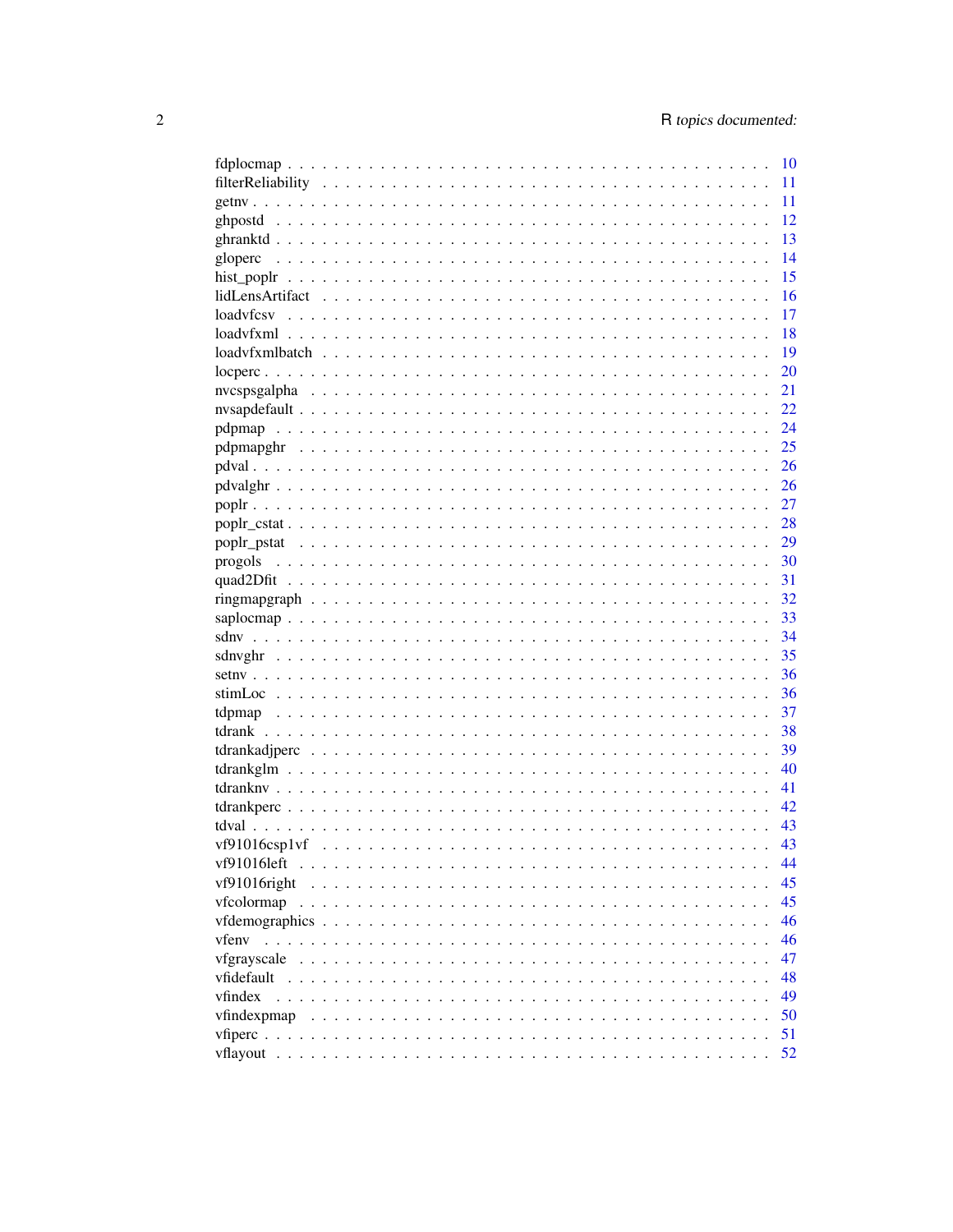<span id="page-2-0"></span>

| Index |          | 75  |
|-------|----------|-----|
|       |          |     |
|       |          |     |
|       |          |     |
|       |          |     |
|       |          |     |
|       |          |     |
|       |          |     |
|       | vfsort   |     |
|       |          | -67 |
|       |          |     |
|       |          |     |
|       |          |     |
|       |          |     |
|       |          | -61 |
|       |          |     |
|       | vfobiect |     |
|       |          |     |
|       |          |     |
|       |          |     |

visualFields-package *Statistical methods for visual fields*

#### <span id="page-2-1"></span>Description

This is a collection of tools for analyzing the field of vision. It provides a framework for the development and use of innovative methods for visualization, statistical analysis, and clinical interpretation of visual-field loss and its change over time. visualFields is intended to be a tool for collaborative research

## Author(s)

The visualFields Development Team

## References

[1] Marín-Franch I & Swanson WH. The visualFields package: A tool for analysis and visualization of visual fields. Journal of Vision, 2013, 13(4):10, 1-12

[2] Turpin A, Artes PH, & McKendrick AM. The Open Perimetry Interface: An enabling tool for clinical visual psychophysics. Journal of Vision, 2012, 12(11):22, 21–25

This work was supported by NIH grant number R01EY007716

## See Also

OPI, the Open Perimetry Initiative [http://people.eng.unimelb.edu.au/aturpin/opi/index.](http://people.eng.unimelb.edu.au/aturpin/opi/index.html) [html](http://people.eng.unimelb.edu.au/aturpin/opi/index.html)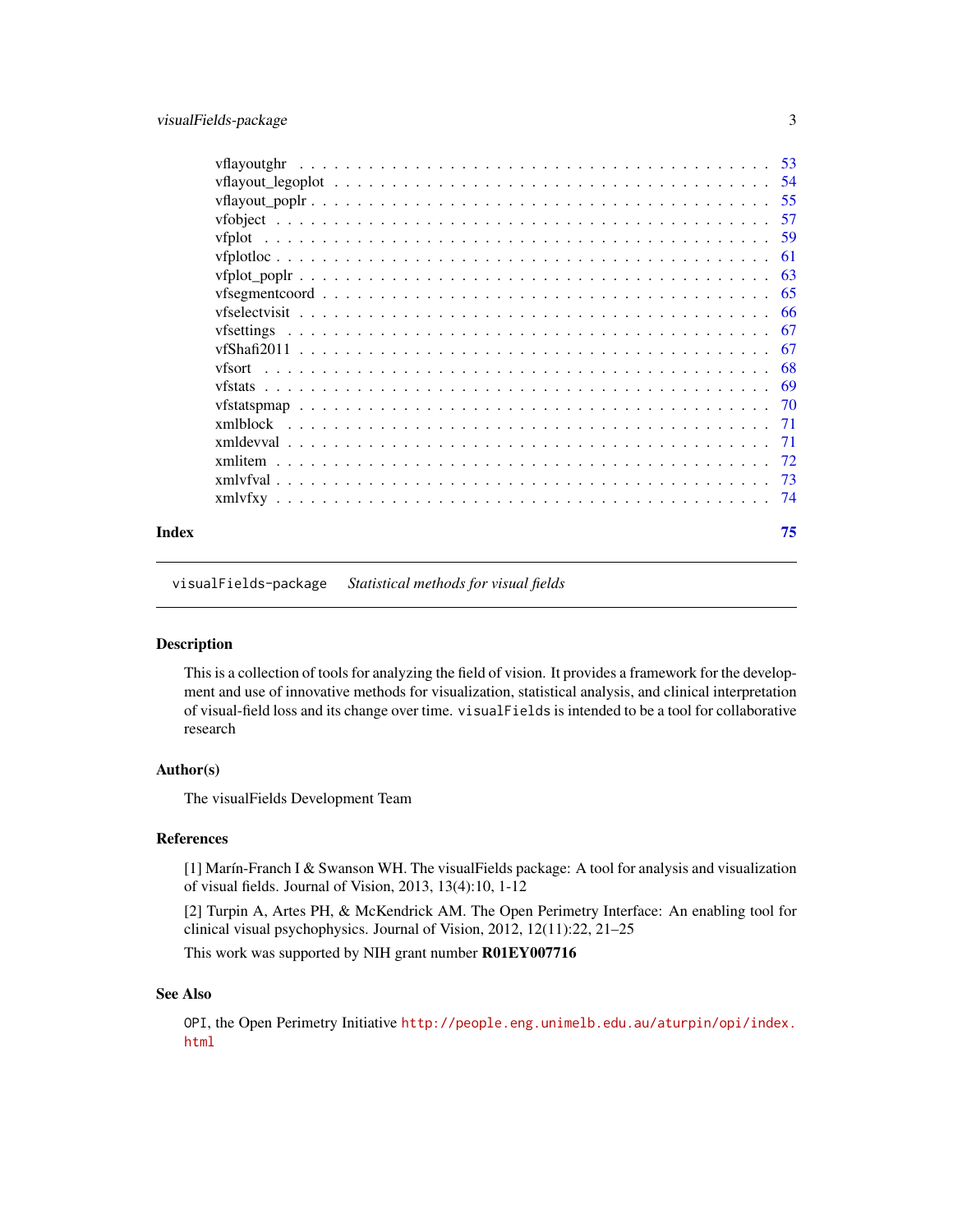<span id="page-3-0"></span>

Tool to calculate ages from date of birth and date of test, etc

## Usage

```
agecalc( from, to, daysyear = NULL )
```
## Arguments

| from     | date from                                                                                                                  |
|----------|----------------------------------------------------------------------------------------------------------------------------|
| to       | date to                                                                                                                    |
| daysyear | if NULL, calculates real age. If informed, then calculates year based on the num-<br>ber of days per year (e.g. $362.25$ ) |

## Value

returns age in years

## Author(s)

Ivan Marin-Franch <imarinfr@indiana.edu>

#### Examples

```
agecalc( "1977-01-31", "2014-01-30" )
```
<span id="page-3-1"></span>ageLinearModel *linear model for age effect on visual sensitivity*

## Description

calculates the linear model to account for mean age effect on visual sensitivity at each location from a sample of controls subjects

## Usage

```
ageLinearModel( vf, smooth = TRUE, smoothFunction = quad2Dfit )
```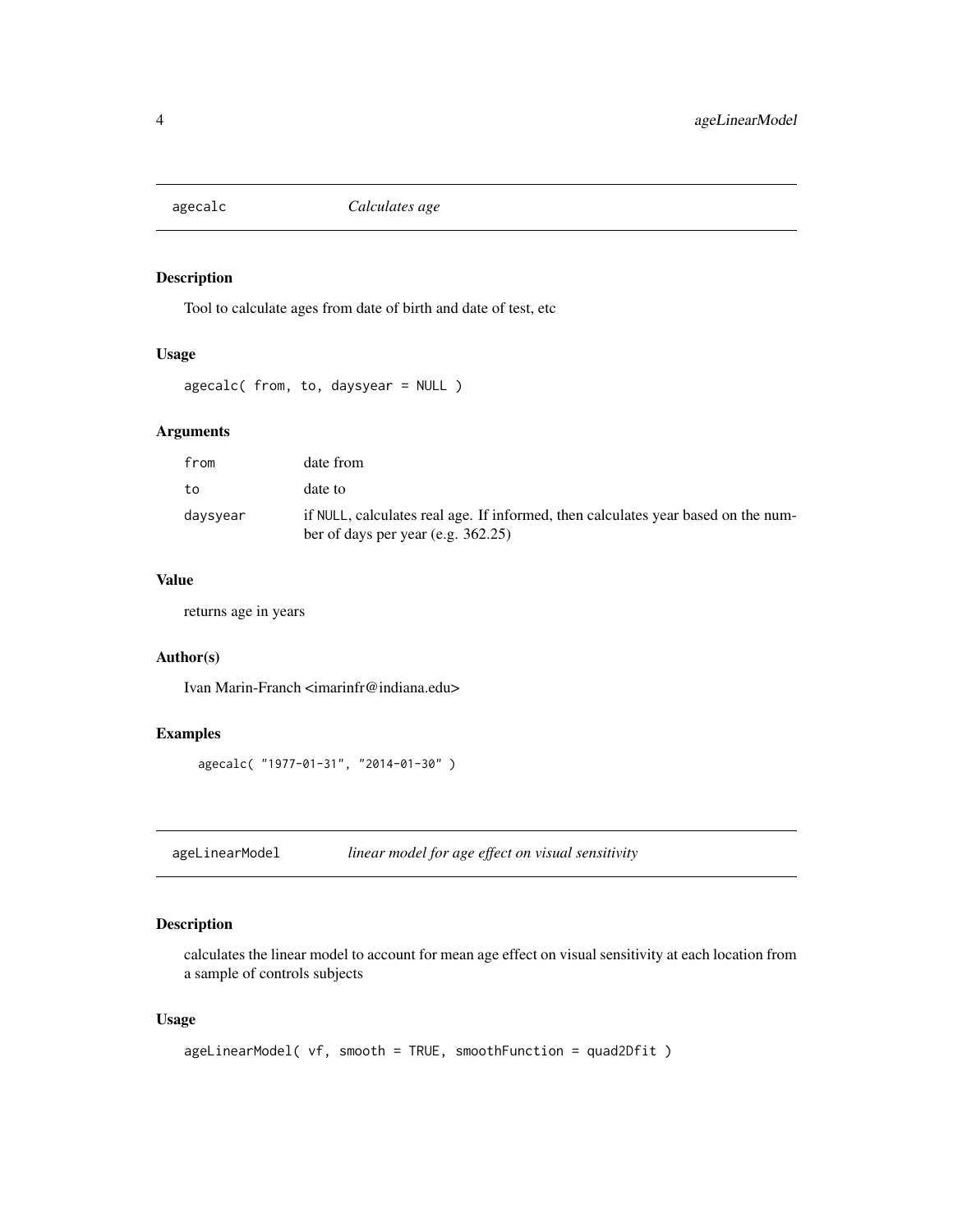## ageLinearModel 5

#### Arguments

| vf     | a vf object. It needs to be in a specific format                                                                                                                                                               |
|--------|----------------------------------------------------------------------------------------------------------------------------------------------------------------------------------------------------------------|
| smooth | whether to use a function to smooth the results or not. Default is TRUE                                                                                                                                        |
|        | smoothFunction If smooth is TRUE, the function to use for smoothing. Default is quad2Dfit, a 2D<br>quadratic fit to resulting data. This function is not really a smoothing procedure,<br>but a parametric fit |

#### Details

The function obtains for each location a regression line of sensitivity threshold on age. The [vf](#page-56-1) object may contain data for many visits of many subjects. The number of visits per subject can be variable and hence, to account for that, weighted least-squares linear regression is performed in which the weights for is the inverse of the number of visits for the subject. By default, the slopes and intercepts are "smoothed" by fitting a 2-dimensional quadratic fit, as in [1]. Other smoothFunctions can be defined instead using other type of parametric or non-parametric fits. The 2-dimensional quadratic fit has been found to be innapropriate for the stimulus used in frequency-doubling perimetry (FDP) [2].

All the data passed to the function must belong to the same perimeter tperimetry, the same pattern of locations talgorithm, and the same presentation algorithm tpattern.

#### Value

returns a table with intercepts and slopes modelling age-related mean sensitivity change.

#### Author(s)

Ivan Marin-Franch <imarinfr@indiana.edu>

#### References

[1] A. Heijl, G. Lindgren, and J. Olsson. *A package for the statistical analysis of visual fields*. Documenta Ophthalmologica Proceedings Series, 49, 1987

[2] A. J. Anderson, C. A. Johnson, M. Fingeret, J. L. Keltner, P. G. D. Spry, M. Wall, and J. S. Werner. *Characteristics of the normative database for the humphrey matrix perimeter*. Investigative Ophthalmology and Visual Science, 46, 2005

#### See Also

[sdnv](#page-33-1), [locperc](#page-19-1), [quad2Dfit](#page-30-1)

## Examples

# DO NOT RUN

```
# to test this, load a file using e.g. loadvfcsv with control data and then run
```
# agelm <- ageLinearModel( vf )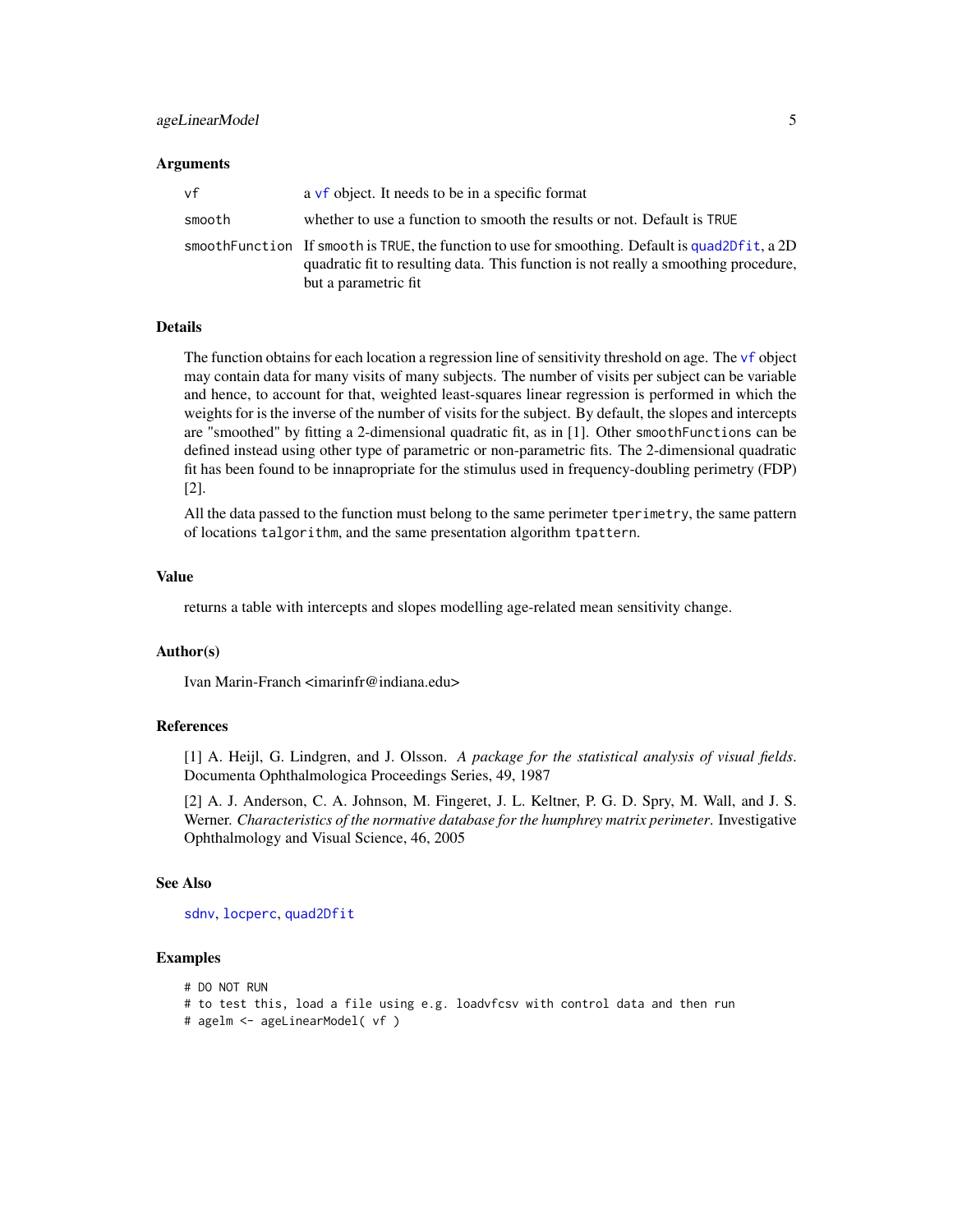<span id="page-5-1"></span><span id="page-5-0"></span>

Plots Bebie rank TD curve

#### Usage

```
bebie( tdr, type = "conventional", diff = TRUE, percentiles = TRUE,
      correction = TRUE, txtfont = "mono", pointsize = 7, cex = 1)
```
### Arguments

| tdr         | a vf object with the rank TD curve                                                                                                                                                    |
|-------------|---------------------------------------------------------------------------------------------------------------------------------------------------------------------------------------|
| type        | whether to use a conventional way to plot the rank TD curve or ghrank type<br>where the vf object passed is the reconstructed within-normal TD rank curve.<br>Default is conventional |
| diff        | add absolute td values or differences from mean normal. Default is TRUE                                                                                                               |
| percentiles | add percentile lines. Default is TRUE                                                                                                                                                 |
| correction  | add ranked TD line after correcting for general height difference. Default is<br><b>TRUE</b>                                                                                          |
| txtfont     | font of the text with visual-sensitivity values. Default is mono                                                                                                                      |
| pointsize   | size of the text with visual-sensitivity values. Default is 7                                                                                                                         |
| cex         | a numerical value giving the amount by which plotting text and symbols should<br>be magnified relative to the default, which is 1                                                     |

#### Value

returns a graph with the Bebie rank TD curve (also known as the cumulative defect curve [1]) if the option diff is set to FALSE. If the option diff is set to true, then it returns the difference between the subject's rank curve and the mean normal curve. To use this option (and the options with percentile = TRUE), the tables nvtdrank, perctdrank, and perctdrankadj must exist in the nv-object, for the perimeter tperimetry, the pattern of locations talgorithm, and thepresentation algorithm tpattern. See [nvsapdefault](#page-21-1) to see the structure the tables must have

#### Author(s)

Ivan Marin-Franch <imarinfr@indiana.edu>

#### References

[1] H. Bebie, J. Flammer, and T. Bebie. *The cumulative defect curve: separation of local and diffuse components of visual field damage*. Graefe's Archive Clinical Experimental Ophthalmology, 227, 1989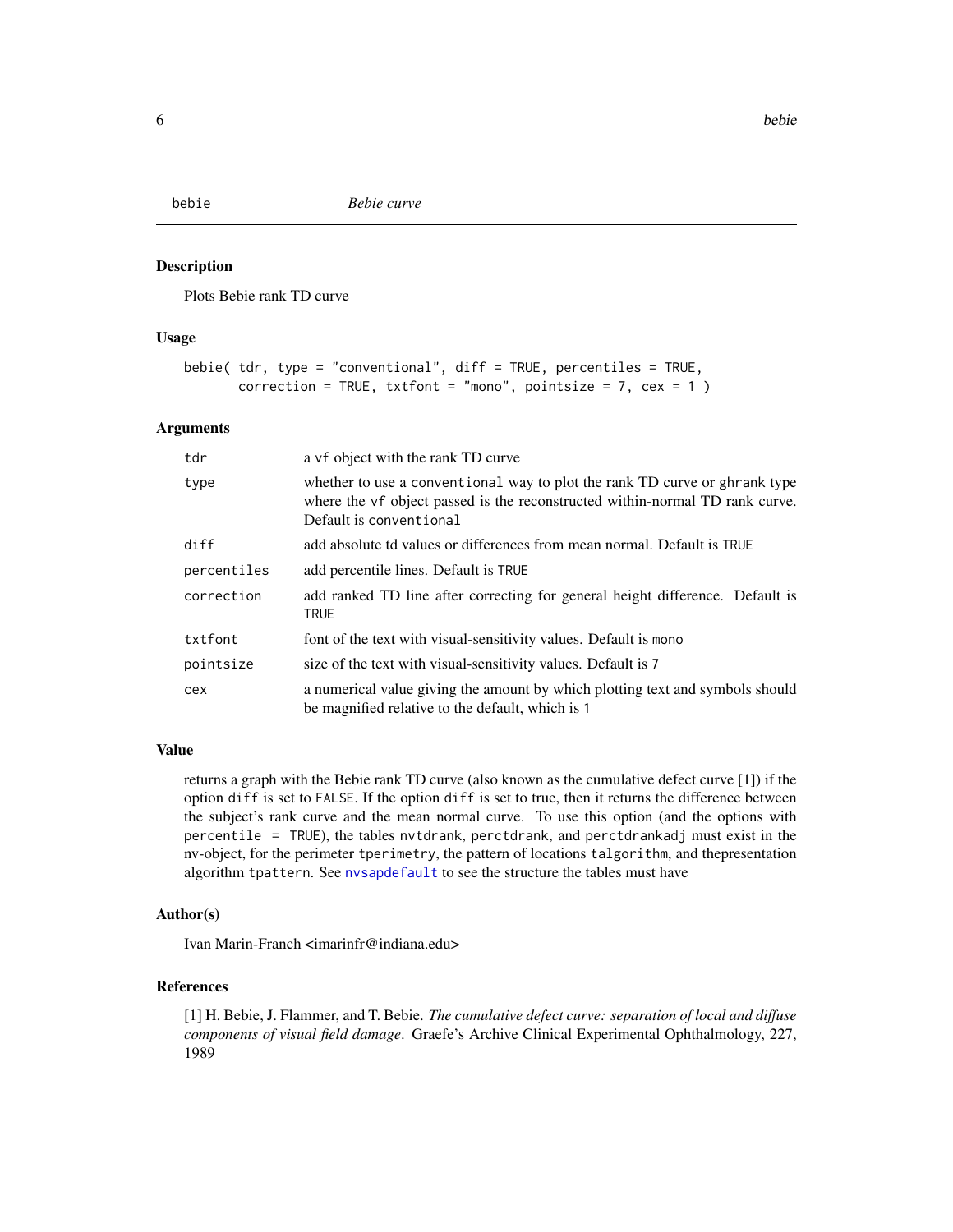## <span id="page-6-0"></span>colormapgraph 7

## Examples

```
# conventional "Bebie" rank TD curve
td <- tdval( vf91016right[15,] )
tdr <- tdrank( td )
bebie( tdr )
#
# "ghrank" type of "Bebie" rank TD curve
td <- tdval( vf91016right[15,] )
tdr <- tdrank( td )
#################################################ghr <- ghranktd( td )
#################################################bebie( ghr, type = "ghrank" )
```
colormapgraph *color legend for p-values in td and pd probability plots*

## Description

It geneartes color legend for p-values in td and pd probability plots

#### Usage

```
colormapgraph( ncol = 3, mapval = vfenv$nv$pmapsettings, notSeenAsBlack = TRUE,
               txtfont = "mono", pointsize = 7,
               outerSymbol = "circles", innerSymbol = "circles",
               outerSize = 1, innerSize = 1,
              outerInch = 0.2, innerInch = 0.1)
```
## Arguments

| ncol        | number of columns in where to show the color symbols. Default is 3                                                          |
|-------------|-----------------------------------------------------------------------------------------------------------------------------|
|             | not SeenAsBlack Add a black color-code representing non-seen to the color scheme of the proba-<br>bility maps for td and pd |
| mapval      | map and cutoff values to be used for the generation of the color map. Default is<br>nv\$pmapsettings                        |
| txtfont     | font of the text with visual-sensitivity values. Default is mono                                                            |
| pointsize   | size of the text with visual-sensitivity values. Default is 7                                                               |
| outerSymbol | The outer symbol at all locations. Can be any of circles, squares, rectangles,<br>stars. Default is circle                  |
| innerSymbol | The inner symbol at all locations. Can be any of circles, squares, rectangles,<br>stars. Default is circle                  |
| outerSize   | Size of the outer symbol. Default is 1                                                                                      |
| innerSize   | Size of the inner symbol. Default is 1                                                                                      |
| outerInch   | Maximum size of the outer symbol in inches. Default is 0.2                                                                  |
| innerInch   | Maximum size of the inner symbol in inches. Default is 0.1                                                                  |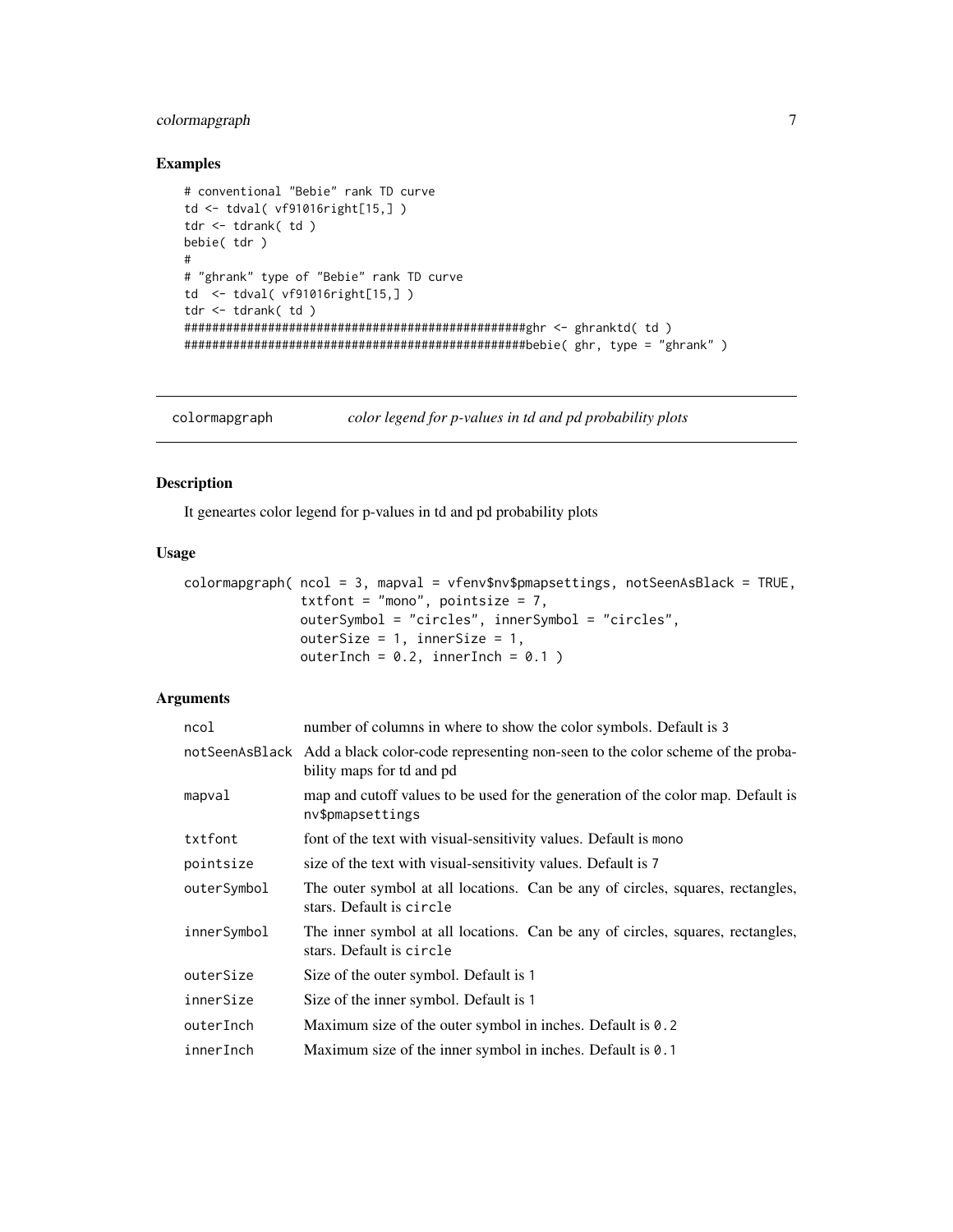## <span id="page-7-0"></span>Details

it generates a graph with the color legend for p-values in td and pd probability plots given the actual normative values version set for [visualFields](#page-2-1)

#### Author(s)

Ivan Marin-Franch <imarinfr@indiana.edu>

## See Also

[vfcolormap](#page-44-1)

## Examples

colormapgraph()

|--|

## Description

create regions in where to print graphs. Used for the generation of printouts

## Usage

createviewport( name, left, top, width, height, pwidth = 8.27, pheight =  $11.69$ )

## Arguments

| name    | name of he viewport                                                  |
|---------|----------------------------------------------------------------------|
| left    | a numeric vector or unit object specifying left location (in inches) |
| top     | a numeric vector or unit object specifying topyflocation (in inches) |
| width   | a numeric vector or unit object specifying width (in inches)         |
| height  | a numeric vector or unit object specifying height (in inches)        |
| pwidth  | width of the page (in inches). Default is 8.27                       |
| pheight | height of the page (in inches). Default is 11.69                     |

## Details

create regions in where to print graphs. Used for the generation of printouts

## Value

returns a viewport object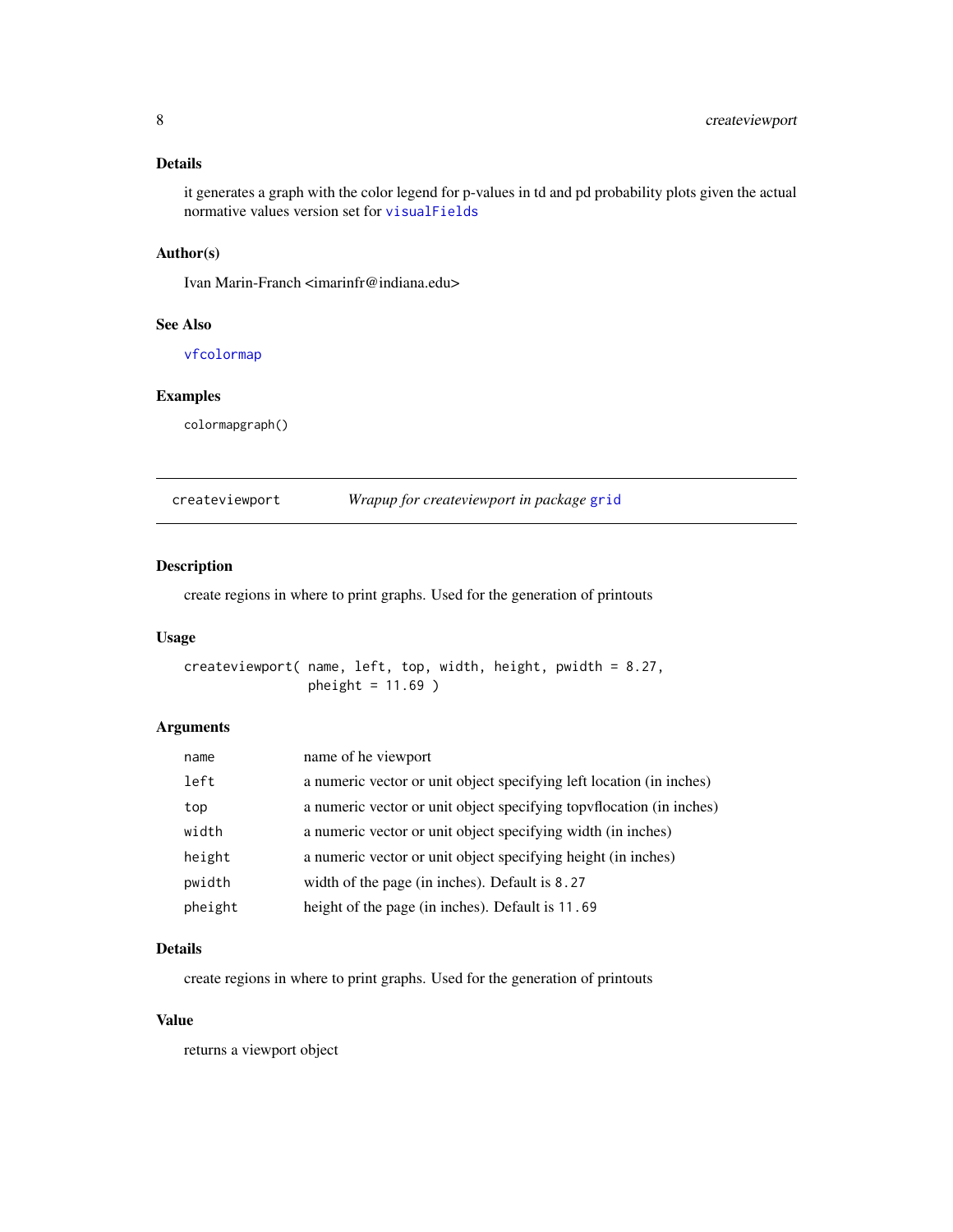#### <span id="page-8-0"></span>csplocmap 9

#### Author(s)

Ivan Marin-Franch <imarinfr@indiana.edu>

#### See Also

[vflayout](#page-51-1)

## Examples

```
# show a printout
#vflayout( vf91016right[15,] )
```

| csplocmap | xy-position mapping between CSP-custom-device convention (William     |
|-----------|-----------------------------------------------------------------------|
|           | H Swanson perimeter) and visual Fields convention for patterns of lo- |
|           | cation                                                                |

#### Description

A table with relevant information about test location data for each pattern of locations.

## Usage

data( csplocmap )

## Format

The structure saplocmap has 1 table for the test pattern sgrnfl. The table has six columns:

xod stimulus x position

yod stimulus y position

loc sequential location number in the original device

size size of the stimulus presentation

- jmangle angle of incidence in blind spot from Jansonious map
- jmslope orientation of an average bundle at that position of the visual field as calculated from the Jansonious map

region region of the visual fields in comparison with ONH sector.

## Author(s)

Ivan Marin-Franch <imarinfr@indiana.edu>

#### References

[1] N. M. Jansonius, J. Nevalainen, B. Selig, L. M. Zangwill, P. A. Sample, W. M. Budde, J. B. Jonas, W. A. Lagreze, P. J. Airaksinen, R. Vonthein, L. A. Levin, J. Paetzold, and U. Schiefer. *A mathematical description of nerve fiber bundle trajectories and their variability in the human retina. Vision Research*, 49, 2009.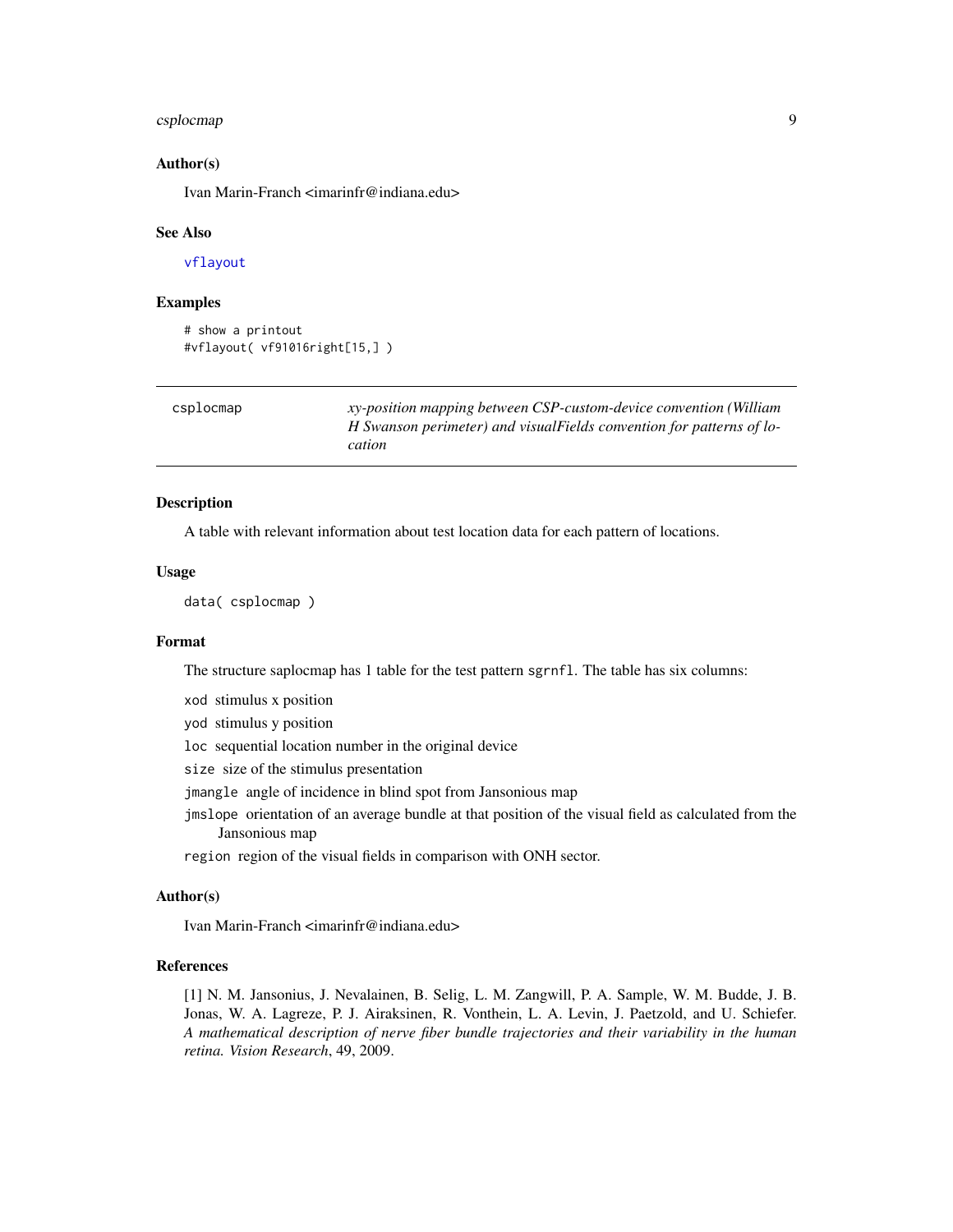#### See Also

[saplocmap](#page-32-1),[fdplocmap](#page-9-1)

<span id="page-9-1"></span>fdplocmap *xy-position mapping between FDP device convention and visualFields convention for patterns of location*

#### Description

A table with relevant information about test location data for the pattern of locations 24-2. The convention for visualFields is to use always a right-eye format. That is, a left eye would be "flipped" left-right and location number are counted row-wise from top-left to bottom-right. Information about the size of the stimulus and the corresponding angle of incidence and slope with Jansonious map [1] are included.

#### Usage

data( fdplocmap )

#### Format

The structure fdplocmap has 3 tables, one for each test pattern: p24d2, p10d2, p30d2. Each table has six columns:

xod stimulus x position

yod stimulus y position

loc sequential location number in the original device

size size of the stimulus presentation

jmangle angle of incidence in blind spot from Jansonious map

jmslope orientation of an average bundle at that position of the visual field as calculated from the Jansonious map

region region of the visual fields in comparison with ONH sector. Garway-Heath map

#### Author(s)

Ivan Marin-Franch <imarinfr@indiana.edu>

#### References

[1] N. M. Jansonius, J. Nevalainen, B. Selig, L. M. Zangwill, P. A. Sample, W. M. Budde, J. B. Jonas, W. A. Lagreze, P. J. Airaksinen, R. Vonthein, L. A. Levin, J. Paetzold, and U. Schiefer. *A mathematical description of nerve fiber bundle trajectories and their variability in the human retina. Vision Research*, 49, 2009.

#### See Also

[saplocmap](#page-32-1)

<span id="page-9-0"></span>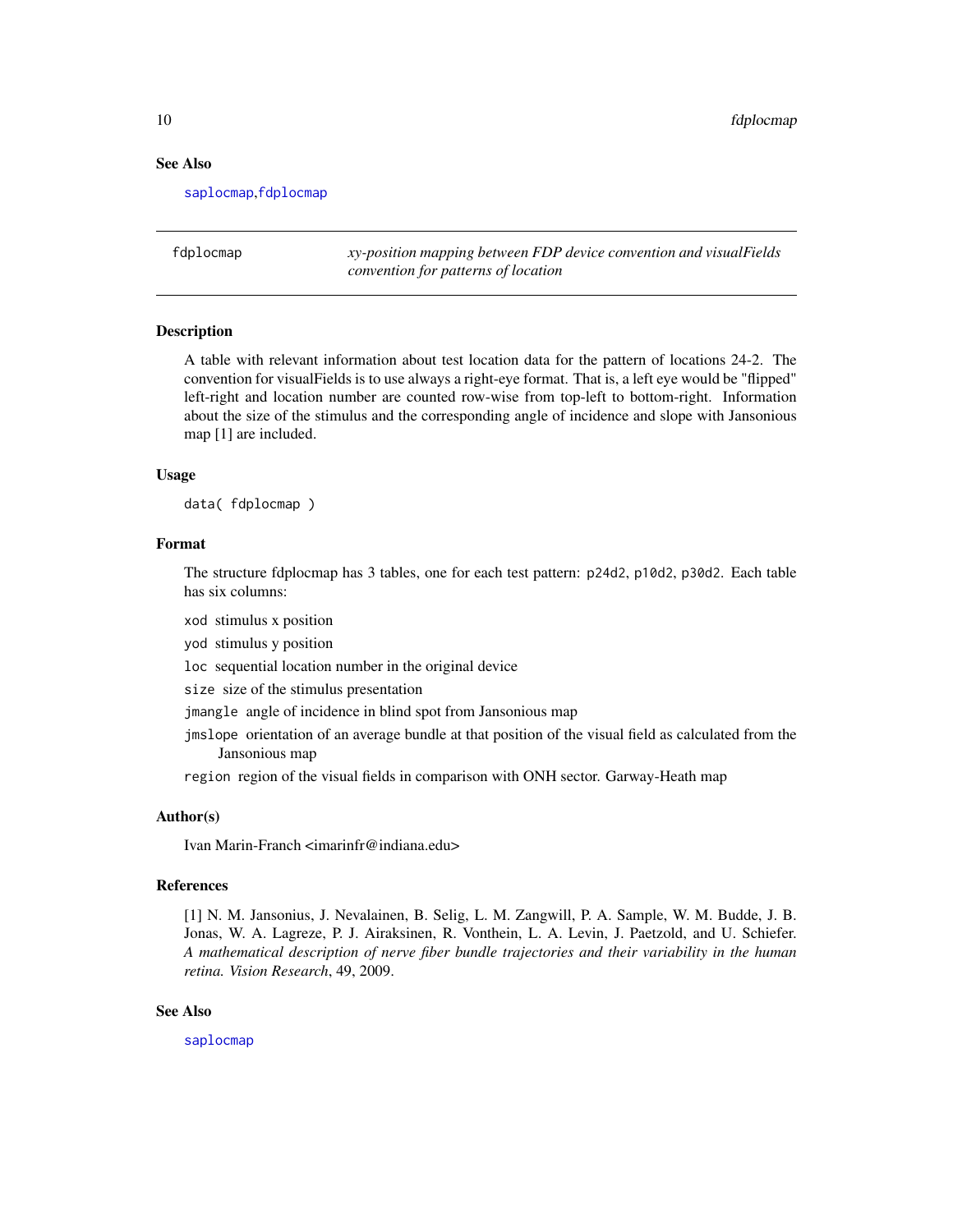<span id="page-10-1"></span><span id="page-10-0"></span>filterReliability *identify visual fields that did not pass filter for reliability*

## Description

identify visual fields that did not pass filter for reliability

## Usage

```
filterReliability( vf, relCriteria = c( 0.2, 0.2, 0.2 ) )
```
## Arguments

| vf          | visual field, should have columns perc of false positives, false negatives, and<br>fixation losses |
|-------------|----------------------------------------------------------------------------------------------------|
| relCriteria | reliability limits for false positives, false negatives, and fixation losses                       |

## Value

returns a list of visual fields that did not pass the reliability criteria

#### Author(s)

Ivan Marin-Franch <imarinfr@indiana.edu>

## See Also

[lidLensArtifact](#page-15-1)

## Examples

```
# DO NOT RUN
#idx <- filterReliability( vf )
```
<span id="page-10-2"></span>getnv *get normative values and location map*

## Description

get normative values and stimuli location map to be used with visualFields

## Usage

getnv()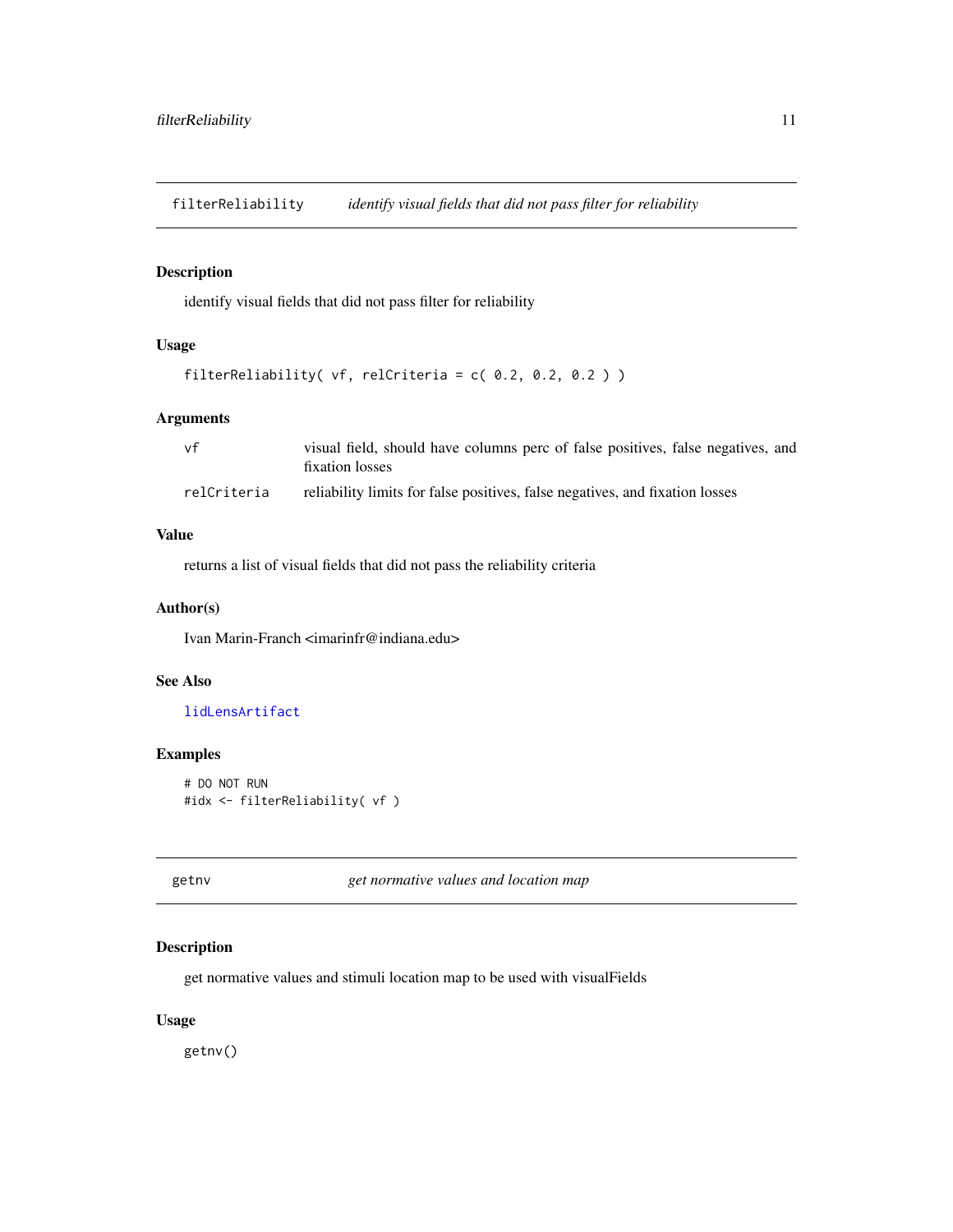## <span id="page-11-0"></span>Details

gets normative values and stimuli location map to be used with visualFields

## Value

returns the names of the variables containing the normative values and the stimuli location map

## Author(s)

Ivan Marin-Franch <imarinfr@indiana.edu>

## See Also

[setnv](#page-35-1)

## Examples

getnv()

<span id="page-11-1"></span>ghpostd *general height estimated as the rankRef-th ranked TD location*

## Description

gets the general height estimated as the rankRef-th ranked TD location

#### Usage

```
ghpostd( td, correction = FALSE, rankRef = c( "default" ) )
```
## Arguments

| td         | <i>vf-object with total-deviation values</i>                                                                                                                                                                                                               |
|------------|------------------------------------------------------------------------------------------------------------------------------------------------------------------------------------------------------------------------------------------------------------|
| correction | obtain general height as difference from mean normal "85th" percentile TD<br>value? Default is FALSE                                                                                                                                                       |
| rankRef    | the rank position to take as reference for general height. Default is "default". For<br>"default" it looks at the type of visual field, p24d2 or p30d2, fullt or sitas, to<br>get which is the position that corresponds, roughly with the 85th percentile |

## Details

calculates the general height estimated as the pos-th ranked TD location

## Value

returns the subject's estimated general height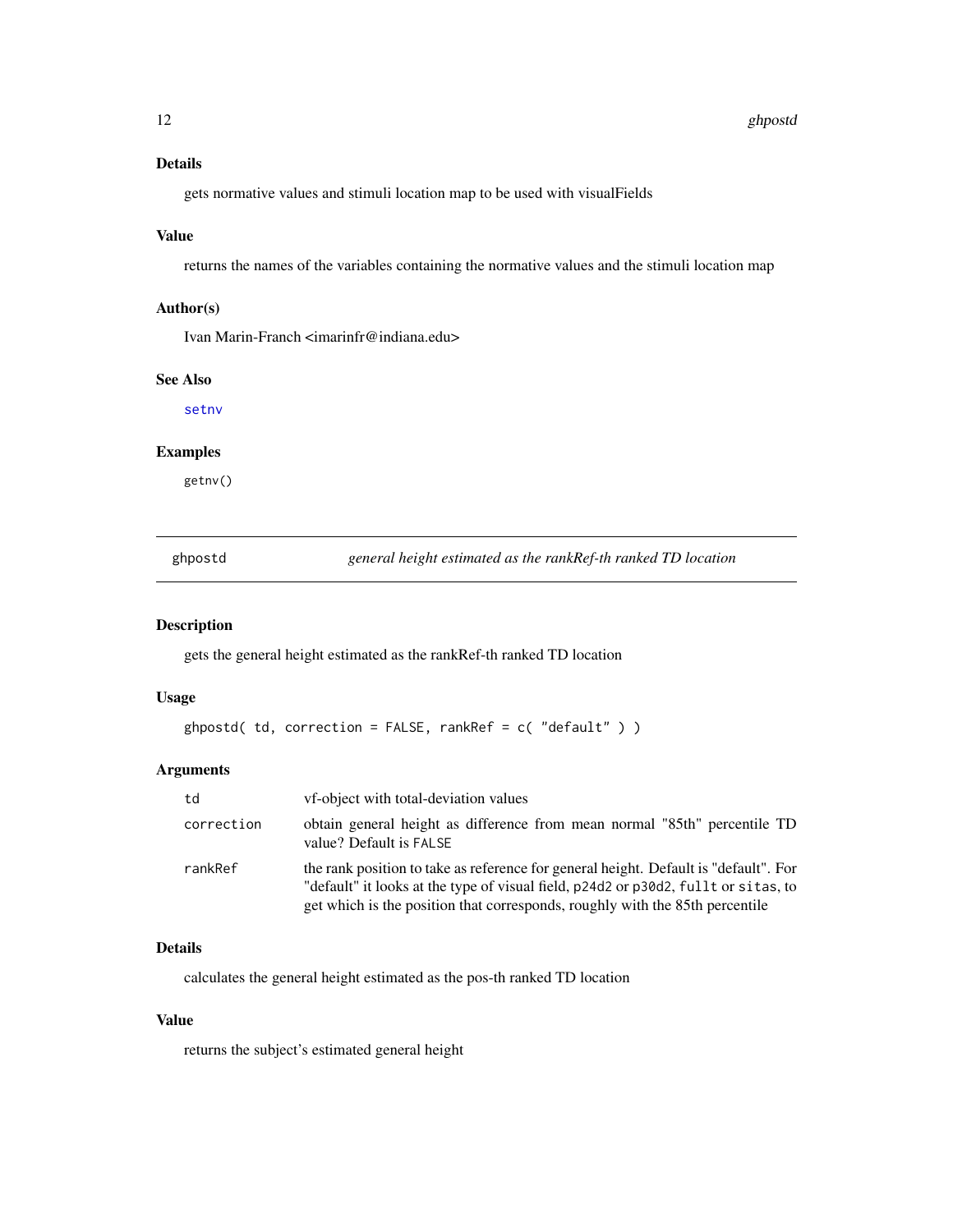#### <span id="page-12-0"></span>ghranktd 13

## Author(s)

Ivan Marin-Franch <imarinfr@indiana.edu>

## See Also

[pdval](#page-25-1)

## Examples

```
td <- tdval( vf91016right[15,] )
ghseventh <- ghpostd( td )
```
ghranktd *general height estimated from rank TD curve*

## Description

estimates the general height by comparison of the rank TD curve of the subject compared with mean normal rank TD curve

## Usage

```
ghranktd( td, minPts = 2, strategy = "isospaced", withinNormal = 95, pCentral = 1,
          link = make.link( "logit" ), scaleFactor = 52.4 )
```
#### Arguments

| td           | total-deviation values                                                                                                                                                                                                                                                                                                                                                                                                                                                                                                                                                                                                                                                                                                                                                                                                                                                                                                                                                  |
|--------------|-------------------------------------------------------------------------------------------------------------------------------------------------------------------------------------------------------------------------------------------------------------------------------------------------------------------------------------------------------------------------------------------------------------------------------------------------------------------------------------------------------------------------------------------------------------------------------------------------------------------------------------------------------------------------------------------------------------------------------------------------------------------------------------------------------------------------------------------------------------------------------------------------------------------------------------------------------------------------|
| minPts       | minimum number of TD values within normal limits necessary to estimate the<br>general height. Default is 2. If there are less than 2 TD values within normal<br>limits, then NA is returned                                                                                                                                                                                                                                                                                                                                                                                                                                                                                                                                                                                                                                                                                                                                                                             |
| strategy     | strategy for the comparison of the reconstructed within normal part of the rank<br>TD curve with the mean normal rank TD curve. There are two posibilities at<br>the moment isospaced and parallel. In the option isospaced, the TD values<br>identified as within-normal limits are equally spaced and compared with the<br>corresponding rank location of the mean normal TD curve. In the slightly more<br>computationally complicated option parallel, the rank positions are obtained<br>so that the all differences between subject's TD values and mean normal TD<br>values in the corresponding rank position are equal. In both strategies, the mean<br>rank position of the reconstructed rank TD curve corresponds with the mean<br>rank position of the mean normal TD rank curve (for the pattern of locations<br>24-2 that is location 26.5). This way uniqueness is ensured on both strategies.<br>Default is parallel. For more details see [1] and [2] |
| withinNormal | value or label used to identify the locations that are within normal limits. Default<br>is <sub>95</sub>                                                                                                                                                                                                                                                                                                                                                                                                                                                                                                                                                                                                                                                                                                                                                                                                                                                                |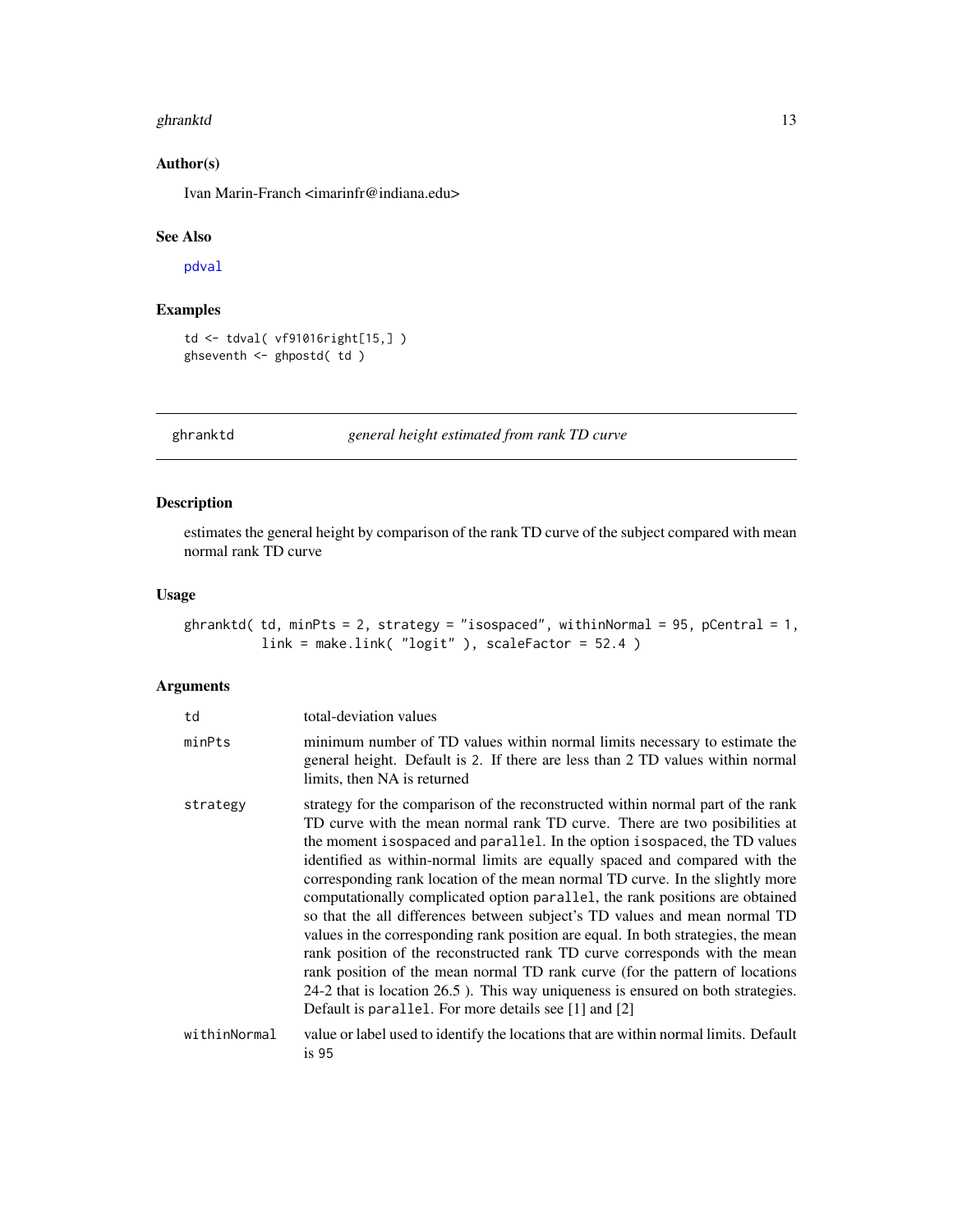<span id="page-13-0"></span>14 gloperc

| pCentral    | proportion of the TD rank curve to be used for the estimation of the general<br>height. Default is 1 |
|-------------|------------------------------------------------------------------------------------------------------|
| link        | link function to use with $g \ln \pi$ fit. See family. Defaulut is logit                             |
| scaleFactor | scale to use for ranks to make them be between 0 and 1. Default is $52.4$                            |

## Value

returns the estimated general height for the test, or NA if the number of TD values within normal limits was less than numPts

#### Author(s)

Ivan Marin-Franch <imarinfr@indiana.edu>

## References

[1] Marin-Franch et al. TO COME SOON [2] Marin-Franch et al. TO COME SOON

## See Also

[pdval](#page-25-1)[,ghpostd](#page-11-1)

## Examples

```
#######################td <- tdval( vf91016right[15,] )
#######################ghrank <- ghranktd( td )
```
<span id="page-13-1"></span>gloperc *percentiles for global indices*

## Description

gets the percentiles for global indices

#### Usage

```
gloperc( vals, percentiles = c( 0.5, 1, 2, 5, 95),
        type = c( "quantile", "(i-1)/(n-1)", "i/(n+1)", "i/n" ) )
```
## Arguments

| vals        | table with global indices for control subjects    |
|-------------|---------------------------------------------------|
| percentiles | percentiles at which to calculate cutoff values   |
| type        | see wtd. quantile for a list of different options |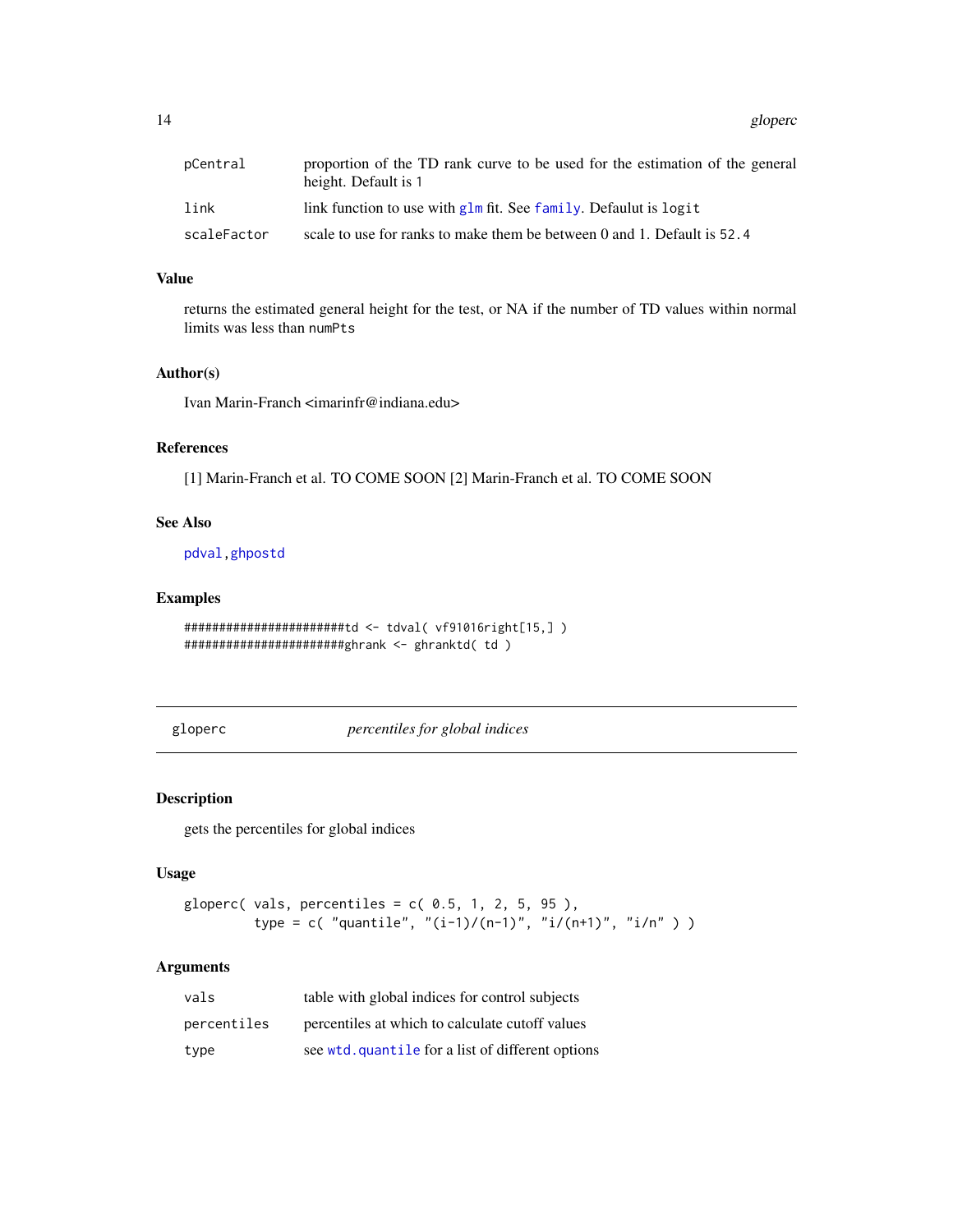#### <span id="page-14-0"></span>hist\_poplr 15

## Details

gets the percentiles for global indices. This function works in conjunction with [vfstats](#page-68-1). In [vfstats](#page-68-1) all global indices refering to mean must start with m and all refereing to standard deviation must start with s, otherwise [gloperc](#page-13-1) won't calculate the cutoff values correctly

## Value

percentiles for global indices

## Author(s)

Ivan Marin-Franch <imarinfr@indiana.edu>

## See Also

[vfindex](#page-48-1), [vfstats](#page-68-1), [vfiperc](#page-50-1), [locperc](#page-19-1)

## Examples

# DO NOT RUN # gperc <- gloper()

<span id="page-14-1"></span>hist\_poplr *histogram for PoPLR analysis*

#### Description

plots an histogram of Fisher S statistic combining all location p-values

## Usage

hist\_poplr( scomb\_obs, pcomb\_obs, scomb, txtfont = "mono", pointsize = 7 )

## Arguments

| scomb_obs | observed S-statistic for the observed visual fields                             |
|-----------|---------------------------------------------------------------------------------|
| pcomb_obs | p-value associated with the observed S-statistic for the observed visual fields |
| scomb     | S-statistics calculated for the permutation of visual fields                    |
| txtfont   | font of the text with visual-sensitivity values. Default is mono                |
| pointsize | size of the text with visual-sensitivity values. Default is 7                   |

## Author(s)

Ivan Marin-Franch <imarinfr@indiana.edu>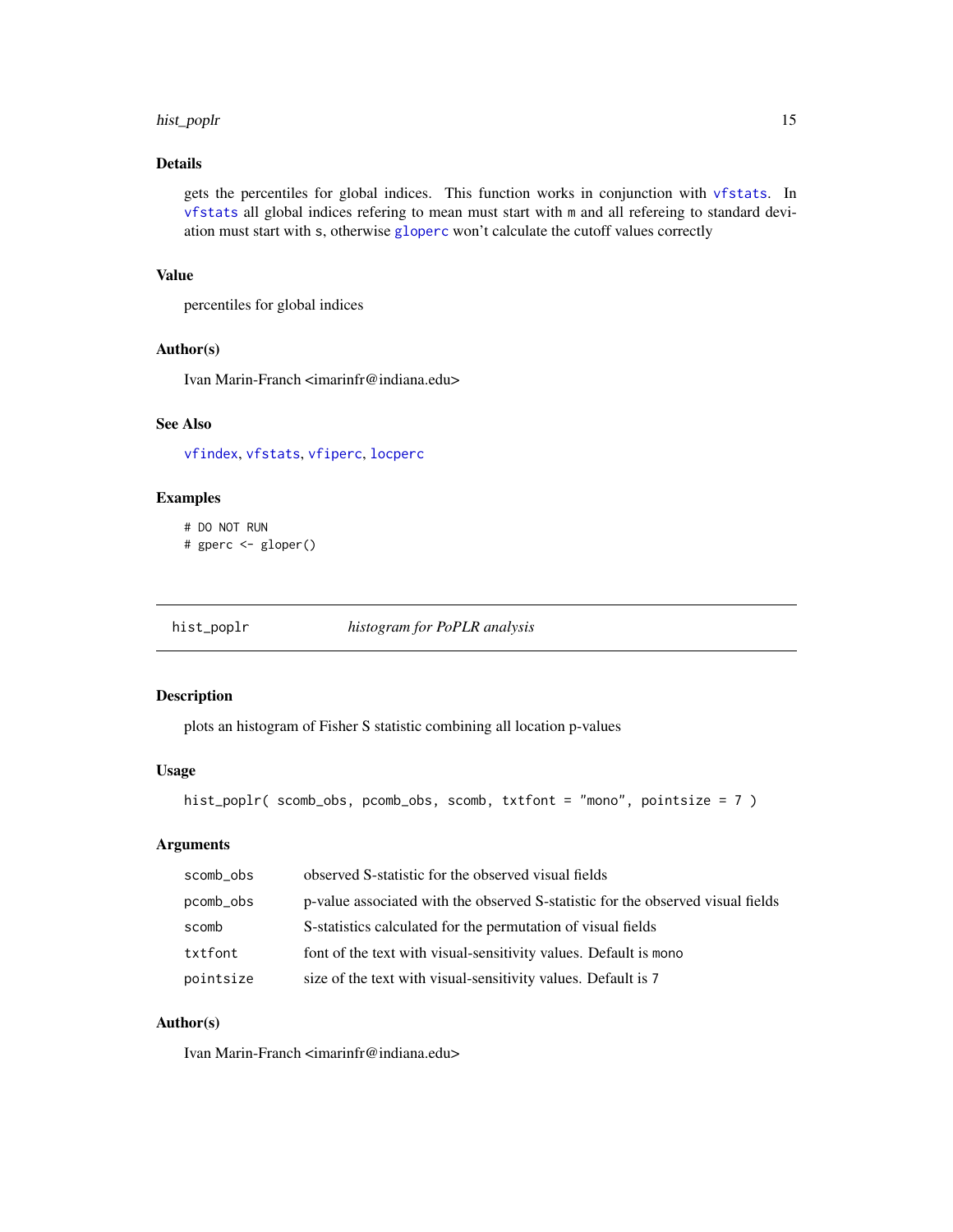#### <span id="page-15-0"></span>References

[1] N. O'Leary, B. C. Chauhan, and P. H. Artes. *Visual field progression in glaucoma: estimating the overall significance of deterioration with permutation analyses of pointwise linear regression (PoPLR)*. Investigative Ophthalmology and Visual Science, 53, 2012

#### See Also

[poplr](#page-26-1), [poplr\\_cstat](#page-27-1), [poplr\\_pstat](#page-28-1), [vflayout\\_poplr](#page-54-1), [vfplot\\_poplr](#page-62-1)

## Examples

#vflayout\_poplr( vf91016right )

<span id="page-15-1"></span>lidLensArtifact *visual fields with lid or lens artifacts*

## Description

identifies in a very coarse way visual fields that may have been affected by lid or lens artifacts. This function is to be used only with control data. It is probably better not to use it and look to the visual-fields printouts directly to identify those with lid and lens artifacts

#### Usage

```
lidLensArtifact( vf, min_dB = c( 12 ) )
```
#### Arguments

| vf     | visual-field object               |
|--------|-----------------------------------|
| min dB | lowest dB value considered normal |

#### Value

it returns a list of indices of visual fields in [vf](#page-56-1) that may have been affected by lid or lens artifact

## Author(s)

Ivan Marin-Franch <imarinfr@indiana.edu>

## See Also

[filterReliability](#page-10-1)

```
# DO NOT EXECUTE
#idx <- lidLensArtifact( vf )
```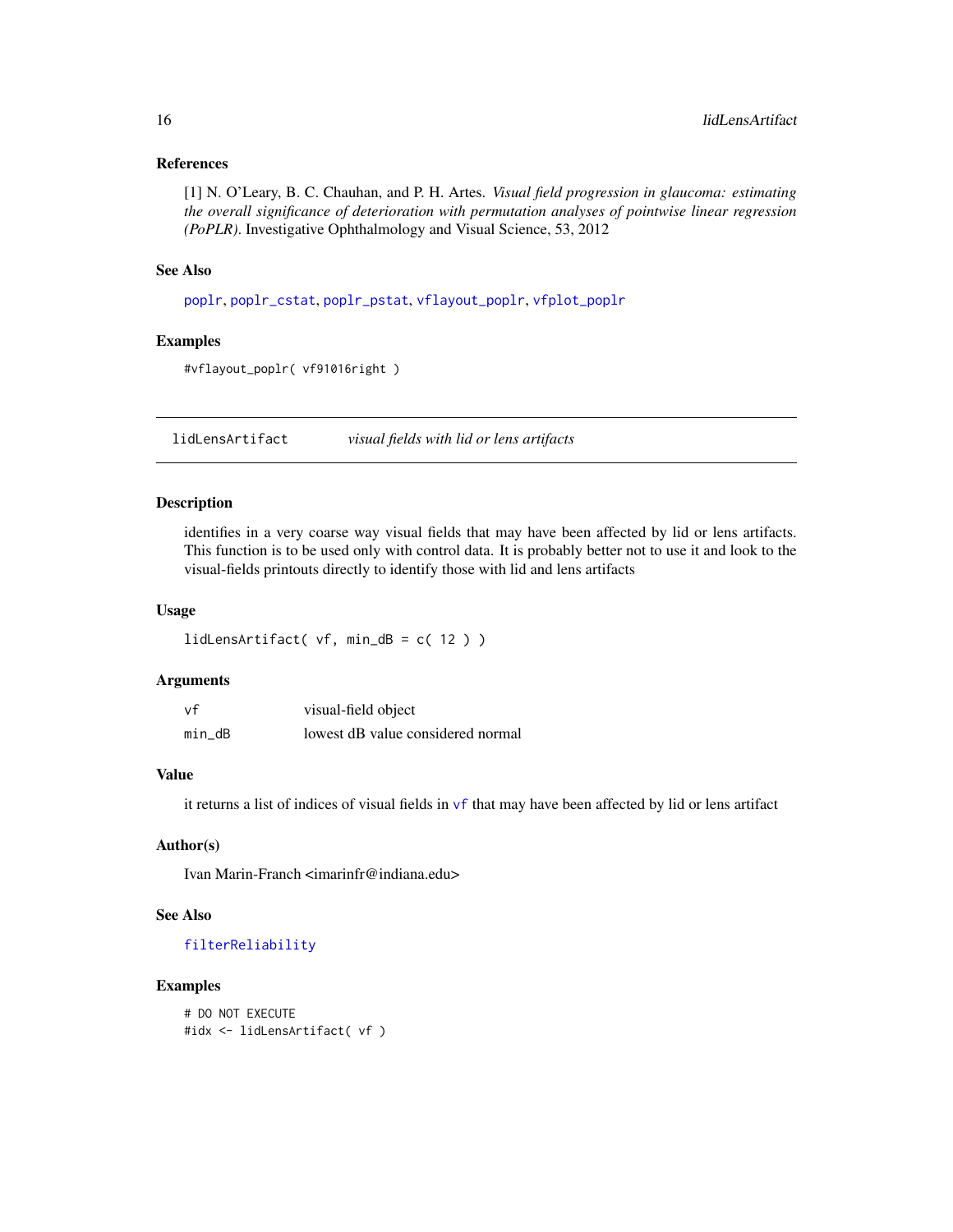<span id="page-16-1"></span><span id="page-16-0"></span>

loads visual fields from a CSV file

## Usage

loadvfcsv( filename, patternMap )

## Arguments

| filename   | filename                      |
|------------|-------------------------------|
| patternMap | pattern of stimulus locations |

## Details

The columns in the CSV file must follow the format of [vf](#page-56-1). Make sure that all dates have the format MM/DD/YYYY and all times have the format HH:MM:SS. Excel tends to change the format, and any edits in Excel that are safe may cause problems when loading the data as [vf](#page-56-1)-object

#### Value

returns a [vf](#page-56-1)-object with all the data in the CSV file filename

## Author(s)

Ivan Marin-Franch <imarinfr@indiana.edu>

## See Also

[loadvfxml](#page-17-1), [loadvfxmlbatch](#page-18-1)

```
# DO NOT RUN
#filename <- # Add the file name with the control data
#vf <- loadvfxml( filename = filename, patternMap = saplocmap$p24d2 )
```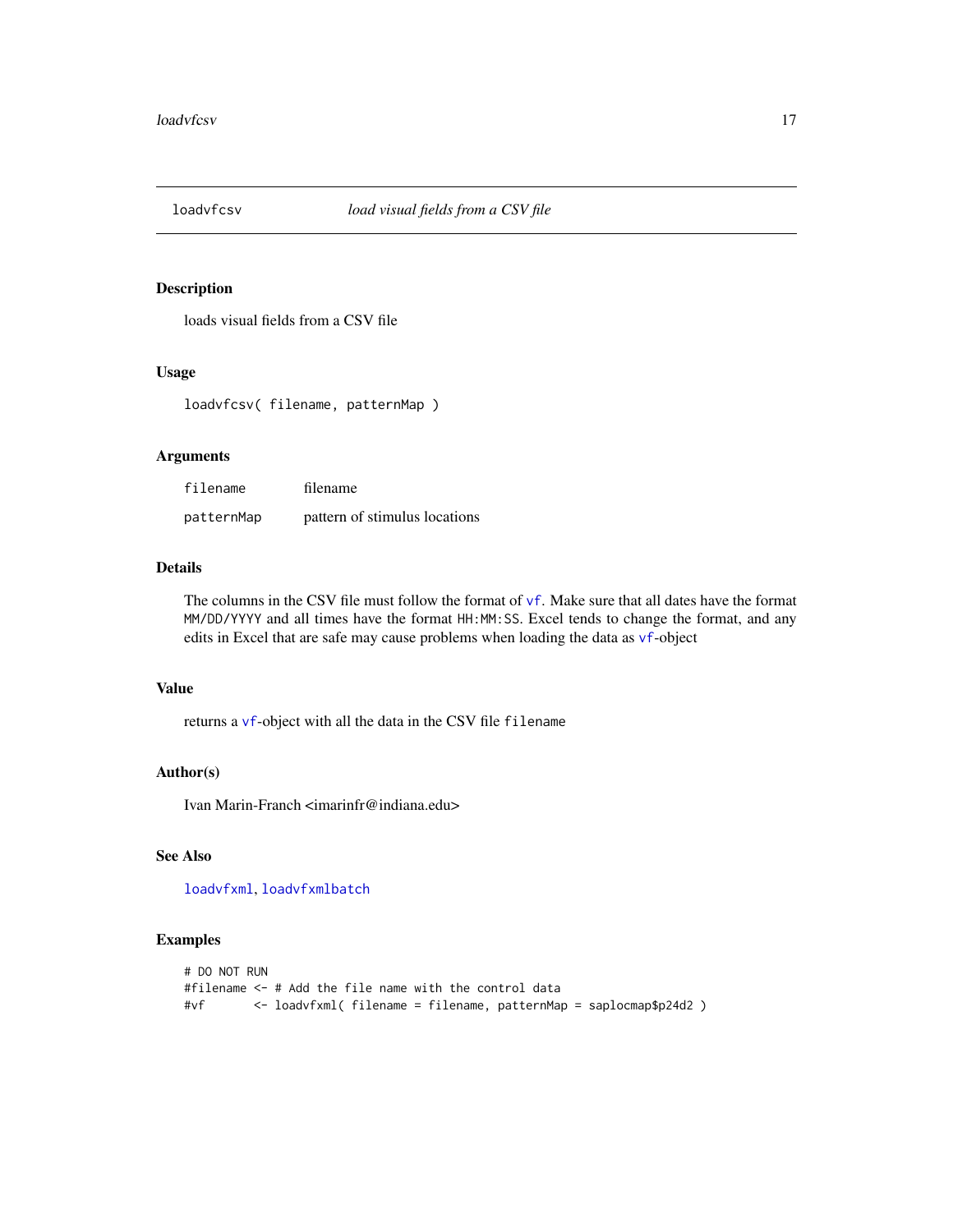<span id="page-17-1"></span><span id="page-17-0"></span>

loads visual fields from a XML file

#### Usage

```
loadvfxml( filename, patternMap, typeData = "vf", typeSubject = "pwg",
          extractionType = c( "average" ), daysyear = NULL )
```
## Arguments

| filename       | filename                                                                                                                                                                                                                                                                                                            |
|----------------|---------------------------------------------------------------------------------------------------------------------------------------------------------------------------------------------------------------------------------------------------------------------------------------------------------------------|
| patternMap     | pattern of stimulus locations. Default is saplocmap\$p24d2                                                                                                                                                                                                                                                          |
| typeData       | Type of data to load; visual field (vf), total deviations (td), pattern deviations<br>(pd), global indices (gi), visual-field index (vfi), total-deviation p-values (tdp),<br>pattern-deviation p-values (pdp), global indices probability maps (gip), visual-<br>field-index probability map (vfip). Default is vf |
| typeSubject    | Type of subject, control (ctr) or patient (pwg). Default is (pwg)                                                                                                                                                                                                                                                   |
| extractionType | When type Data is $(vf)$ what type of extraction we want: all re-tested sensitivities<br>"all" or just the mean "average" over re-tested values? Default is "average"                                                                                                                                               |
| daysyear       | if NULL, calculates real age. If informed, then calculates year based on the num-<br>ber of days per year (e.g. $362.25$ )                                                                                                                                                                                          |

## Details

The XML files format must be as from the extraction of the HFA device

#### Value

returns a [vf](#page-56-1)-object with one row containing the information for the subject loaded in the XML

## Author(s)

Ivan Marin-Franch <imarinfr@indiana.edu>

## See Also

[loadvfcsv](#page-16-1), [loadvfxmlbatch](#page-18-1)

```
# DO NOT RUN
#filename <- # Add the XML file name
#vf <- loadvfxml( filename = filename, patternMap = saplocmap$p24d2 )
```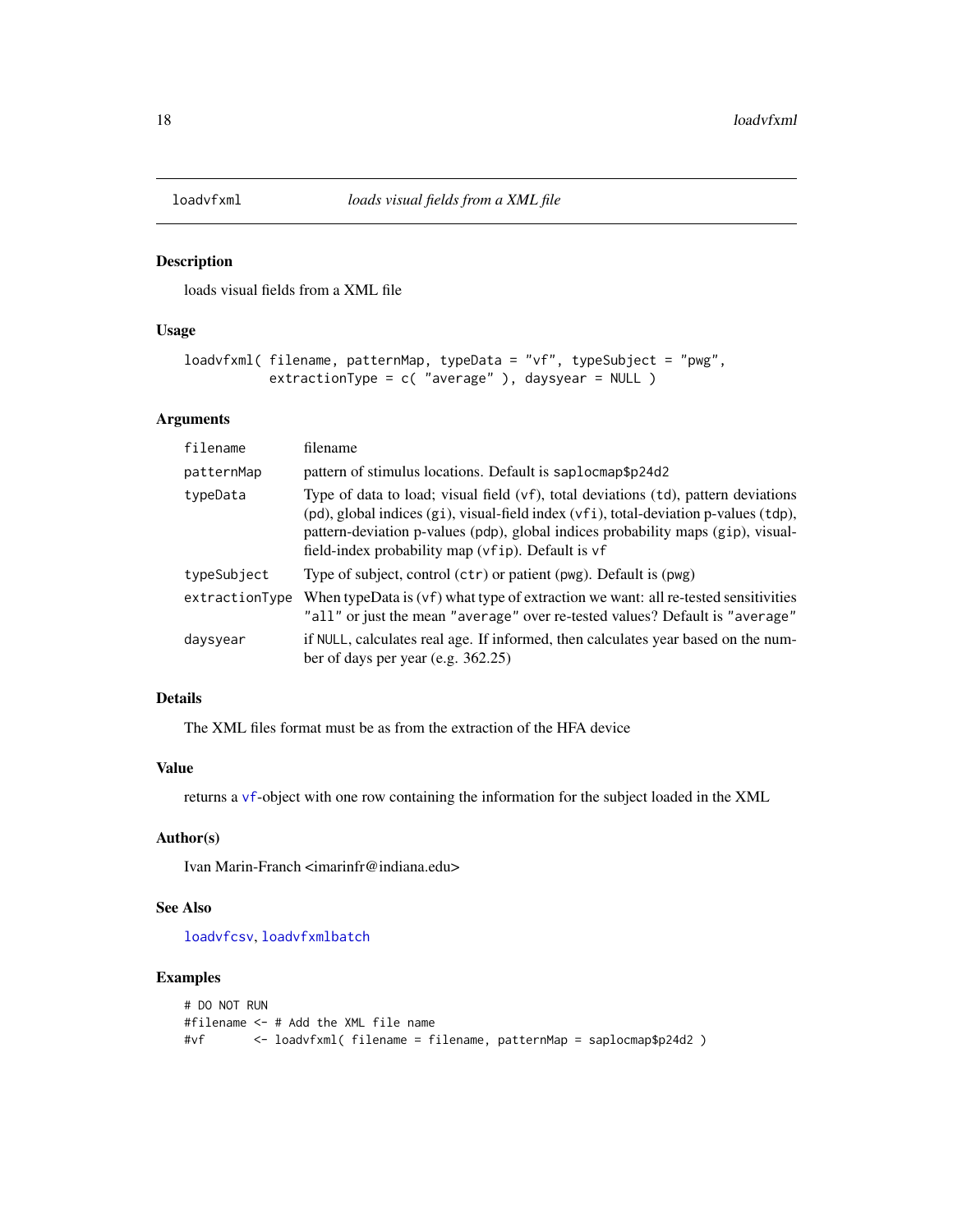<span id="page-18-1"></span><span id="page-18-0"></span>

loads visual fields from a set of XML files

## Usage

```
loadvfxmlbatch( filename, patternMap, typeData = "vf" )
```
## Arguments

| filename   | filename in CSV format with the list of XML files to upload and whether the<br>subject whose data is in the XML file is a patient with glaucoma pwg or a control<br>ctr                                                                                                                                             |
|------------|---------------------------------------------------------------------------------------------------------------------------------------------------------------------------------------------------------------------------------------------------------------------------------------------------------------------|
| patternMap | pattern of stimulus locations. Default is saplocmap\$p24d2                                                                                                                                                                                                                                                          |
| typeData   | Type of data to load; visual field (vf), total deviations (td), pattern deviations<br>(pd), global indices (gi), visual-field index (vfi), total-deviation p-values (tdp),<br>pattern-deviation p-values (pdp), global indices probability maps (gip), visual-<br>field-index probability map (vfip). Default is vf |

#### Value

returns a [vf](#page-56-1)-object with as many rows as XML files exists in filename

## Author(s)

Ivan Marin-Franch <imarinfr@indiana.edu>

## See Also

[loadvfcsv](#page-16-1), [loadvfxml](#page-17-1)

```
# DO NOT RUN
#filename <- # Add the file name with the XML files to load
#vf <- loadvfxmlbatch( filename = filename, patternMap = saplocmap$p24d2 )
```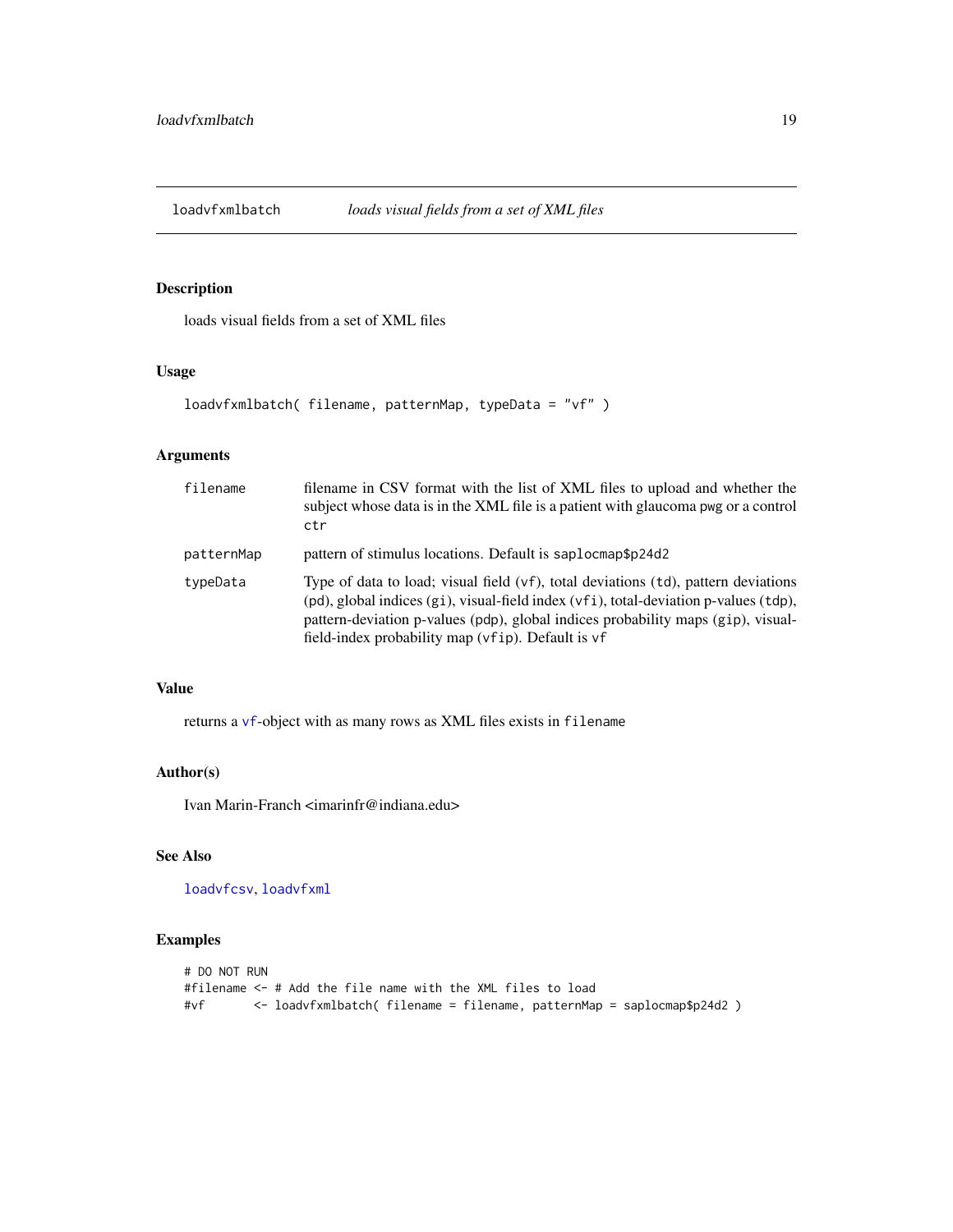<span id="page-19-1"></span><span id="page-19-0"></span>

gets the percentiles for each location

## Usage

```
locperc( vals, stds, percentiles = c( 0.5, 1, 2, 5, 95),
        type = c( "quantile", "(i-1)/(n-1)", "i/(n+1)", "i/n"),
         poolLocations = FALSE )
```
## Arguments

| vals          | table with sensitivity values, total-deviation values, or pattern-deviation values                                                                                                                                                                                                                                                                                   |
|---------------|----------------------------------------------------------------------------------------------------------------------------------------------------------------------------------------------------------------------------------------------------------------------------------------------------------------------------------------------------------------------|
| stds          | standard deviations per location for sensitivity values, total-deviation values, or<br>pattern-deviation values                                                                                                                                                                                                                                                      |
| percentiles   | percentiles at which to calculate cutoff values                                                                                                                                                                                                                                                                                                                      |
| type          | see wtd. quantile for a list of different options                                                                                                                                                                                                                                                                                                                    |
| poolLocations | assume that the shape of the empirical distributions at each location is the same<br>and pool sensitivity, TD, or PD values per location. This is useful when the<br>number of controls available is small. Sample size is increased at the expense<br>of posible bias due to the fact that empirical distributions are not necessarily the<br>same in each location |

#### Details

gets the percentiles at each location. Since the number of visits per subject can be variable. To account for that, weighted quantile is used in which the weights for is the inverse of the number of visits for the subject

All the data passed to the function must belong to the same perimeter tperimetry, the same pattern of locations talgorithm, and the same presentation algorithm tpattern.

#### Value

percentiles for each location

## Author(s)

Ivan Marin-Franch <imarinfr@indiana.edu>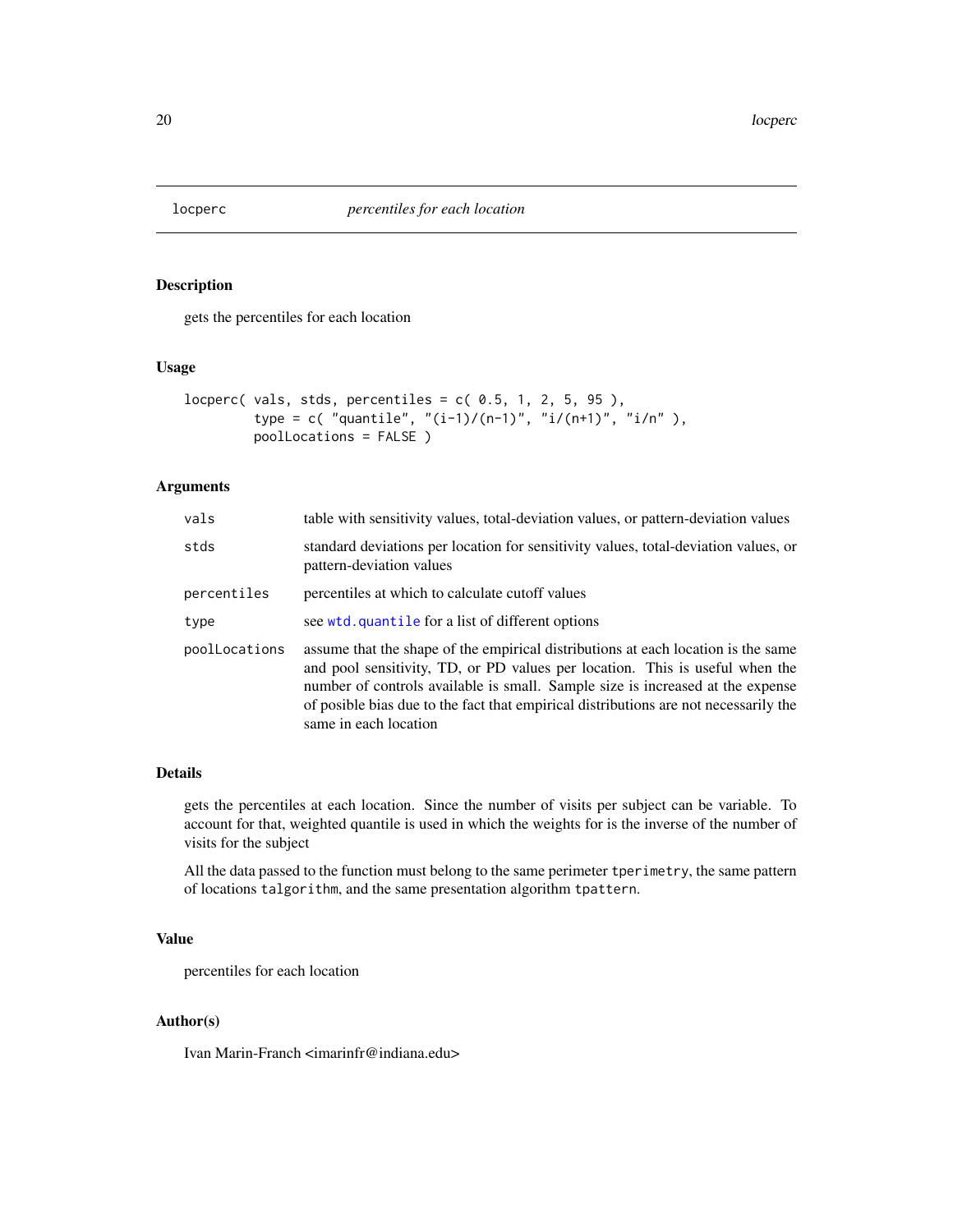#### <span id="page-20-0"></span>nvcspsgalpha 21

#### References

[1] A. Heijl, G. Lindgren, and J. Olsson. *A package for the statistical analysis of visual fields*. Documenta Ophthalmologica Proceedings Series, 49, 1987

[2] A. Heijl, G. Lindgren, J. Olsson, and P. Asman. *Visual field interpretation with empiric probability maps*. Archives of Ophthalmology, 107, 1989

#### See Also

[gloperc](#page-13-1)

#### Examples

```
# DO NOT RUN
```
# lperc <- locper()

| nvcspsgalpha | IU normative reference values for Contrast Sensitiviy Perimetro. Al- |
|--------------|----------------------------------------------------------------------|
|              | <i>pha version!!!</i>                                                |

#### Description

Normative reference values or (normative values or nv for short) for Contrast Sensitivy Perimcery (CSP) from IU (William H Swanson and Victor E Malinovsky) databases.

#### Usage

```
data( nvcspsgalpha )
```
#### Format

This normative-value object is defined by some tables, variables, and sub-structures, some of which are mandatory and some which are not. This nv-object has the following objects:

- pmapsettings **mandatory**. Information about which percentiles are used for location-wise analysis in this nv and their corresponding color coding for display. This is a table with four columns. First column specifies the percentiles (in percent) for cutoffs and the other three columns are the corresponding RGB values (defined from 0 to 1) specifying the color code to use for values below that percentile
- globalco mandatory. Percentiles to be used for the analysis of globan indices such us mean deviation (MD), pattern standard deviation (PSD) or visual-field index (VFI)
- sgrnfl\_zest mandatory. The actual normative values for the presentaion algorithm ZEST at the array of test locations SGRNFL
- nvname mandatory. Name assigned to this normative-value object

#### Author(s)

Ivan Marin-Franch <imarinfr@indiana.edu>, William H Swanson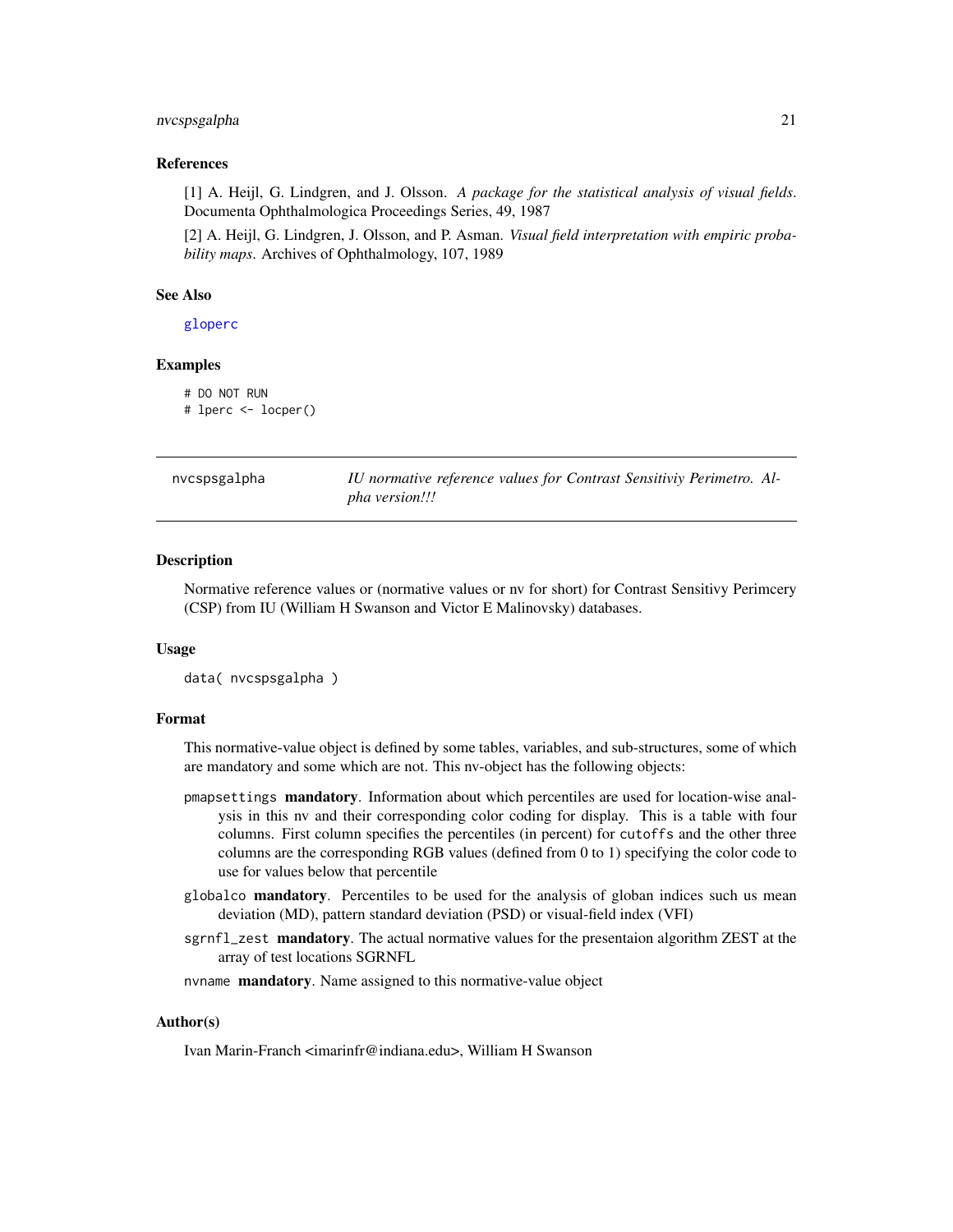#### <span id="page-21-0"></span>See Also

[nvsapdefault](#page-21-1)

<span id="page-21-1"></span>nvsapdefault *SUNY-IU normative reference values for static automated perimetry*

#### **Description**

Normative reference values or (normative values or nv for short) for static automated perimetry (SAP) obtained from a combination of control subjects from SUNY and IU databases.

#### Usage

data( nvsapdefault )

## Format

This normative-value object is defined by some tables, variables, and sub-structures, some of which are mandatory and some which are not. Importantly an age linear model must be included for test pattern (24-2) and presentation algorithm (e.g. SITA standard). Also important are the tables specifying the settings. Think of the normative-value object as a structure with several levels. The first level has three main substructures with settings:

- pmapsettings **mandatory**. Information about which percentiles are used for location-wise analysis in this nv and their corresponding color coding for display. This is a table with four columns. First column specifies the percentiles (in percent) for cutoffs and the other three columns are the corresponding RGB values (defined from 0 to 1) specifying the color code to use for values below that percentile
- globalco mandatory. Percentiles to be used for the analysis of globan indices such us mean deviation (MD), pattern standard deviation (PSD) or visual-field index (VFI)
- nvname **mandatory**. Name assigned to this normative-value object From here age linear models, percentile values, etc are defined for combination of test patterns and presentation algorithms. It is important that the construction of the name for each of the normative-value for the particular test and presentation is in agreement with the values of tperimetry and talgorithm in [vf](#page-56-1). This is very important because it is the way [visualFields](#page-2-1) can identify automatically which normative values are to be used with data for a particular visual field. For instance, for the test pattern 24-2 (p24d2) and the stimulus-presentation algorithm SITA standard (sitas), the substructure in the normative-values object must be called p24d2\_sitas. This substructure itself is composed of other strutures and tables. These are
- demographics optional. It has stats about the controls subjects used for the calculation of the normative values
- agelm mandatory. A table with two columns, intercept and slope, specifying a linear model modeling the (linear) decrease at each location of the sensitivities in decibels (dB) per year. These were calculated with the [ageLinearModel](#page-3-1). See locations 26 and 35 have NAs. That is because these are the locations that correspond anatomically with the blind spot (see [vfsettings](#page-66-1)) and are hence excluded from any analysis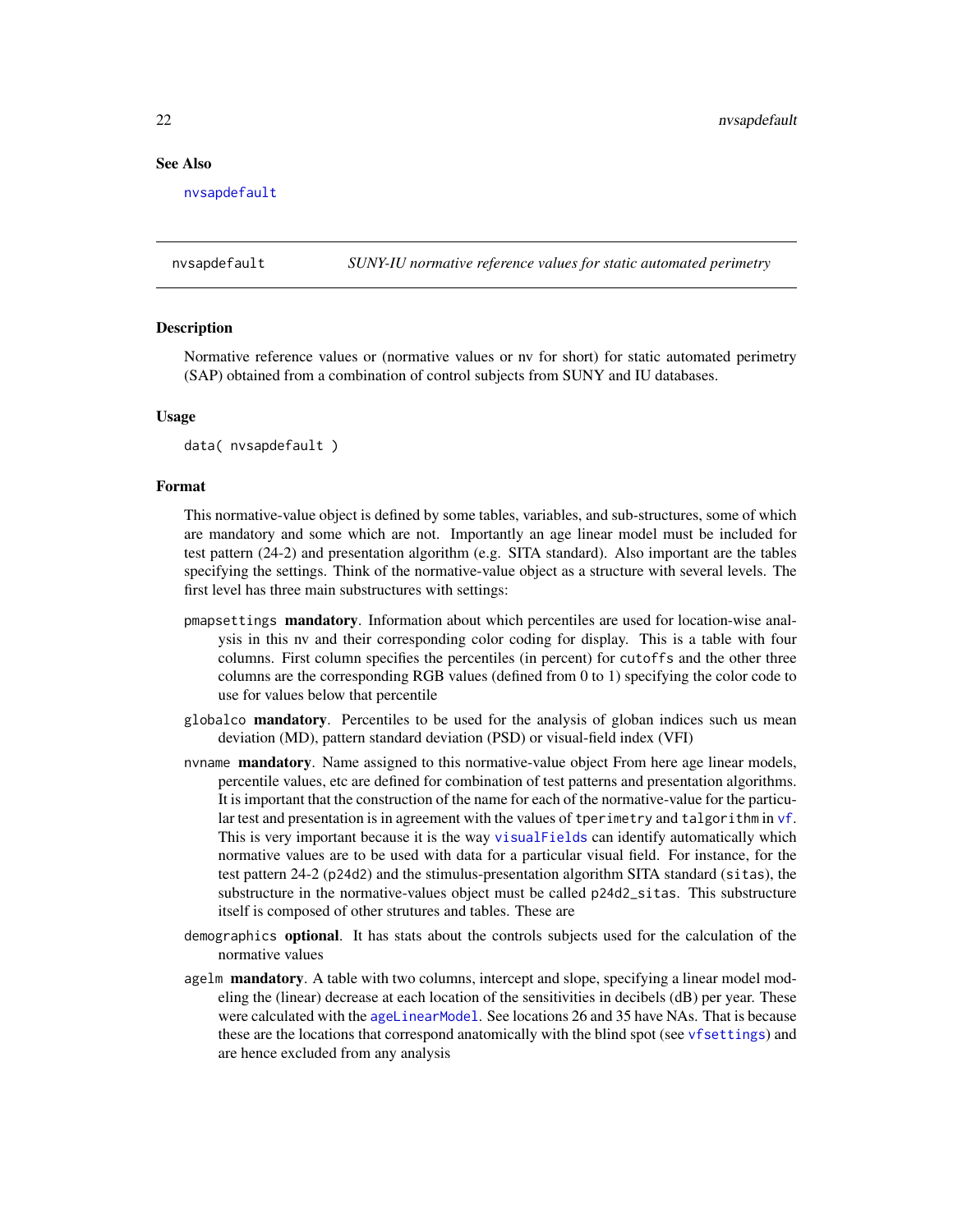- sds mandatory. A table with three columns with the standard deviations for threshold sensitivities, total-deviation values (TD), and pattern-deviation values (PD)
- TDpercloc mandatory. A table with as many columns as cutoff percentiles (rows) were defined in pmapsettings. Each column is the TD cutoff value for each percentile. It is used to get the probability map
- PDpercloc **mandatory**. A table with as many columns as cutoff percentiles (rows) were defined in pmapsettings. Each column is the PD cutoff value for each percentile. It is used to get the probability map
- percglo **mandatory**. A table with as many columns as cutoff percentiles (rows) were defined in globalco for global indices. Each row has a different statistical index. Most of them are not really used by convention. The statistical indices considered are mean and standard deviation of the threshold sensitivities (msens and ssens), mean and standard deviation of the TD values (mtdev and stdev), and mean and standard deviation of the PD values (mpdev and spdev). The two indices that are used by convention are mtdev and spdev, that is mean deviation (MD) and pattern standard deviation (PSD)
- percvfi mandatory. A table with as many columns as cutoff percentiles (rows) were defined in globalco for global indices. This table has data only for the VFI (mvfi) and the standard deviation of the VFI at each locaton (svfi)
- nvtdrank optional, but necessary to run [bebie](#page-5-1) with the option diff = TRUE. A table with two columns, mean normal Bebie TD rank curve and the standard deviation at each ranked location.
- perctdrank optional, but necessary to run [bebie](#page-5-1) with the option percentiles = TRUE. A table with as many columns as cutoff percentiles (rows) were defined in pmapsettings. Each column is the TD cutoff value for each percentile
- perctdrankadj7 optional, but necessary to run [bebie](#page-5-1) with the option diff = TRUE and percentiles = TRUE. Same as perctdrank but the difference from mean normal Bebie TD rank curve analysis

#### Author(s)

Ivan Marin-Franch <imarinfr@indiana.edu>, William H Swanson

#### References

[1] ADD REFERENCE FOR 24-2

[2] H. J. Wyatt, M. W. Dul, and W. H. Swanson. *Variability of visual field measurements is correlated with the gradient of visual sensitivity*. Vision Research, 47, 2007.

[3] A. Shafi, W. H. Swanson, and M. W. Dul. *Structure and Function in Patients with Glaucomatous Defects Near Fixation*. Optometry and Vision Science, 88, 2011.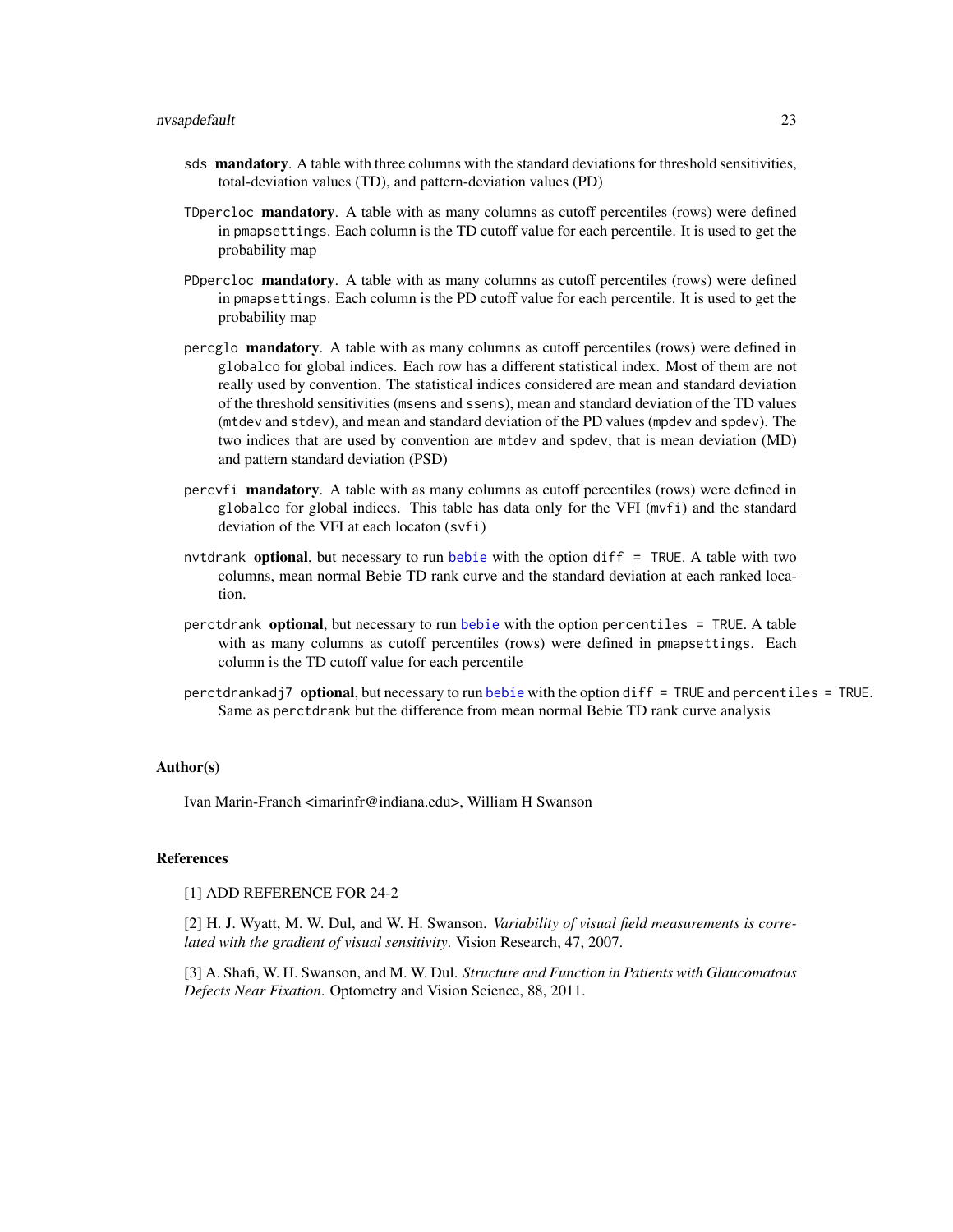<span id="page-23-1"></span><span id="page-23-0"></span>

gets probability map for pattern-deviation values

#### Usage

pdpmap( pd )

## Arguments

pd pattern-deviation values in dBs

## Details

calculates the probability maps for pattern-deviation values

## Value

returns the subjects's pattern-deviation probability map from the age-matched normative reference.

#### Author(s)

Ivan Marin-Franch <imarinfr@indiana.edu>

## See Also

[pdval](#page-25-1), [tdval](#page-42-1), [tdpmap](#page-36-1)

## Examples

td <- tdval( vf91016right ) pd <- pdval( td ) pdp <- pdpmap( pd )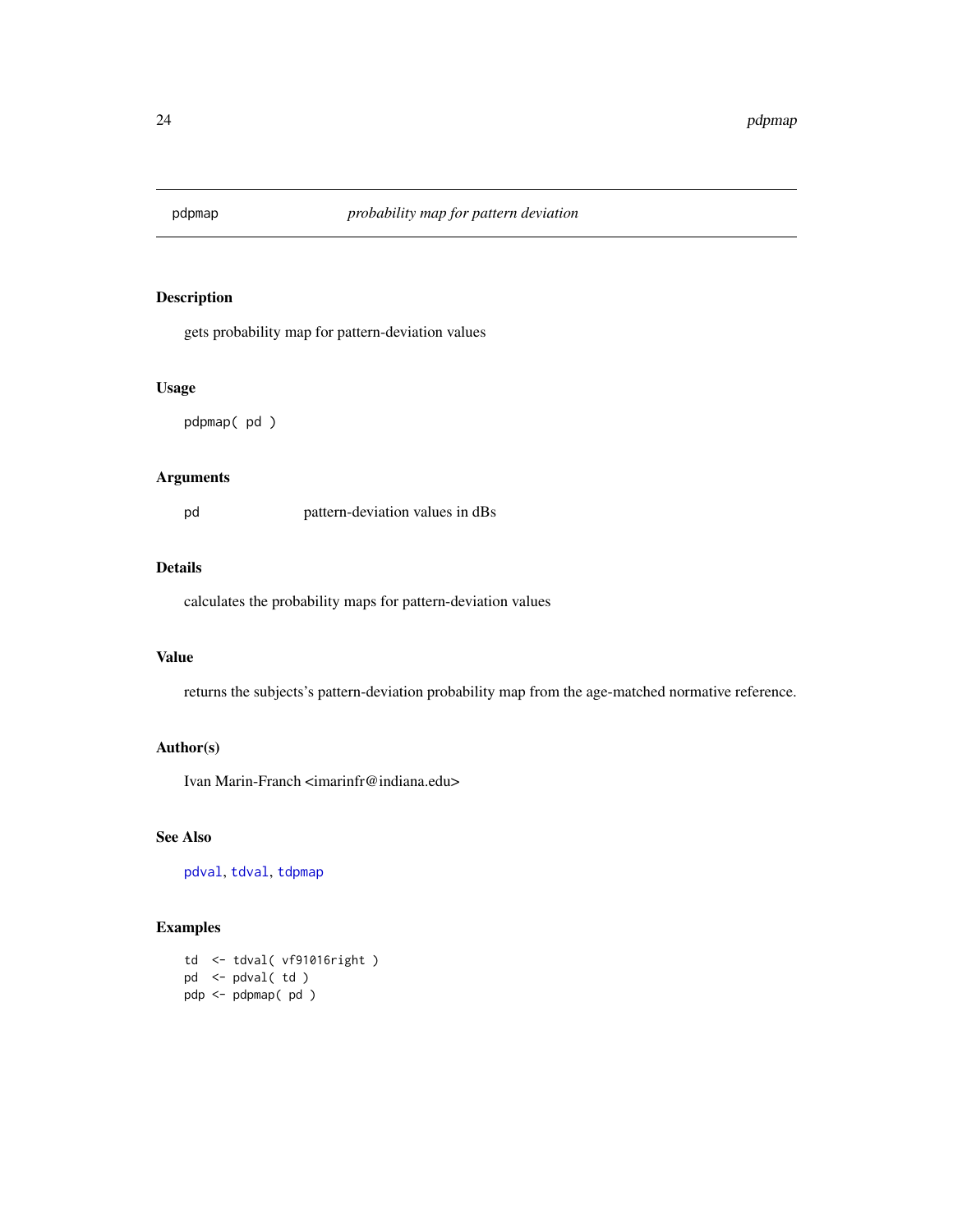<span id="page-24-1"></span><span id="page-24-0"></span>

gets probability map for pattern-deviation values obtained from estimates of general height rank

#### Usage

pdpmapghr( pd )

## Arguments

pd pattern-deviation values in dBs

## Details

calculates the probability maps for pattern-deviation values obtained from estimates from general height rank

## Value

returns the subjects's pattern-deviation probability map from the age-matched normative reference.

## Author(s)

Ivan Marin-Franch <imarinfr@indiana.edu>

## See Also

[pdval](#page-25-1), [tdval](#page-42-1), [tdpmap](#page-36-1)

#### Examples

td <- tdval( vf91016right ) pd <- pdvalghr( td ) pdp <- pdpmapghr( pd )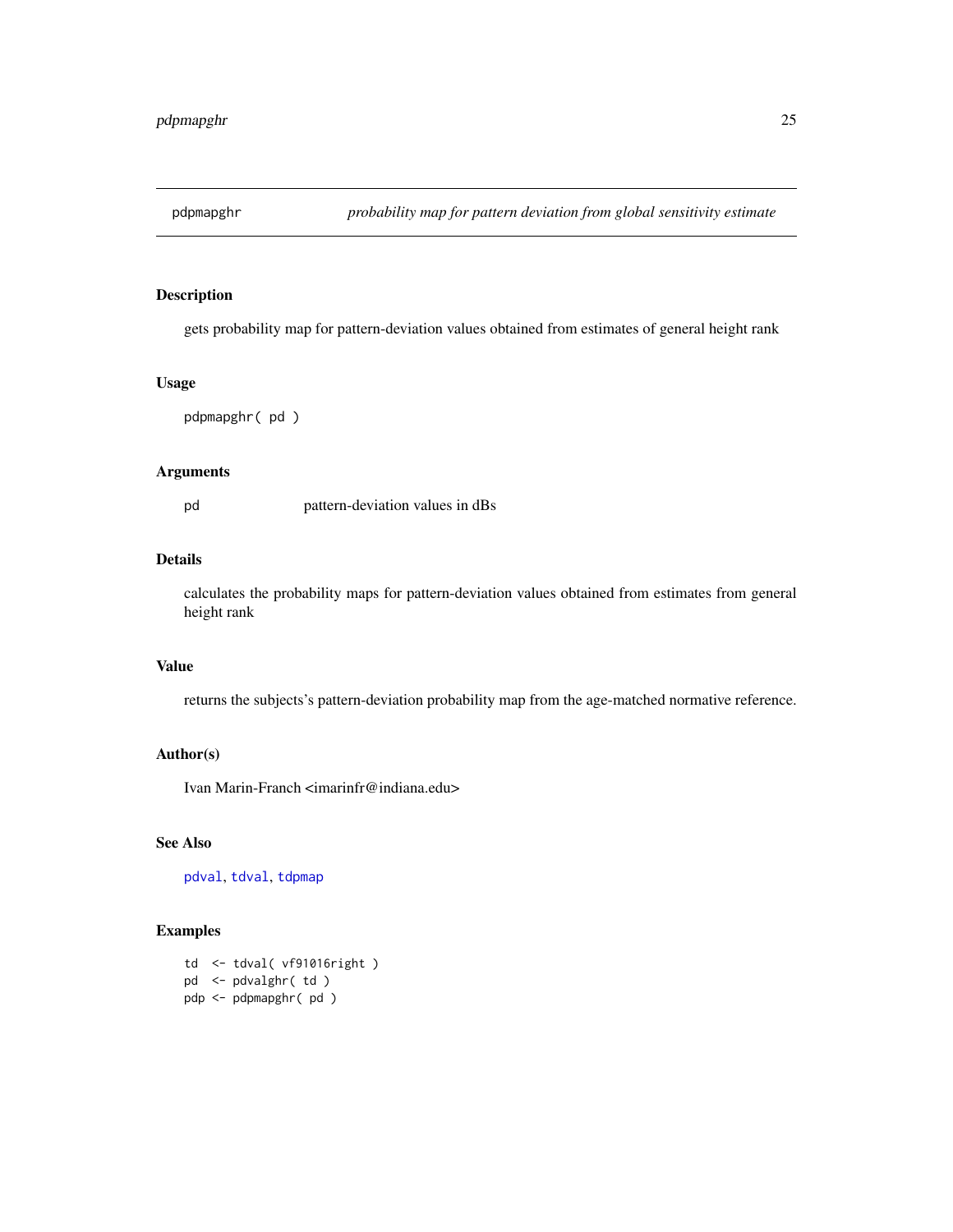<span id="page-25-1"></span><span id="page-25-0"></span>

gets pattern-deviation values

#### Usage

pdval( td )

## Arguments

td total-deviation values

#### Details

calculates pattern-deviation values using the (around) 85-th percentile. All in dBs.

#### Author(s)

Ivan Marin-Franch <imarinfr@indiana.edu>

## See Also

[pdpmap](#page-23-1), [tdval](#page-42-1), [tdpmap](#page-36-1)

## Examples

td <- tdval( vf91016right ) pd <- pdval( td )

pdvalghr *pattern deviation from general height rank (GHr)*

## Description

gets the pattern-deviation from the estimator of general height rank (GHr)

## Usage

pdvalghr( td )

## Arguments

td total-deviation values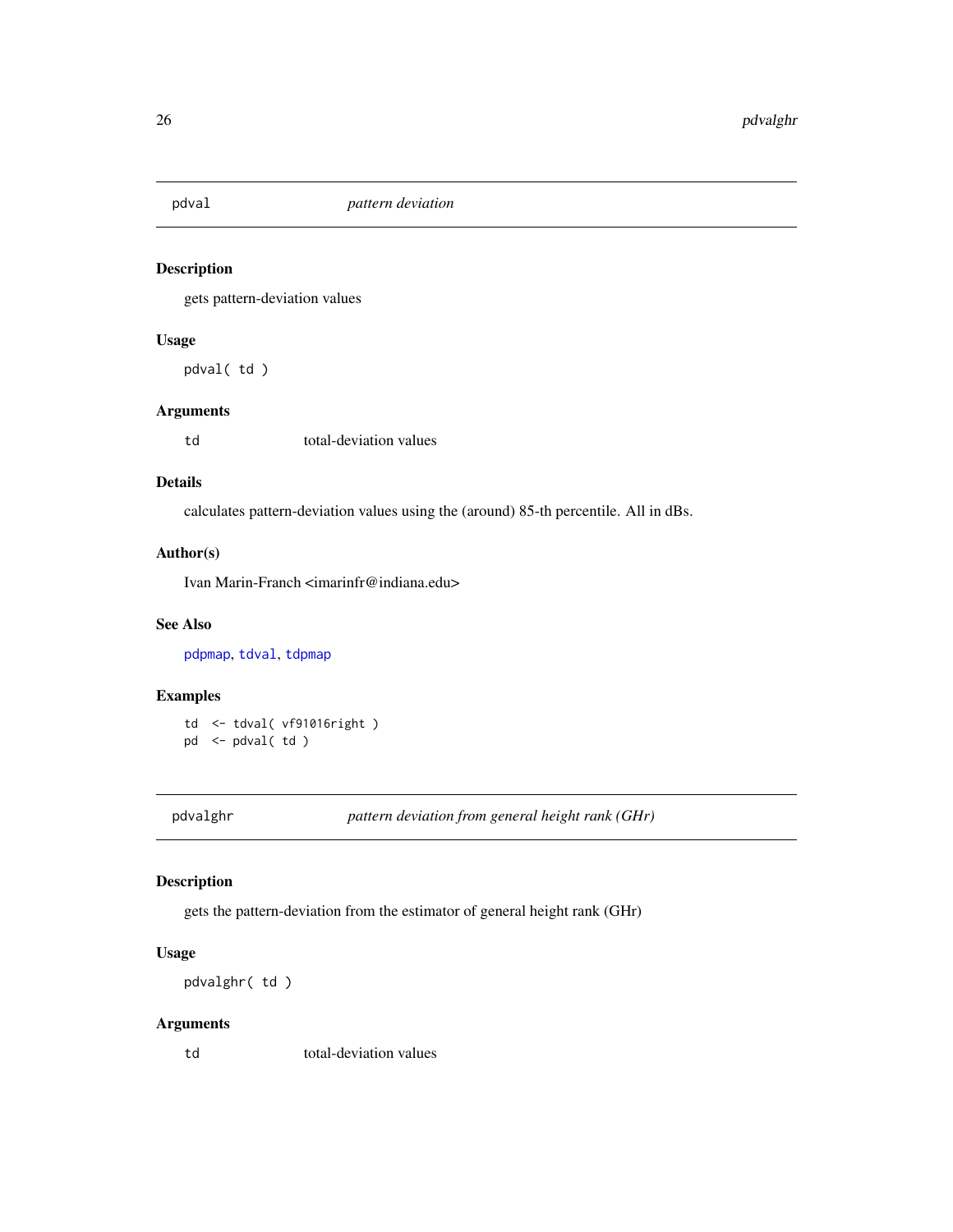<span id="page-26-0"></span>poplr and 27 and 27 and 27 and 27 and 27 and 27 and 27 and 27 and 27 and 27 and 27 and 27 and 27 and 27 and 27

## Details

calculates pattern-deviation from the estimator of general height rank (GHr). All in dBs.

#### Author(s)

Ivan Marin-Franch <imarinfr@indiana.edu>

#### See Also

[pdval](#page-25-1), [pdpmap](#page-23-1), [pdpmapghr](#page-24-1), [tdval](#page-42-1), [tdpmap](#page-36-1)

#### Examples

td <- tdval( vf91016right ) pd <- pdvalghr( td )

<span id="page-26-1"></span>poplr *permutation of Pointwise Linear Regression (PoPLR)*

## Description

performs the PoPLR analysis from a series of visual-field threshold sensitivities, or TD or PD values over time

#### Usage

poplr( vf, nperm =  $5000$ , type = "slr", truncVal = 1, sl\_test = NULL, typecomb = "fisher", details = FALSE )

## Arguments

| vf       | vf object with threshold sensitivities, td, or pd values                                                                                                                                                                                          |
|----------|---------------------------------------------------------------------------------------------------------------------------------------------------------------------------------------------------------------------------------------------------|
| nperm    | number of permutations. Default is 5000                                                                                                                                                                                                           |
| type     | Type of regression statistic: s1r for simple linear regression and rank for Spear-<br>man correlation coefficient. Default is slr                                                                                                                 |
| truncVal | p-value cut-off for truncation. Default is 1                                                                                                                                                                                                      |
| sl test  | values for the 1-tailed hypothesis test for all locations. The reference value is not<br>restricted, but it should be either zero (was there any progression?) or negative<br>(was the progression greater than test value?). Default is $\theta$ |
| typecomb | Combination type for p-values. Default is fisher                                                                                                                                                                                                  |
| details  | Whether to return all details of the permuation analysis or just final results. De-<br>fault is FALSE                                                                                                                                             |

## Author(s)

Ivan Marin-Franch <imarinfr@indiana.edu>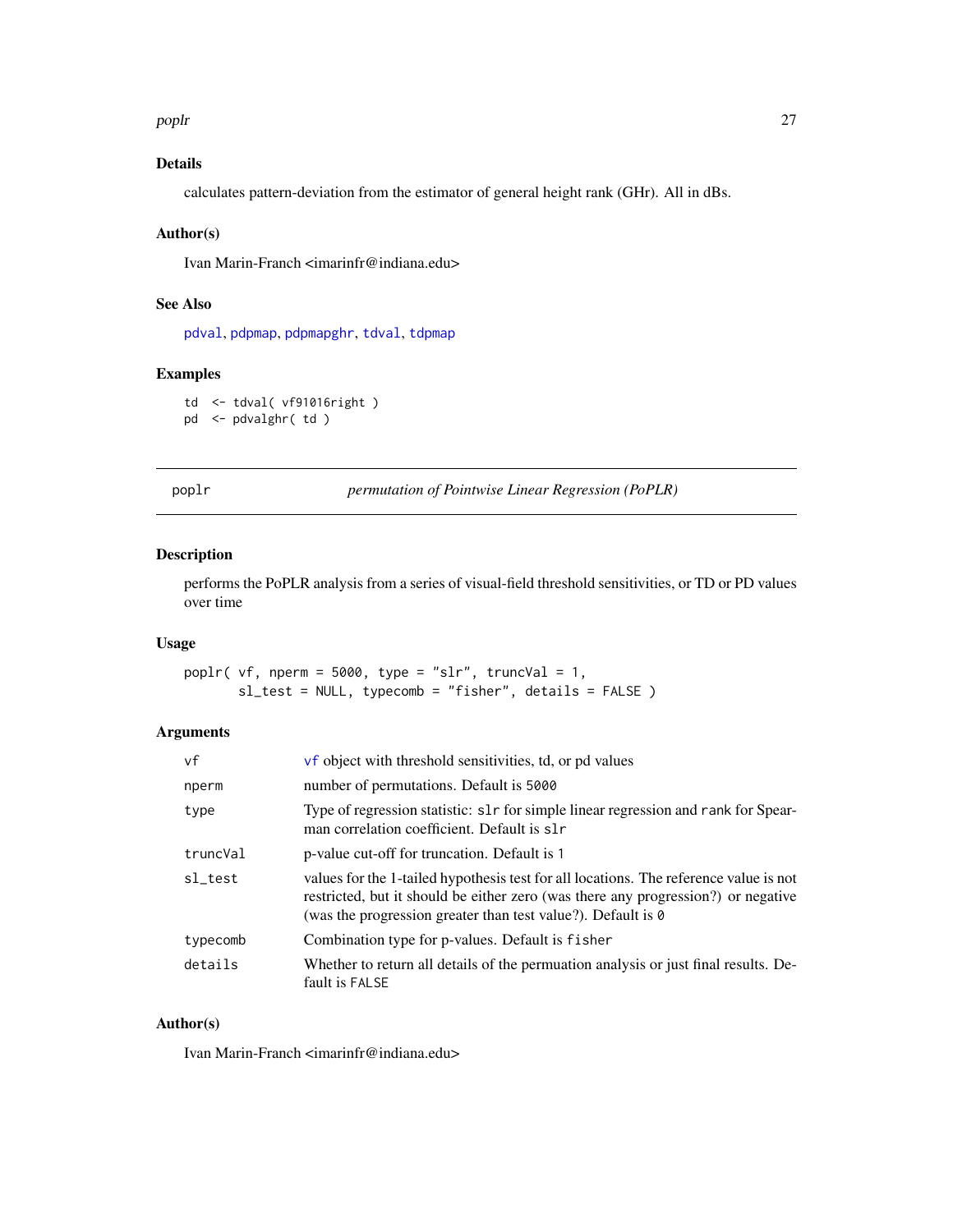## <span id="page-27-0"></span>References

[1] N. O'Leary, B. C. Chauhan, and P. H. Artes. *Visual field progression in glaucoma: estimating the overall significance of deterioration with permutation analyses of pointwise linear regression (PoPLR)*. Investigative Ophthalmology and Visual Science, 53, 2012

## See Also

[hist\\_poplr](#page-14-1), [poplr\\_cstat](#page-27-1), [poplr\\_pstat](#page-28-1), [vflayout\\_poplr](#page-54-1), [vfplot\\_poplr](#page-62-1)

### Examples

```
res <- poplr( vf91016right )
```
<span id="page-27-1"></span>

| poplr_cstat | permutation of pointwise linear regression (PoPLR): calculation of the |
|-------------|------------------------------------------------------------------------|
|             | combined statistic                                                     |

## Description

For details see [1]

#### Usage

```
poplr_cstat( pval, typecomb = "fisher", truncVal = 1, minmax = TRUE,
             spatialwtd = NULL, distance = NULL, eccwtd = NULL )
```
## Arguments

| pval       | p-values. Typically the ones obtained from poplr_pstat                                                                                                                        |
|------------|-------------------------------------------------------------------------------------------------------------------------------------------------------------------------------|
| typecomb   | Combination type for p-values. Default is fisher, by now the only one imple-<br>mented                                                                                        |
| truncVal   | p-value cut-off for truncation. Default is 1                                                                                                                                  |
| minmax     | whether to use minimum p-value if empty combination statistic after truncation.<br>Default is TRUE                                                                            |
| spatialwtd | Weights for spatial autocorrelation. Typically the p-values, the slope, or the<br>Spearman rank correlation obtained with poplr_pstat. If NULL, then the weights<br>are all 1 |
| distance   | Pairwise distances between locations. Default is NULL                                                                                                                         |
| eccwtd     | Eccentricity-related weights. Ask Neil. Default is NULL                                                                                                                       |

#### Author(s)

Ivan Marin-Franch <imarinfr@indiana.edu>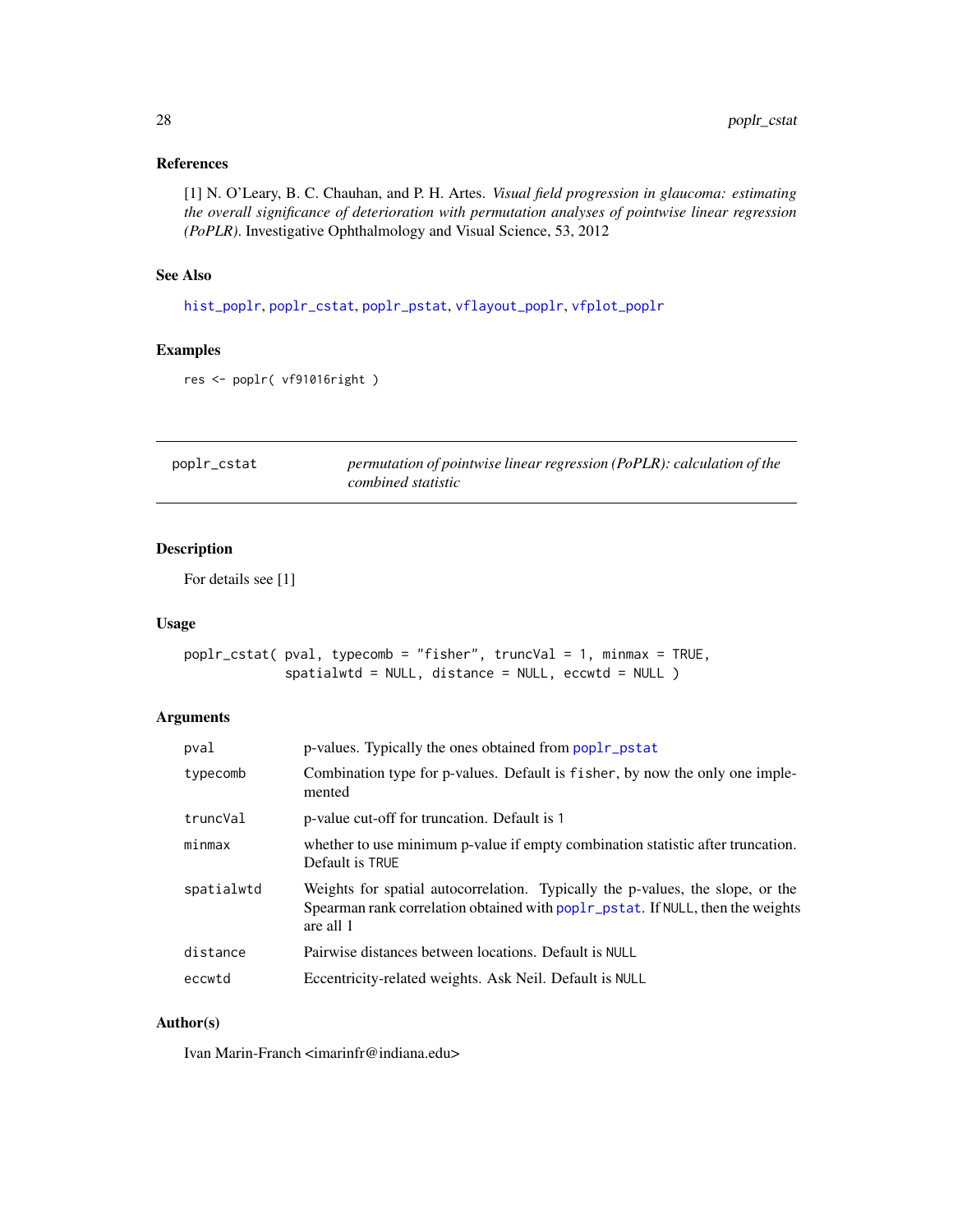## <span id="page-28-0"></span>poplr\_pstat 29

#### References

[1] N. O'Leary, B. C. Chauhan, and P. H. Artes. *Visual field progression in glaucoma: estimating the overall significance of deterioration with permutation analyses of pointwise linear regression (PoPLR)*. Investigative Ophthalmology and Visual Science, 53, 2012

## See Also

[poplr](#page-26-1), [hist\\_poplr](#page-14-1), [poplr\\_pstat](#page-28-1), [vflayout\\_poplr](#page-54-1), [vfplot\\_poplr](#page-62-1)

#### Examples

```
res <- poplr( vf91016right )
```
<span id="page-28-1"></span>

| poplr_pstat | Permutation of Pointwise Linear Regression (PoPLR): calculation of |
|-------------|--------------------------------------------------------------------|
|             | <i>the p-value</i>                                                 |

## Description

For details see [1]

#### Usage

```
poplr_pstat( vf, porder, type = "slr", sl_test = NULL )
```
#### Arguments

| vf      | visual-field data. It can be td or pd as well                                                                                                                                                                                                     |
|---------|---------------------------------------------------------------------------------------------------------------------------------------------------------------------------------------------------------------------------------------------------|
| porder  | order of permunations of visual-fields sensitivities. Each row contains a permu-<br>tation of tests from yf                                                                                                                                       |
| type    | Type of regression statistic: slr for simple linear regression and rank for Spear-<br>man correlation coefficient. Default is slr                                                                                                                 |
| sl_test | values for the 1-tailed hypothesis test for each location. The reference values<br>are not restricted, but they should be either zero (was there any progression?) or<br>negative (was the progression greater than test value?). Default is NULL |

#### Value

the function retunts two different structures depending on whehter the analysis is linear regression (type = "slr" or Spearman rank correlation type = "rank"). For slr analysis, the sturcture consists of four matrices with data: pval (p-value at each permutation and location of the significance of the 1-tailed hypothesis test specified by sl\_test for each location), se (standard error), sl (slope), and int (intercept). For rank analysis, the sturcture consists of two matrices: pval (pvalue at each permutation and location of the significance of the 1-tailed hypothesis test specified by sl\_test for each location) and rho (the Spearman rank correlation)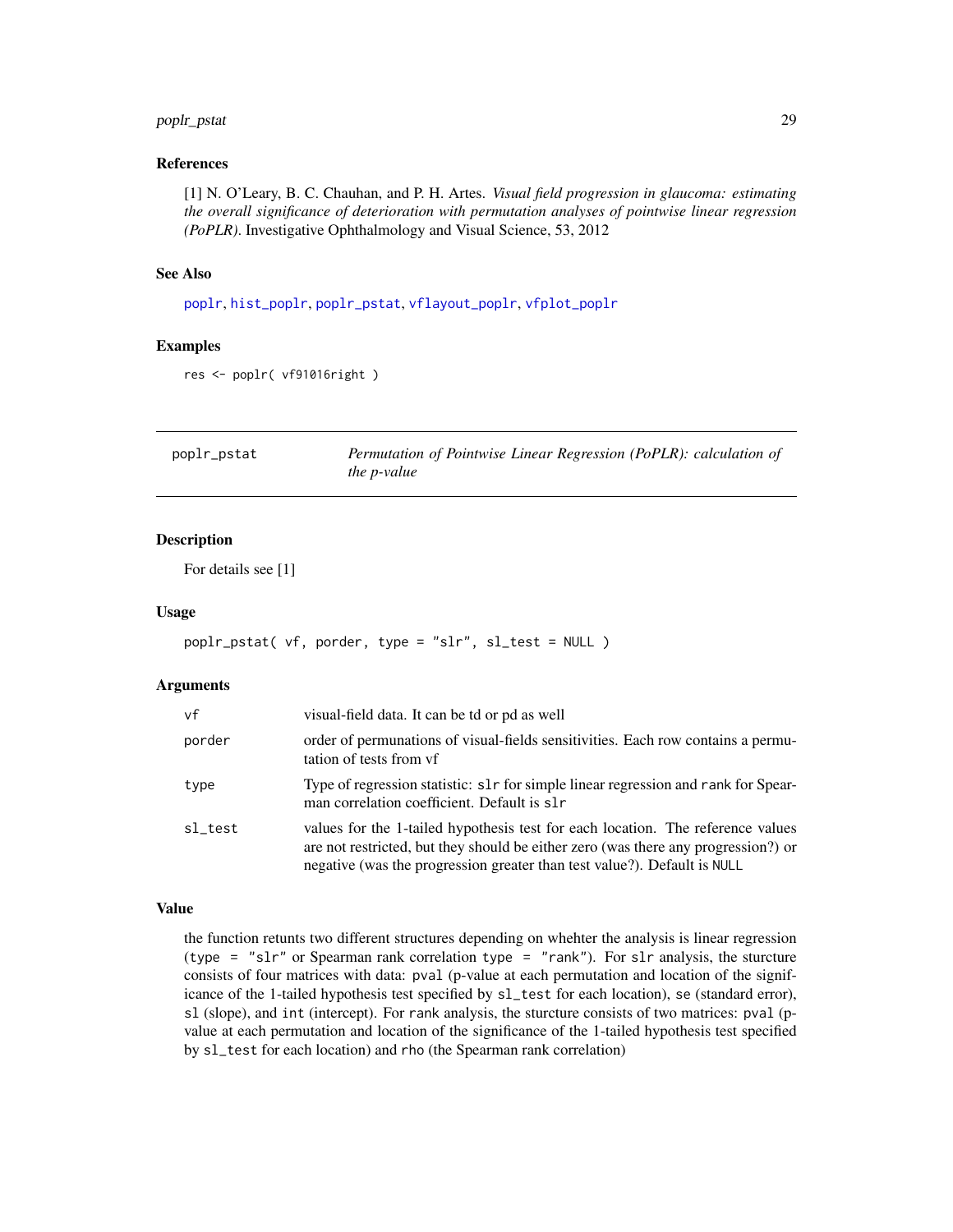#### <span id="page-29-0"></span>Author(s)

Ivan Marin-Franch <imarinfr@indiana.edu>

#### References

[1] N. O'Leary, B. C. Chauhan, and P. H. Artes. *Visual field progression in glaucoma: estimating the overall significance of deterioration with permutation analyses of pointwise linear regression (PoPLR)*. Investigative Ophthalmology and Visual Science, 53, 2012

## See Also

[poplr](#page-26-1), [hist\\_poplr](#page-14-1), [poplr\\_cstat](#page-27-1), [vflayout\\_poplr](#page-54-1), [vfplot\\_poplr](#page-62-1)

#### Examples

res <- poplr( vf91016right )

progols *progression by linear ordinary least squares*

#### Description

makes a linear regression with projection in the future by projyears years

#### Usage

```
progols( tdate, index, projyears = 5,
         xlab = "years from first visit", ylab = "md",
         txtfont = "mono", pointsize = 12, cex = 1)
```
## Arguments

| tdate     | visit date                                                                                                                          |
|-----------|-------------------------------------------------------------------------------------------------------------------------------------|
| index     | index measured at the corresponding age.                                                                                            |
| xlab      | label for x-axis. Default is age                                                                                                    |
| ylab      | label for y-axis. Default is md                                                                                                     |
| projyears | Years for projection. Default is 5                                                                                                  |
| txtfont   | font of the text with visual-sensitivity values. Default is mono                                                                    |
| pointsize | size of the text with visual-sensitivity values. Default is 12                                                                      |
| cex       | a numerical value giving the amount by which plotting text and symbols should<br>be magnified relative to the default. Default is 1 |

#### Author(s)

Ivan Marin-Franch <imarinfr@indiana.edu>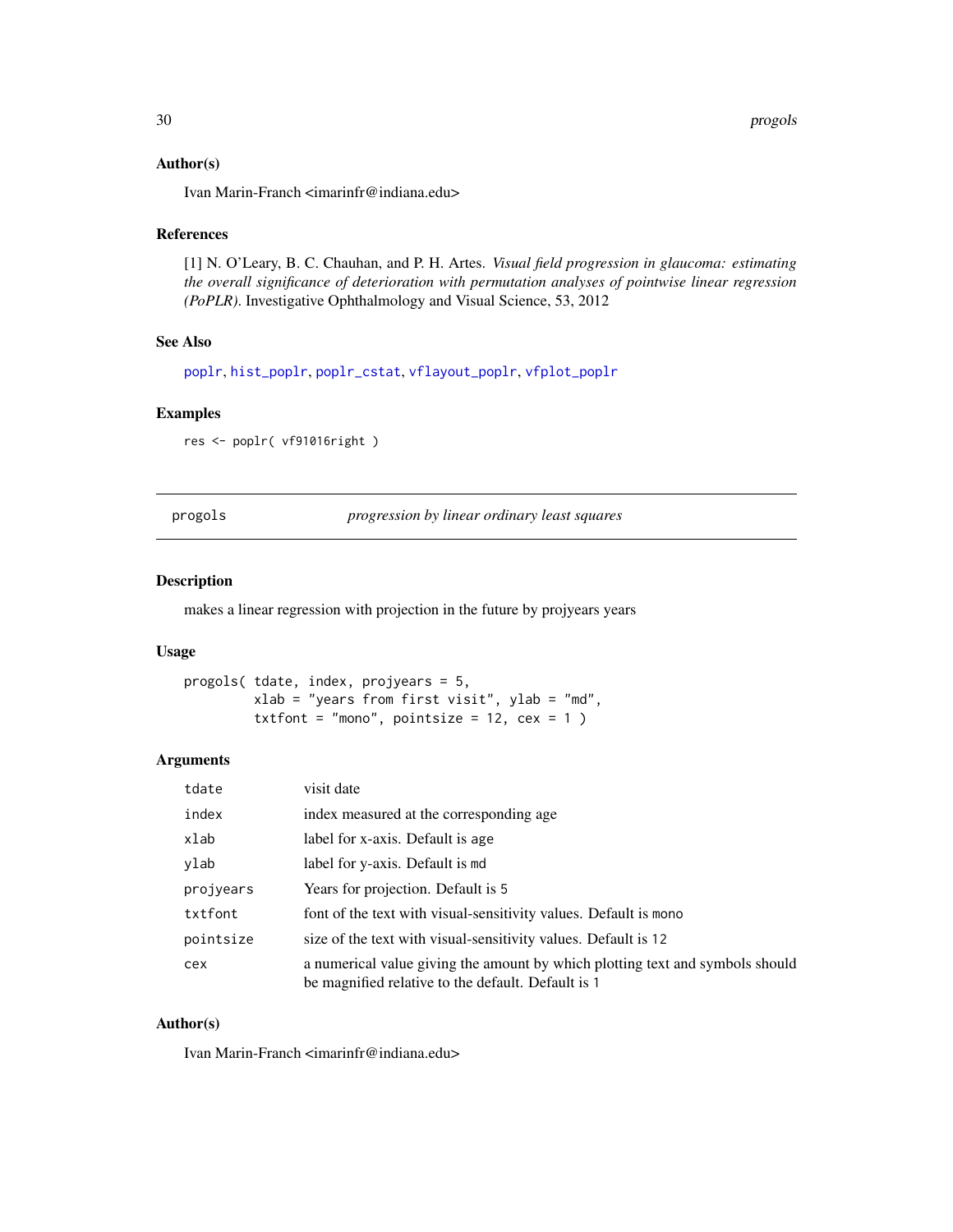#### <span id="page-30-0"></span>quad $2D$ fit  $31$

## Examples

```
vfi <- vfindex( vf91016right )
progols( vfi$tdate, vfi$mvfi, ylab = "vfi" )
```
- 
- <span id="page-30-1"></span>quad2Dfit *two-dimensional quadratic fitting for visual-field results*

## Description

fits a 2D quadratic function using values in val as "observations" for the x and y coordinates in patternMap

## Usage

```
quad2Dfit( val, patternMap = saplocmap$p24d2,
           bspos = vfsettings$p24d2$bs )
```
## Arguments

| val        | values at each location                                                                                                              |
|------------|--------------------------------------------------------------------------------------------------------------------------------------|
| patternMap | pattern of stimulus locations. It uses the x and y coordinates in conjunction with<br>val to get the fitted values with the 2D model |
| bspos      | position of the blind spot                                                                                                           |

## Value

fitted values by a 2D quadratic function

## Author(s)

Ivan Marin-Franch <imarinfr@indiana.edu>

## See Also

[ageLinearModel](#page-3-1)

## Examples

```
# DO NOT RUN
```
# to test this, load a file using e.g. loadvfcsv with control data and then run

# agelm <- ageLinearModel( vf )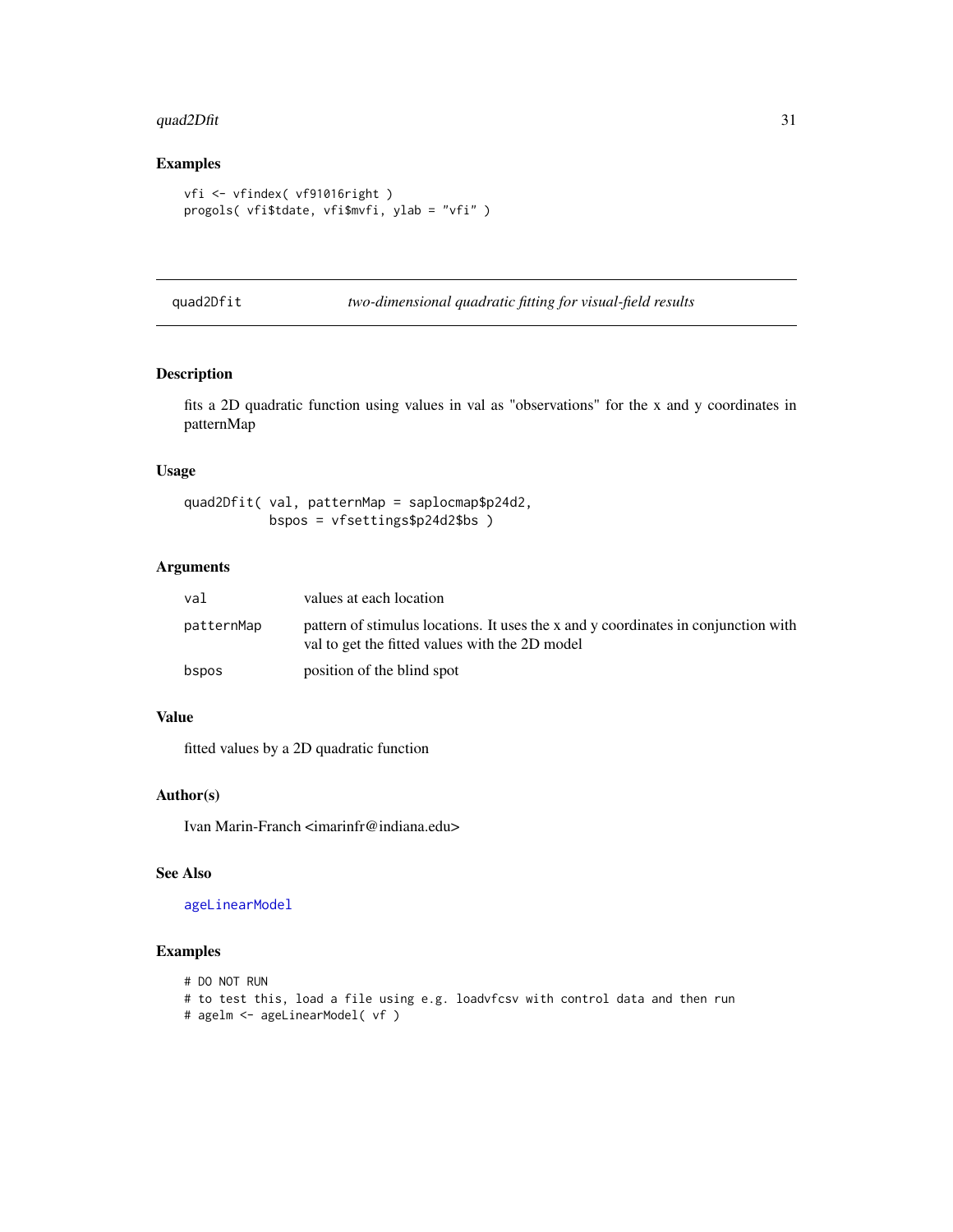<span id="page-31-0"></span>

It geneartes ring legend for p-values

## Usage

```
ringmapgraph( ncol = 3, mapval = NULL, txtfont = "mono", pointsize = 7,
               outerSymbol = "circles", innerSymbol = "circles",
              outerSize = 1, innerSize = 1,
              outerInch = 0.2, innerInch = 0.1,
              outerBorderThickness = 2, innerBorderThickness = 2 )
```
## Arguments

| ncol                 | number of columns in where to show the color symbols. Default is 3                                         |
|----------------------|------------------------------------------------------------------------------------------------------------|
| mapval               | map and cutoff values to be used for the generation of the color map. Default is<br><b>NULL</b>            |
| txtfont              | font of the text with visual-sensitivity values. Default is mono                                           |
| pointsize            | size of the text with visual-sensitivity values. Default is 7                                              |
| outerSymbol          | The outer symbol at all locations. Can be any of circles, squares, rectangles,<br>stars. Default is circle |
| innerSymbol          | The inner symbol at all locations. Can be any of circles, squares, rectangles,<br>stars. Default is circle |
| outerSize            | Size of the outer symbol. Default is 1                                                                     |
| innerSize            | Size of the inner symbol. Default is 1                                                                     |
| outerInch            | Maximum size of the outer symbol in inches. Default is $0.2$                                               |
| innerInch            | Maximum size of the inner symbol in inches. Default is 0.1                                                 |
| outerBorderThickness |                                                                                                            |
|                      | Thickness of outer border for outer symbol denoting statistical significance. De-<br>fault is 2            |
| innerBorderThickness |                                                                                                            |
|                      | Thickness of the inner border that represents statistical significance. Default is<br>2                    |

## Author(s)

Ivan Marin-Franch <imarinfr@indiana.edu>

#### See Also

[vfcolormap](#page-44-1)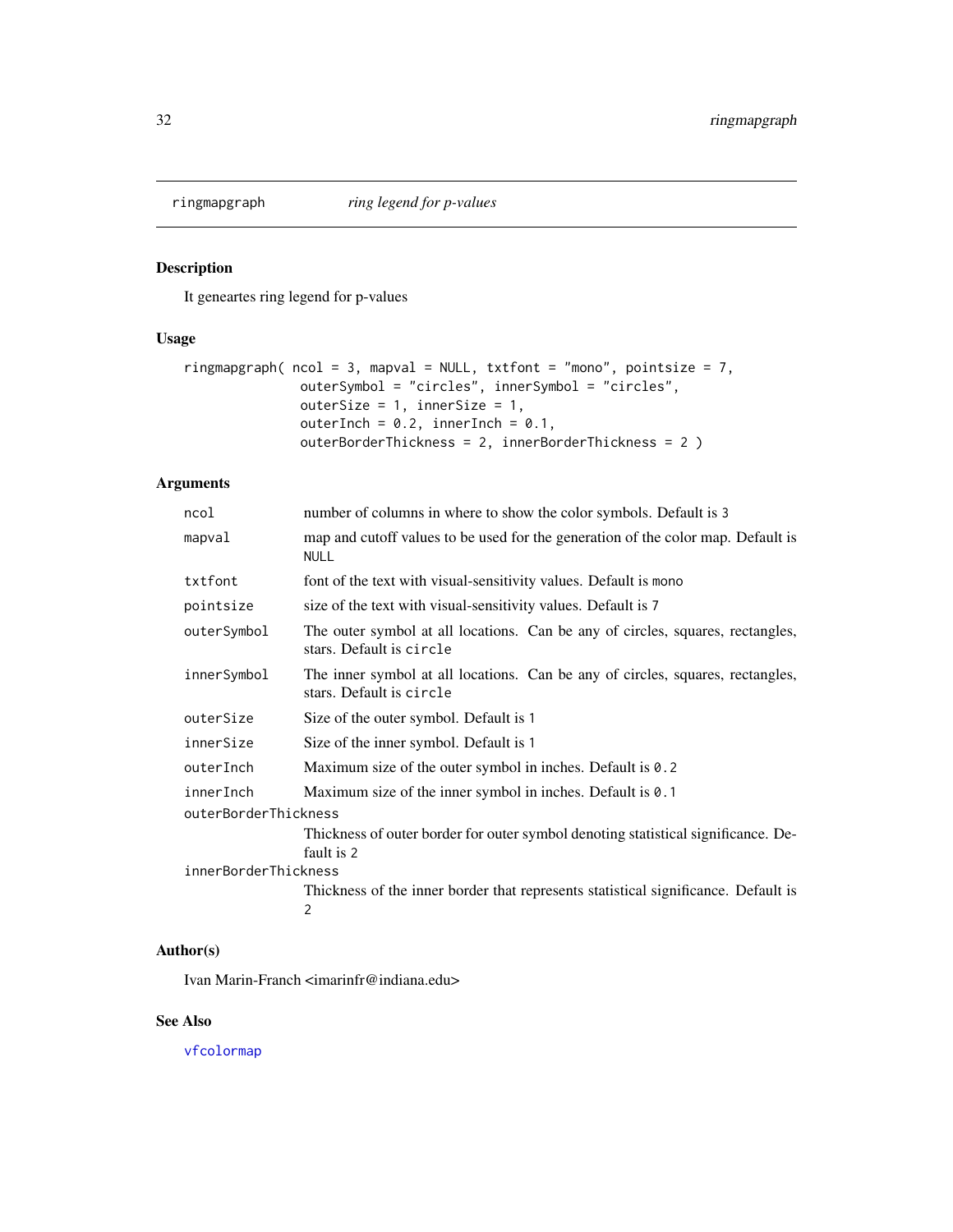#### <span id="page-32-0"></span>saplocmap 33

#### Examples

ringmapgraph()

<span id="page-32-1"></span>saplocmap *xy-position mapping between HFA device convention and visualFields convention for patterns of location*

#### **Description**

A table with relevant information about test location data for each pattern of locations, 24-2, 10-2, and 30-2, and the conventional Goldman size III stimulus. The convention for visualFields is to use always a right-eye format. That is, a left eye would be "flipped" left-right and location number are counted row-wise from top-left to bottom-right. Information about the size of the stimulus and the corresponding angle of incidence and slope with Jansonious map [1] are included.

#### Usage

data( saplocmap )

#### Format

The structure saplocmap has 1 table for the test pattern p24d2. The table has six columns:

xod stimulus x position

yod stimulus y position

loc sequential location number in the original device

size size of the stimulus presentation

jmangle angle of incidence in blind spot from Jansonious map

jmslope orientation of an average bundle at that position of the visual field as calculated from the Jansonious map

region region of the visual fields in comparison with ONH sector. Garway-Heath map

## Author(s)

Ivan Marin-Franch <imarinfr@indiana.edu>

#### References

[1] N. M. Jansonius, J. Nevalainen, B. Selig, L. M. Zangwill, P. A. Sample, W. M. Budde, J. B. Jonas, W. A. Lagreze, P. J. Airaksinen, R. Vonthein, L. A. Levin, J. Paetzold, and U. Schiefer. *A mathematical description of nerve fiber bundle trajectories and their variability in the human retina. Vision Research*, 49, 2009.

#### See Also

[fdplocmap](#page-9-1)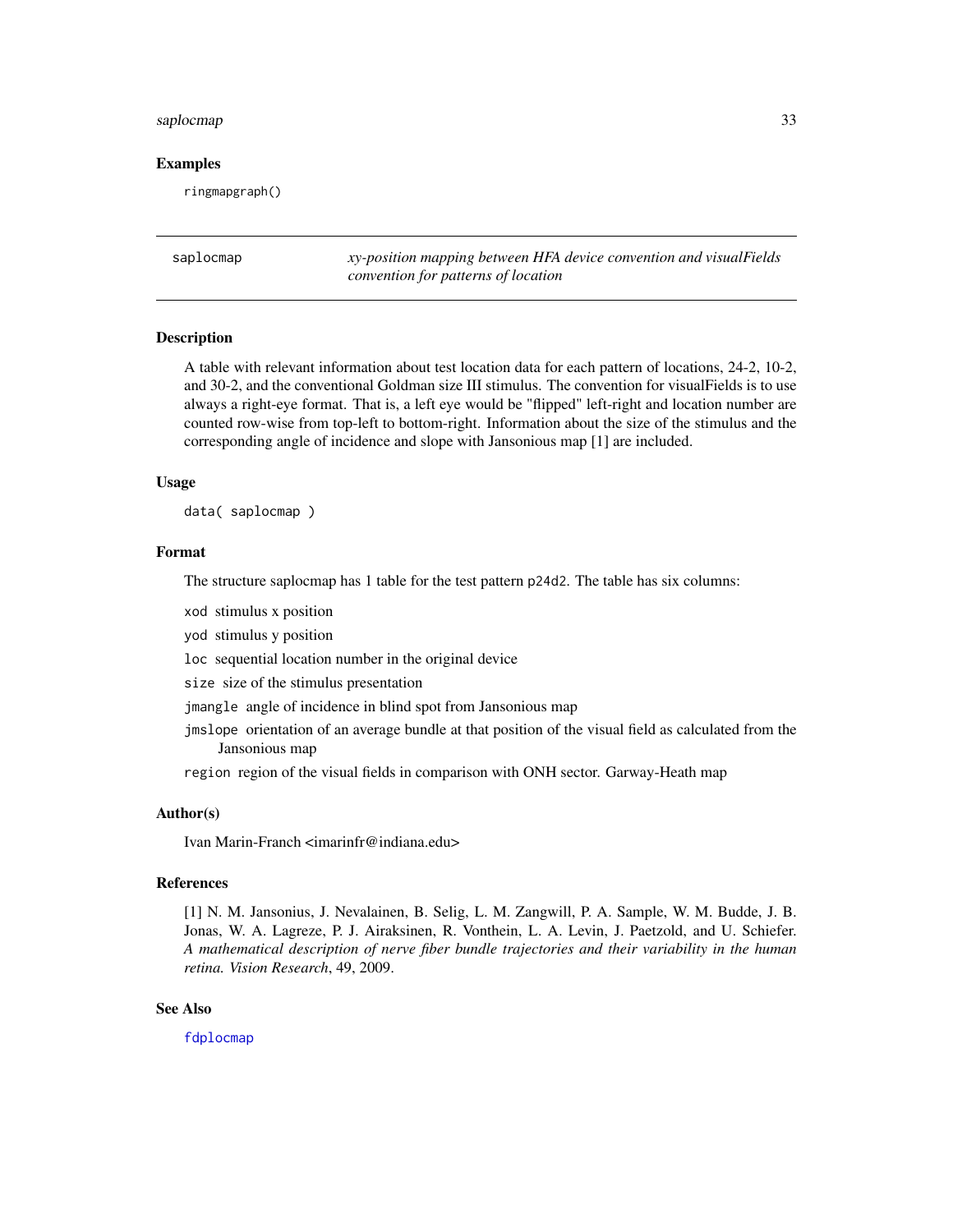get the standard deviations at each location for normative values: sensitivities, total-deviation, and pattern-deviation values

## Usage

sdnv( vf, smooth = TRUE, smoothFunction = quad2Dfit )

## Arguments

| vf     | <b>vf-object with sensitivity thresholds</b>                                                                                                                                                                     |
|--------|------------------------------------------------------------------------------------------------------------------------------------------------------------------------------------------------------------------|
| smooth | whether to use a function to smooth the results or not. Default is TRUE                                                                                                                                          |
|        | smooth Function If smooth is true, the function to use for smoothing. Default is quad2Dfit, a 2D<br>quadratic fit to resulting data. This function is not really a smoothing procedure,<br>but a parametric fit. |

#### Details

calculates total-deviation and pattern-deviation values and, from them, their standard deviation at each location

## Value

returns a 3-column data frame with SDs per location. Each row is a location. Column 1 is for sensitivities, column 2 for total deviation, and column 3 for pattern deiation.

#### Author(s)

Ivan Marin-Franch <imarinfr@indiana.edu>

#### See Also

[ageLinearModel](#page-3-1), [locperc](#page-19-1), [quad2Dfit](#page-30-1)

## Examples

#sdnv( vf )

<span id="page-33-1"></span><span id="page-33-0"></span>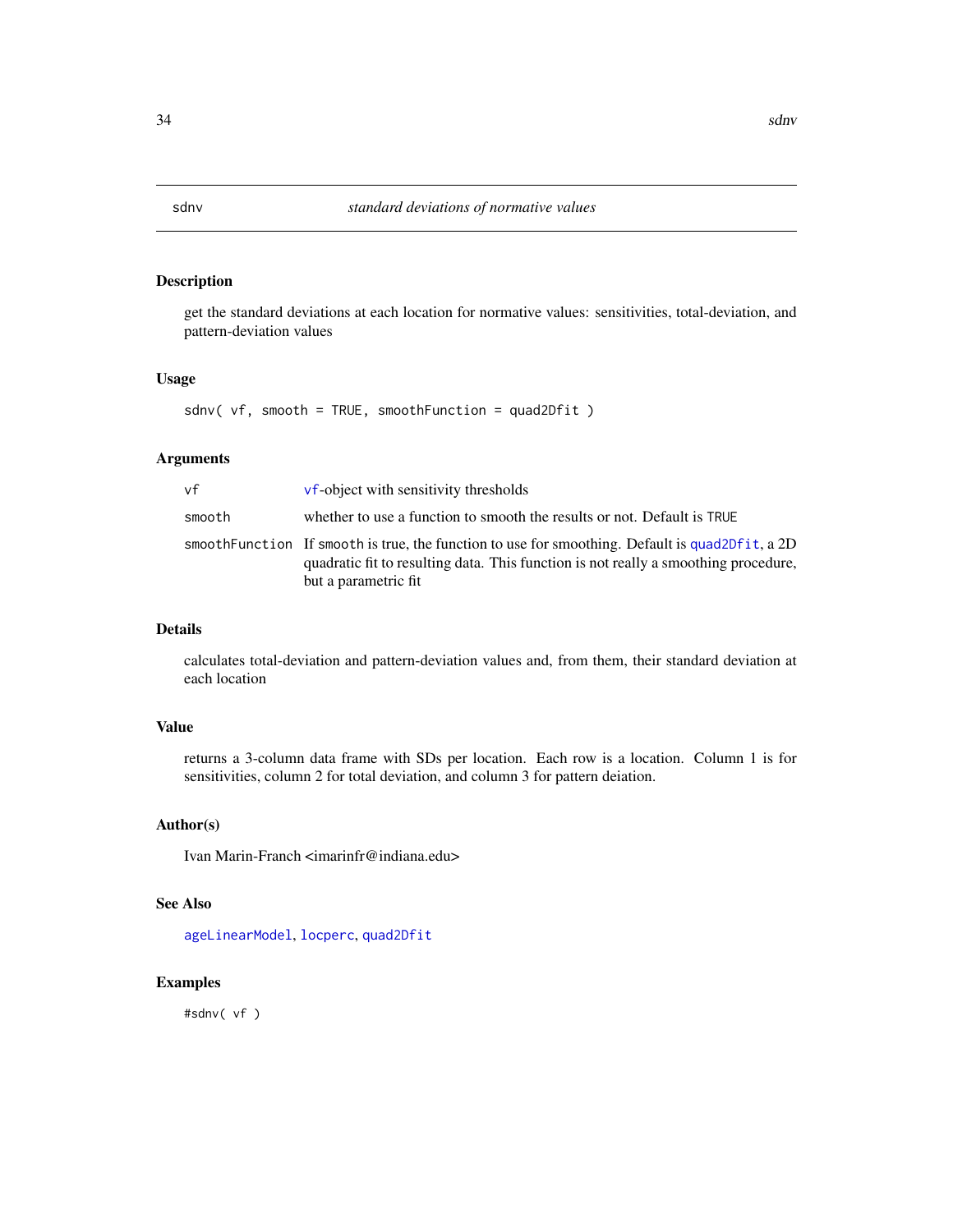<span id="page-34-0"></span>

get the standard deviations of PD values from general-height-rank estimates at each location for normative values

## Usage

```
sdnvghr( vf, smooth = TRUE, smoothFunction = quad2Dfit )
```
#### Arguments

| vf     | <b>vf-object with sensitivity thresholds</b>                                                                                                                                                                     |
|--------|------------------------------------------------------------------------------------------------------------------------------------------------------------------------------------------------------------------|
| smooth | whether to use a function to smooth the results or not. Default is TRUE                                                                                                                                          |
|        | smooth Function If smooth is true, the function to use for smoothing. Default is quad2Dfit, a 2D<br>quadratic fit to resulting data. This function is not really a smoothing procedure,<br>but a parametric fit. |

#### Details

calculates total-deviation and pattern-deviation values and, from them, their standard deviation at each location

## Value

returns a 3-column data frame with SDs per location. Each row is a location. Column 1 is for sensitivities, column 2 for total deviation, and column 3 for pattern deiation.

## Author(s)

Ivan Marin-Franch <imarinfr@indiana.edu>

## See Also

[ageLinearModel](#page-3-1), [locperc](#page-19-1), [quad2Dfit](#page-30-1)

## Examples

#sdnvghr( vf )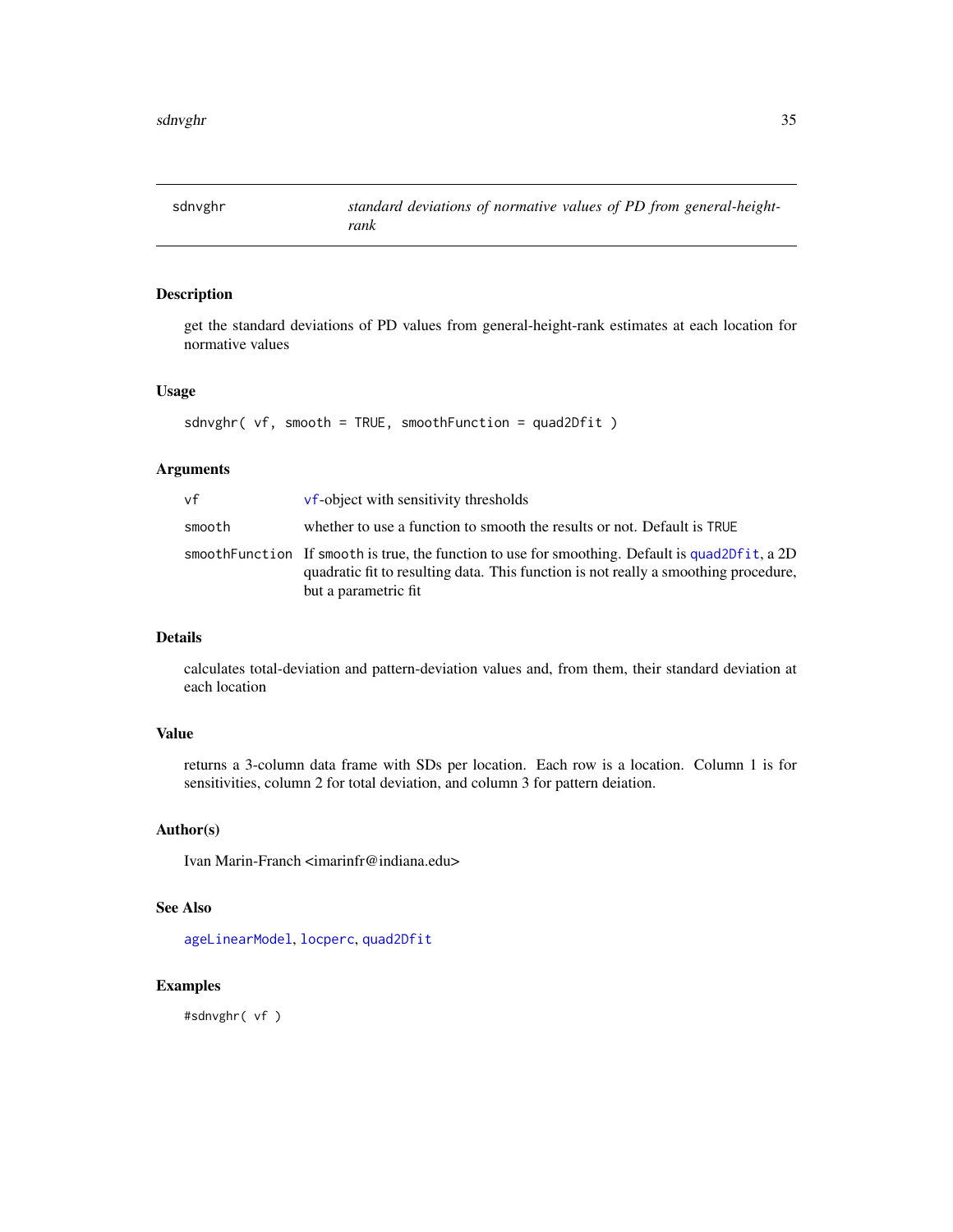<span id="page-35-1"></span><span id="page-35-0"></span>

set normative values and stimuli location map to be used with visualFields

## Usage

```
setnv( nvtxt = "nvsapdefault" )
```
#### Arguments

nvtxt char. Name of the normative reference values to be used. It must be an existing structure

## Details

sets normative values and stimuli location map to be used with visualFields

#### Author(s)

Ivan Marin-Franch <imarinfr@indiana.edu>

#### See Also

[getnv](#page-10-2)

## Examples

setnv()

stimLoc *stimulus location and size*

## Description

plots the stimulus location and size

## Usage

```
stimLoc( perimetry, pattern, eye, txtfont = "mono", pointsize = 7,
        xminmax = 29, yminmax = 29)
```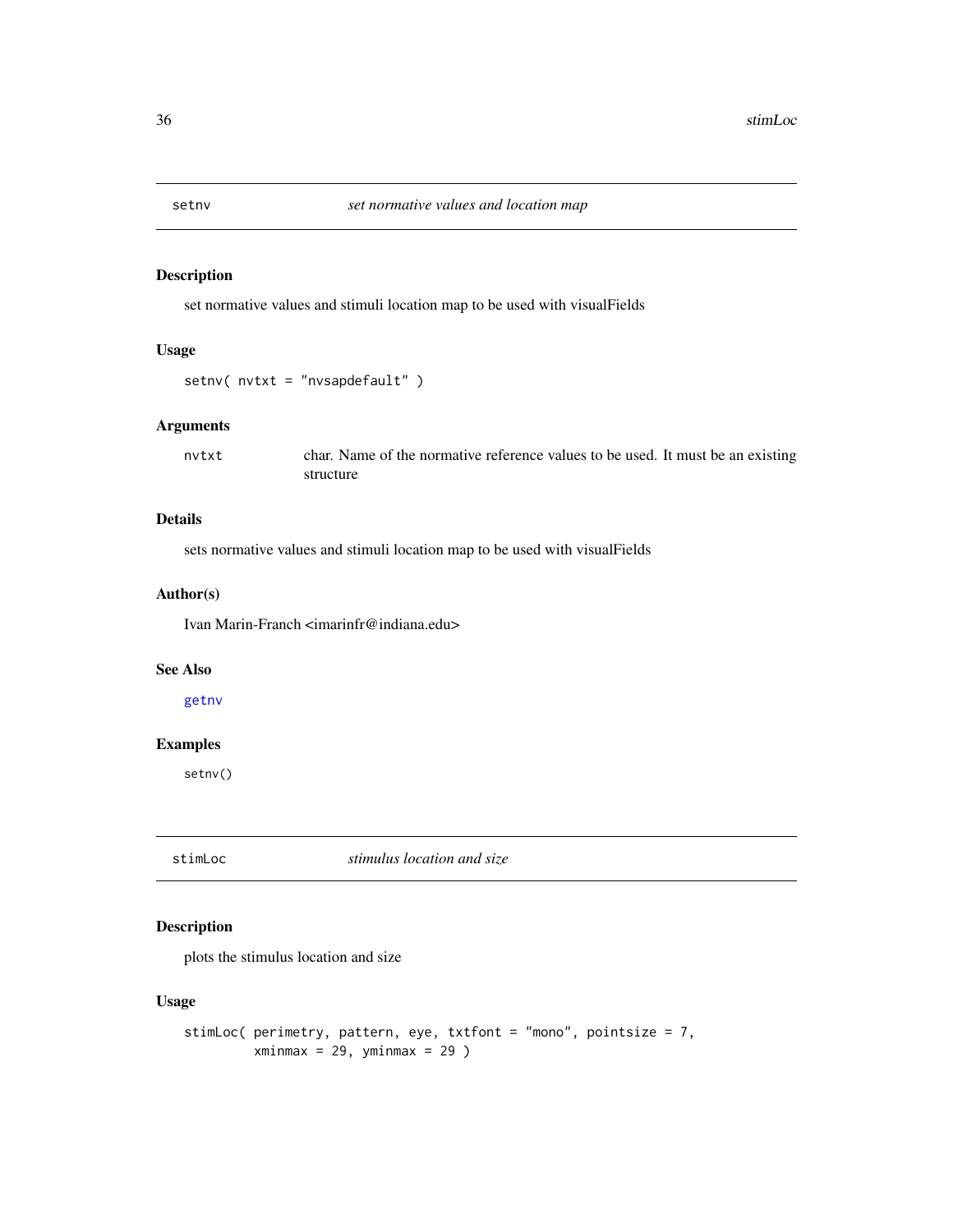#### tdpmap 37

# Arguments

| perimetry | type of perimetry                                                  |
|-----------|--------------------------------------------------------------------|
| pattern   | pattern used in the perimetry                                      |
| eye       | eye being tested                                                   |
| txtfont   | font of the text with visual-sensitivity values. Default is monor- |
| pointsize | size of the text with visual-sensitivity values. Default is 7      |
| xminmax   | minimum and maximum limits on the x axis. Default is 29            |
| yminmax   | minimum and maximum limits on the y axis. Default is 29            |

# Author(s)

Ivan Marin-Franch <imarinfr@indiana.edu>

# See Also

[saplocmap](#page-32-0)

# Examples

stimLoc( "sap", "p24d2", "OD" )

<span id="page-36-0"></span>tdpmap *probability map for total deviation*

# Description

gets probability map for total-deviation values

## Usage

tdpmap( td )

# Arguments

td total-deviation values in dBs

# Details

calculates the probability maps for total-deviation values

## Author(s)

Ivan Marin-Franch <imarinfr@indiana.edu>

# See Also

[tdval](#page-42-0), [pdval](#page-25-0), [pdpmap](#page-23-0)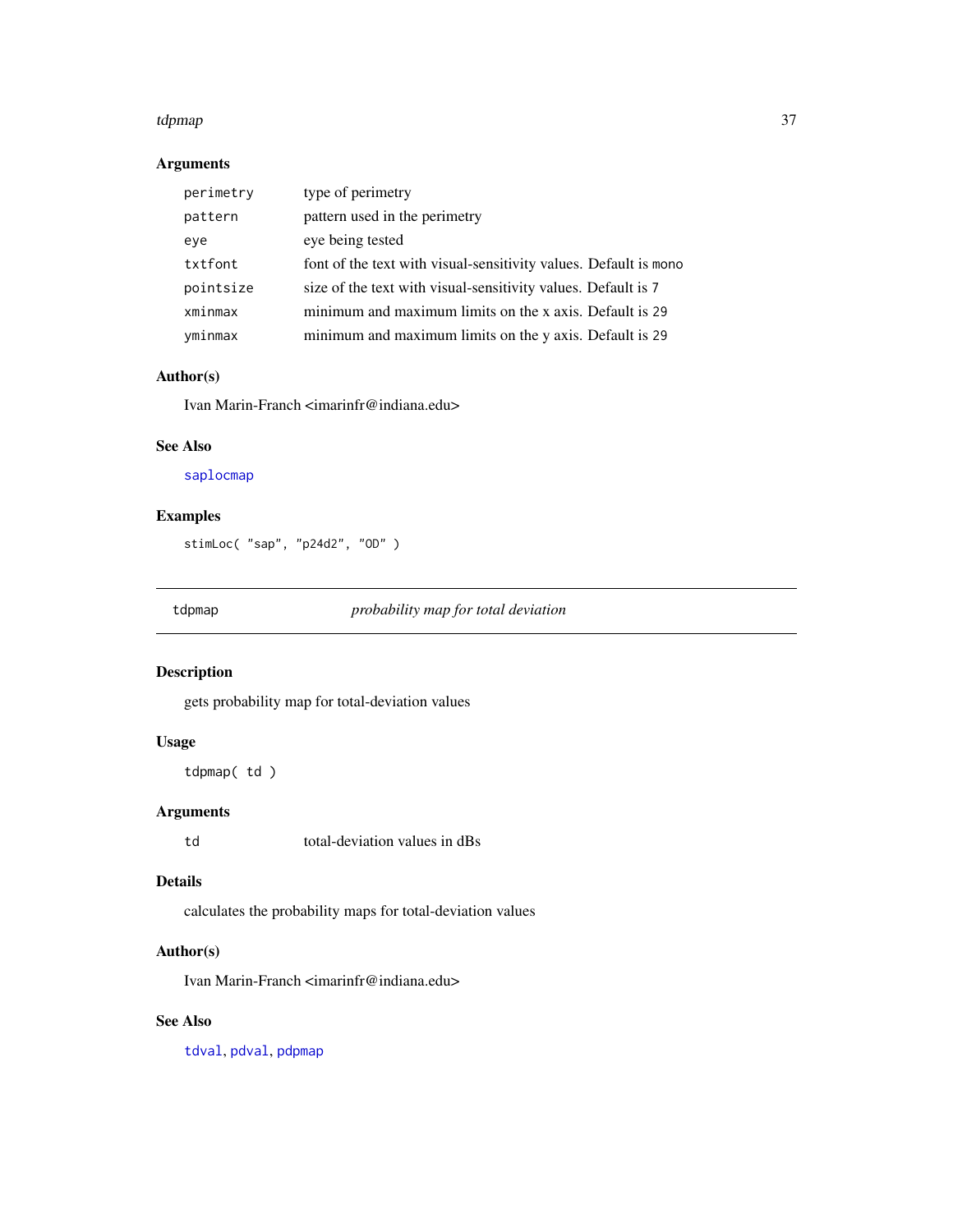38 tdrank to the control of the control of the control of the control of the control of the control of the control of the control of the control of the control of the control of the control of the control of the control of

# Examples

td <- tdval( vf91016right ) tdp <- tdpmap( td )

<span id="page-37-0"></span>tdrank *total-deviation rank curve*

# Description

get total-deviation rank curve

# Usage

tdrank( td )

# Arguments

td total deviation values

# Details

calculates total-deviation rank curve.

# Author(s)

Ivan Marin-Franch <imarinfr@indiana.edu>

# See Also

[tdrankperc](#page-41-0)

# Examples

td <- tdval( vf91016right ) tdr <- tdrank( td )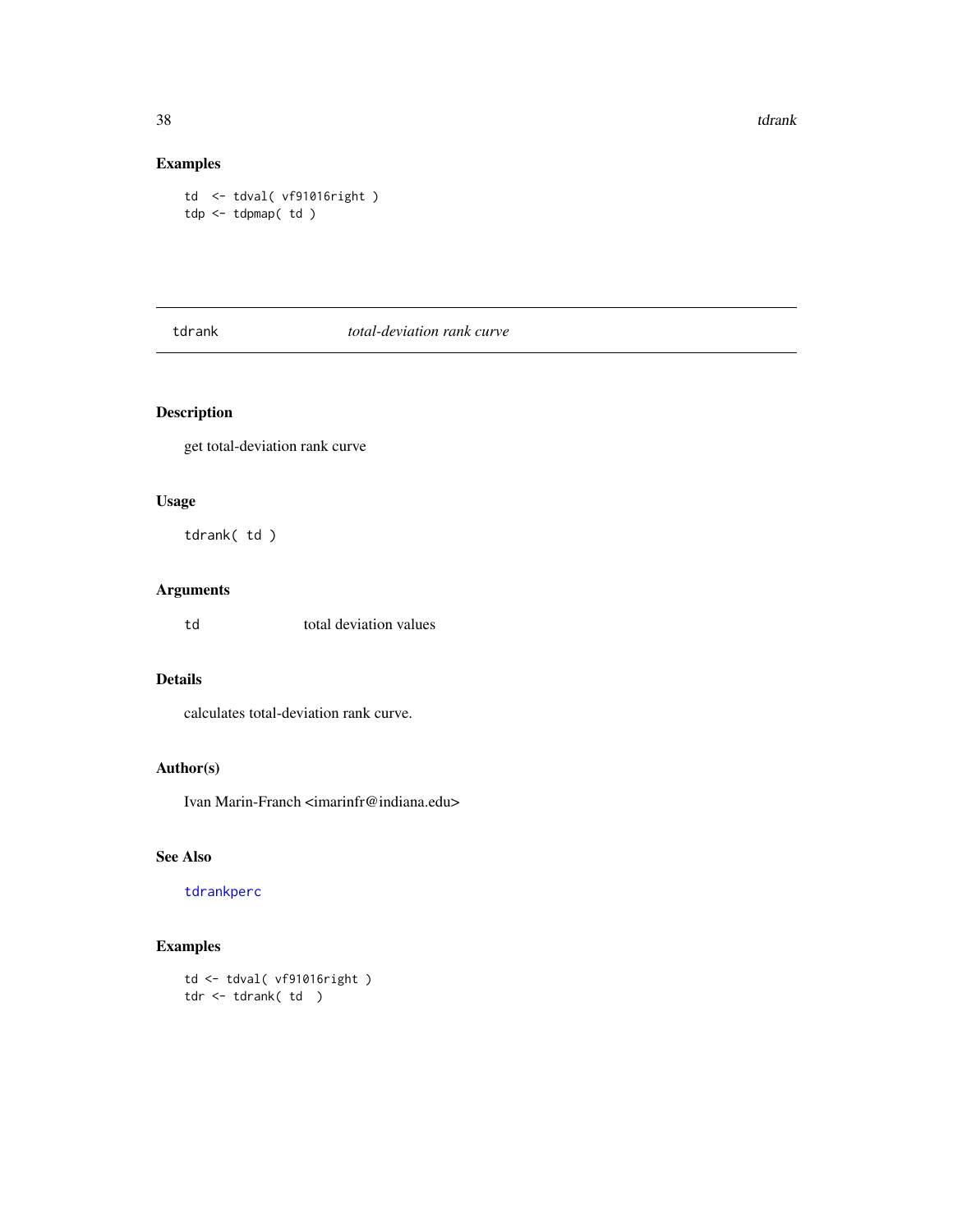gets percentiles for adjusted TD rank curve

# Usage

```
tdrankadjperc( td, percentiles = c( 0.5, 1, 2, 5, 95), type = "conventional",
             typequantiles = c( "quantile", "(i-1)/(n-1)", "i/(n+1)", "i/n" ) )
```
## Arguments

| td            | <b>vf-object</b> with total-deviation values                                                                                                                                          |
|---------------|---------------------------------------------------------------------------------------------------------------------------------------------------------------------------------------|
| type          | whether to use a conventional way to plot the rank TD curve or ghrank type<br>where the vf object passed is the reconstructed within-normal TD rank curve.<br>Default is conventional |
| percentiles   | percentiles at which to calculate cutoff values                                                                                                                                       |
| typequantiles | see wtd. quantile for a list of different options                                                                                                                                     |

## Value

percentiles for adjusted TD rank curves

## Author(s)

Ivan Marin-Franch <imarinfr@indiana.edu>

# See Also

[tdrank](#page-37-0), [tdrankperc](#page-41-0)

# Examples

# DO NOT EXECUTE #tdrankadjperc( td )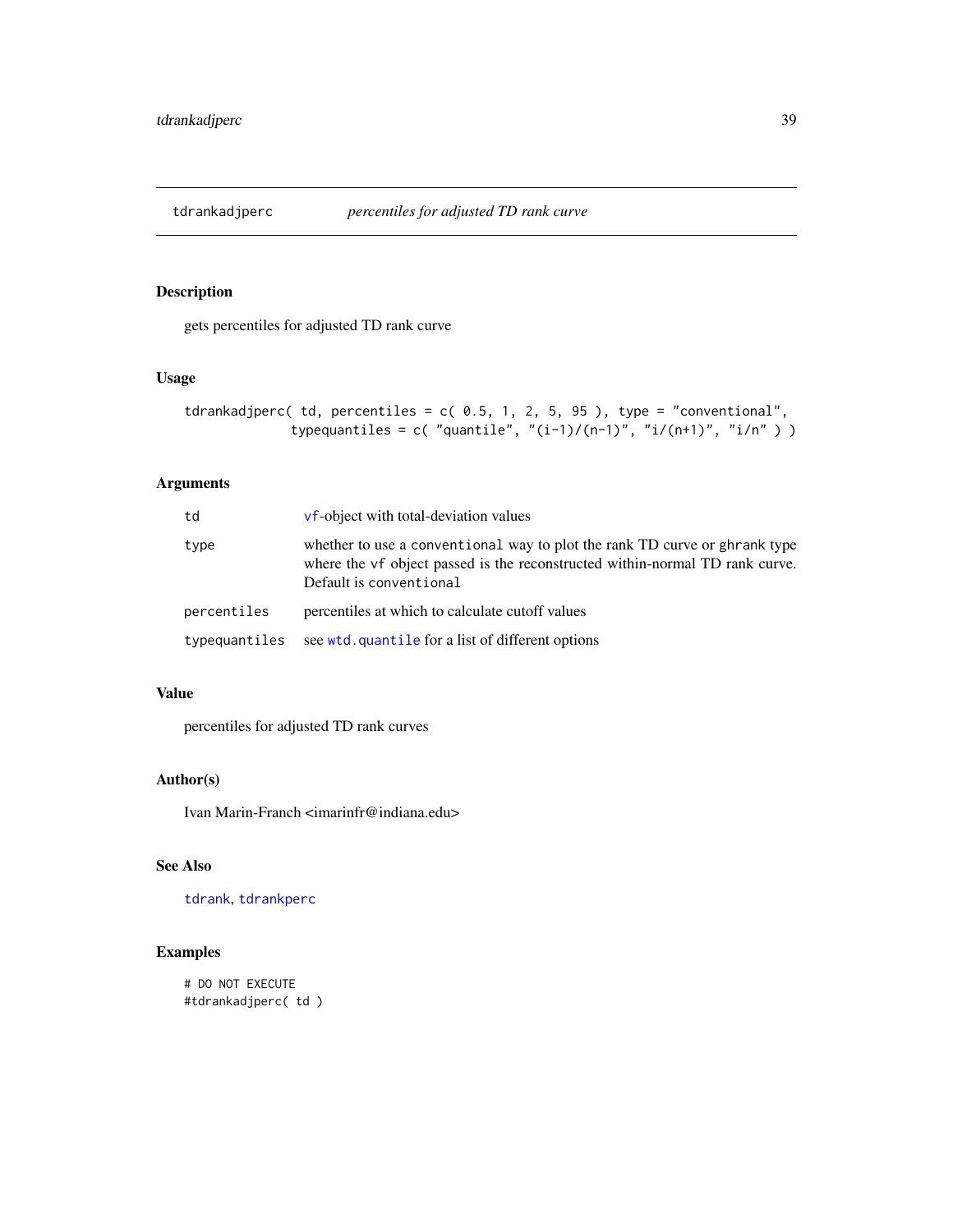<span id="page-39-0"></span>

gets a generalized linear model fit for TD rank curve

## Usage

```
tdrankglm( tdr, familytxt = c( "gaussian" ), link = make.link( "logit" ),
                  rankCentral = NULL, scaleFactor = 52.4 )
```
# Arguments

| tdr         | table with TD rank curve                                                                                              |
|-------------|-----------------------------------------------------------------------------------------------------------------------|
| familytxt   | family of distributions to use with $g/m$ fit. See family. Default is gaussian                                        |
| link        | link function to use with glm fit. See family. Defaulut is logit                                                      |
| rankCentral | central ranked positions to use in the fit. By default it is NULL, so that all rank<br>locations are used for the fit |
| scaleFactor | scale to use for ranks to make them be between 0 and 1. Default is $52.4$                                             |

## Details

details?

# Value

fitted values of the generalized linear model fit for TD rank curve

## Author(s)

Ivan Marin-Franch <imarinfr@indiana.edu>

# References

References?

# See Also

[tdrank](#page-37-0), [tdrankperc](#page-41-0)

# Examples

#tdrankglm()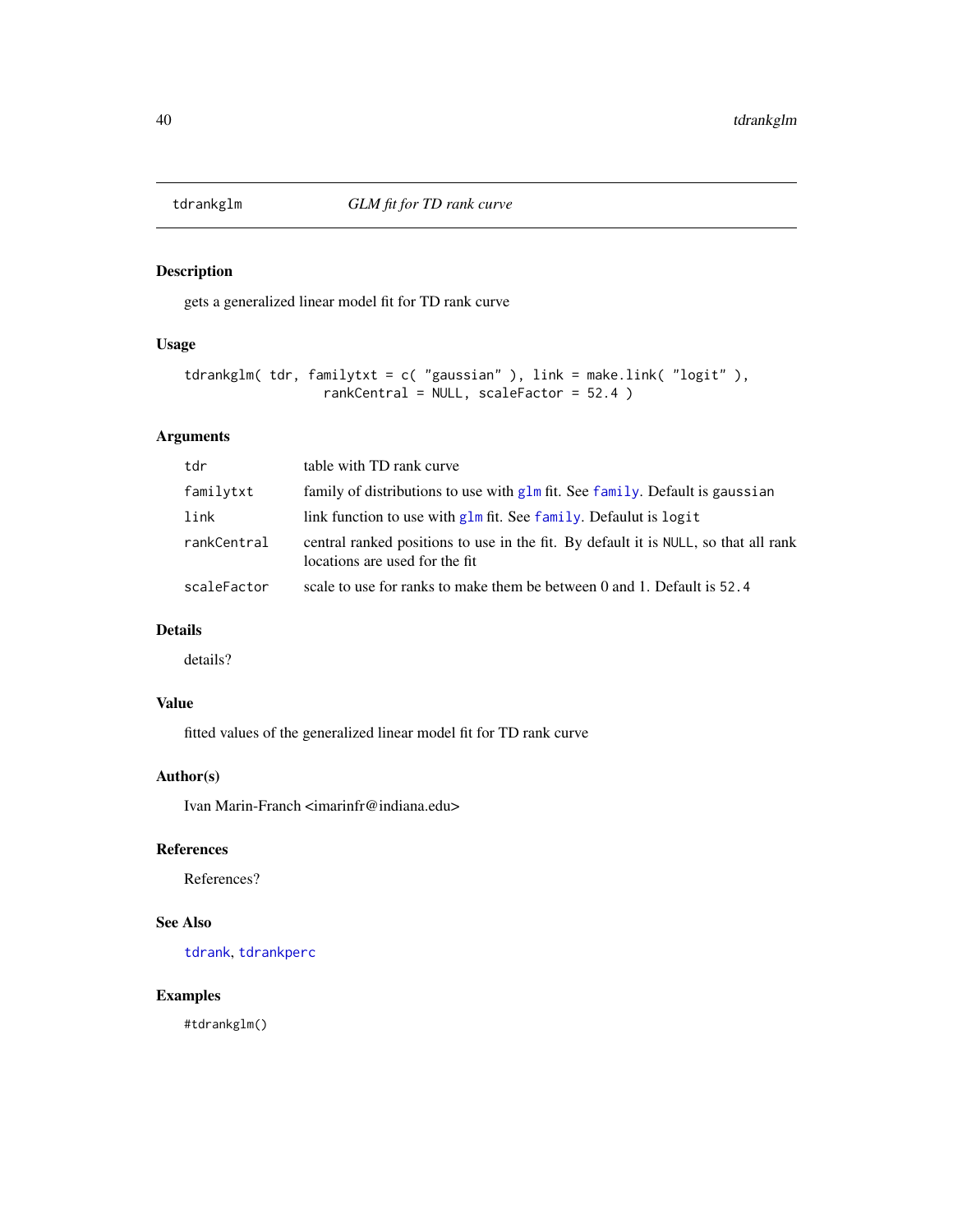gets percentiles for TD rank curve

# Usage

tdranknv( td, smooth = TRUE, smoothFunction = tdrankglm )

# Arguments

| td     | table with total-deviation values                                                                                                                                                                                                                                 |
|--------|-------------------------------------------------------------------------------------------------------------------------------------------------------------------------------------------------------------------------------------------------------------------|
| smooth | whether to use a function to smooth the results or not. Default is TRUE                                                                                                                                                                                           |
|        | smooth Function if smooth is TRUE, the function to use for smoothing. Default is tdrankglm, a<br>GLM fit which was proven to do a good fit for average over subject of TD rank<br>curves. This function is not really a smoothing procedure, but a parametric fit |

# Details

details?

#### Value

percentiles for TD rank curves

# Author(s)

Ivan Marin-Franch <imarinfr@indiana.edu>

# References

References?

# See Also

[tdrank](#page-37-0), [tdrankglm](#page-39-0)

# Examples

#tdranknv()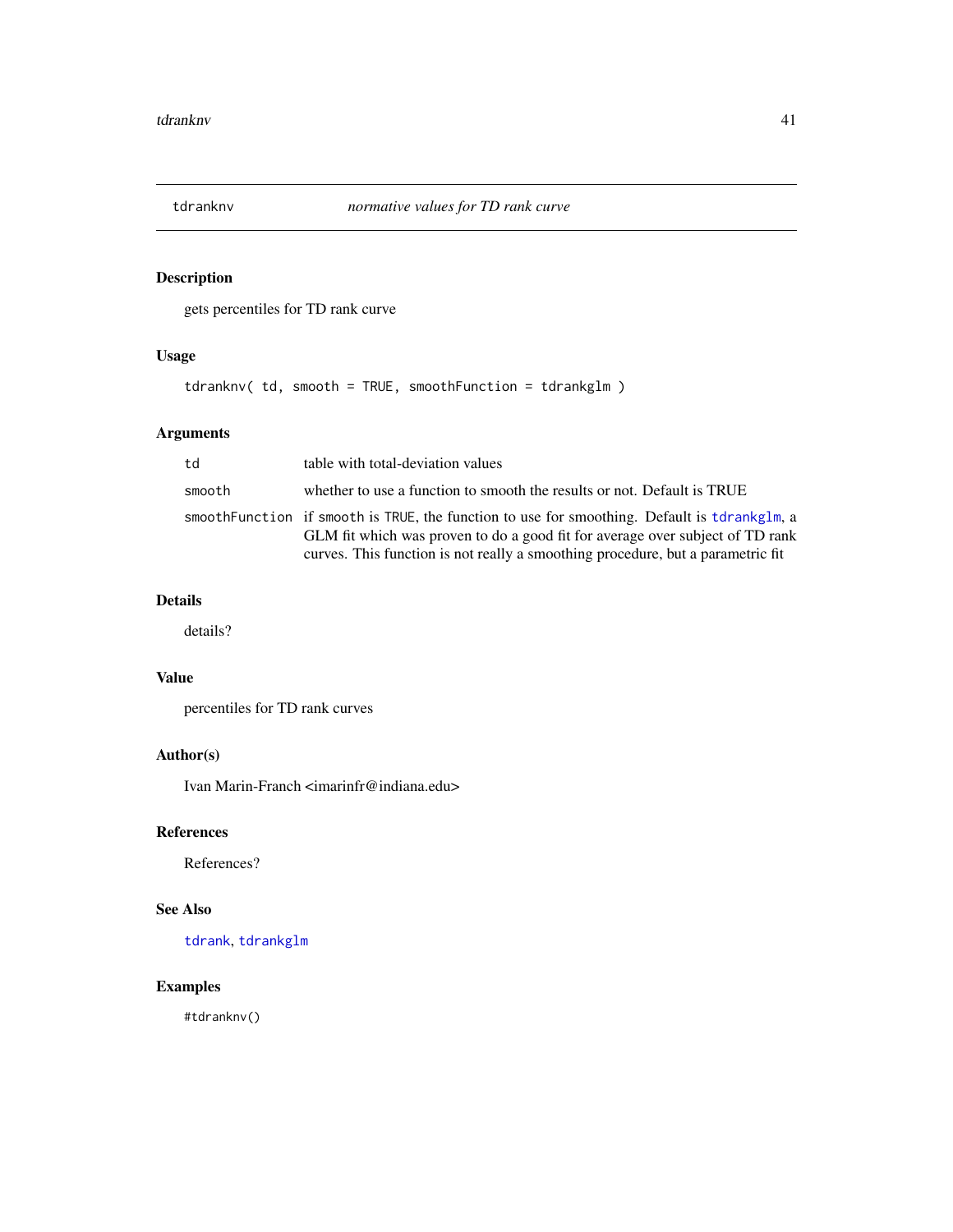<span id="page-41-0"></span>

gets percentiles for TD rank curve

# Usage

```
tdrankperc( td, percentiles = c( 0.5, 1, 2, 5, 95),
                  type = c( "quantile", "(i-1)/(n-1)", "i/(n+1)", "i/n"),
                  smooth = TRUE, smoothFunction = tdrankglm )
```
# Arguments

| td          | table with total-deviation values                                                                                                                                                                                                                                         |
|-------------|---------------------------------------------------------------------------------------------------------------------------------------------------------------------------------------------------------------------------------------------------------------------------|
| percentiles | percentiles at which to calculate cutoff values                                                                                                                                                                                                                           |
| type        | see wtd. quantile for a list of different options                                                                                                                                                                                                                         |
| smooth      | whether to use a function to smooth the results or not. Default is TRUE                                                                                                                                                                                                   |
|             | smooth Function if smooth is TRUE is true, the function to use for smoothing. Default is tdrankglm,<br>a GLM fit which was proven to do a good fit for average over subject of TD rank<br>curves. This function is not really a smoothing procedure, but a parametric fit |

# Details

details?

# Value

percentiles for TD rank curves

# Author(s)

Ivan Marin-Franch <imarinfr@indiana.edu>

# References

References?

#### See Also

[tdrank](#page-37-0), [tdrankglm](#page-39-0)

## Examples

#tdrankperc()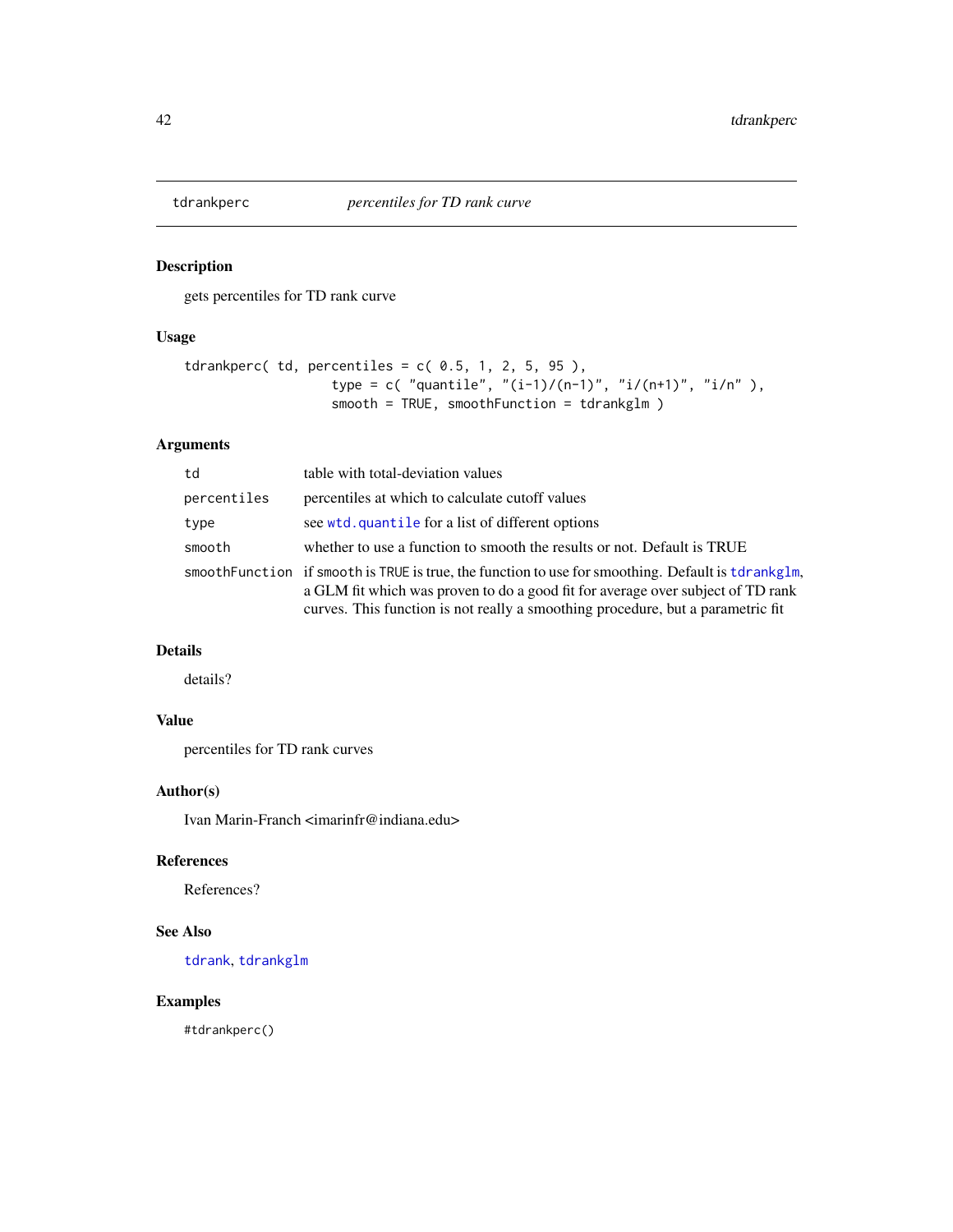<span id="page-42-0"></span>

gets total-deviation values

## Usage

tdval( vf )

#### Arguments

vf stimulus sensitivities in dBs

# Details

calculates the normative reference sensitivities for healthy subjects of the same age as the subject and obtains differences between the visual field sensitivities and mean normal sensitivities. All in dBs.

## Author(s)

Ivan Marin-Franch <imarinfr@indiana.edu>

# See Also

[tdpmap](#page-36-0), [pdval](#page-25-0), [pdpmap](#page-23-0)

## Examples

```
td <- tdval( vf91016right )
```
vf91016csp1vf *a vf-object with CSP sample data with*

#### Description

a [vf](#page-56-0)-object with sample data for the examples in visualFields's help. This is real data for the right eye, but the ages have been changed to protect anonymity of the subject

#### Usage

```
data( vf91016csp1vf )
```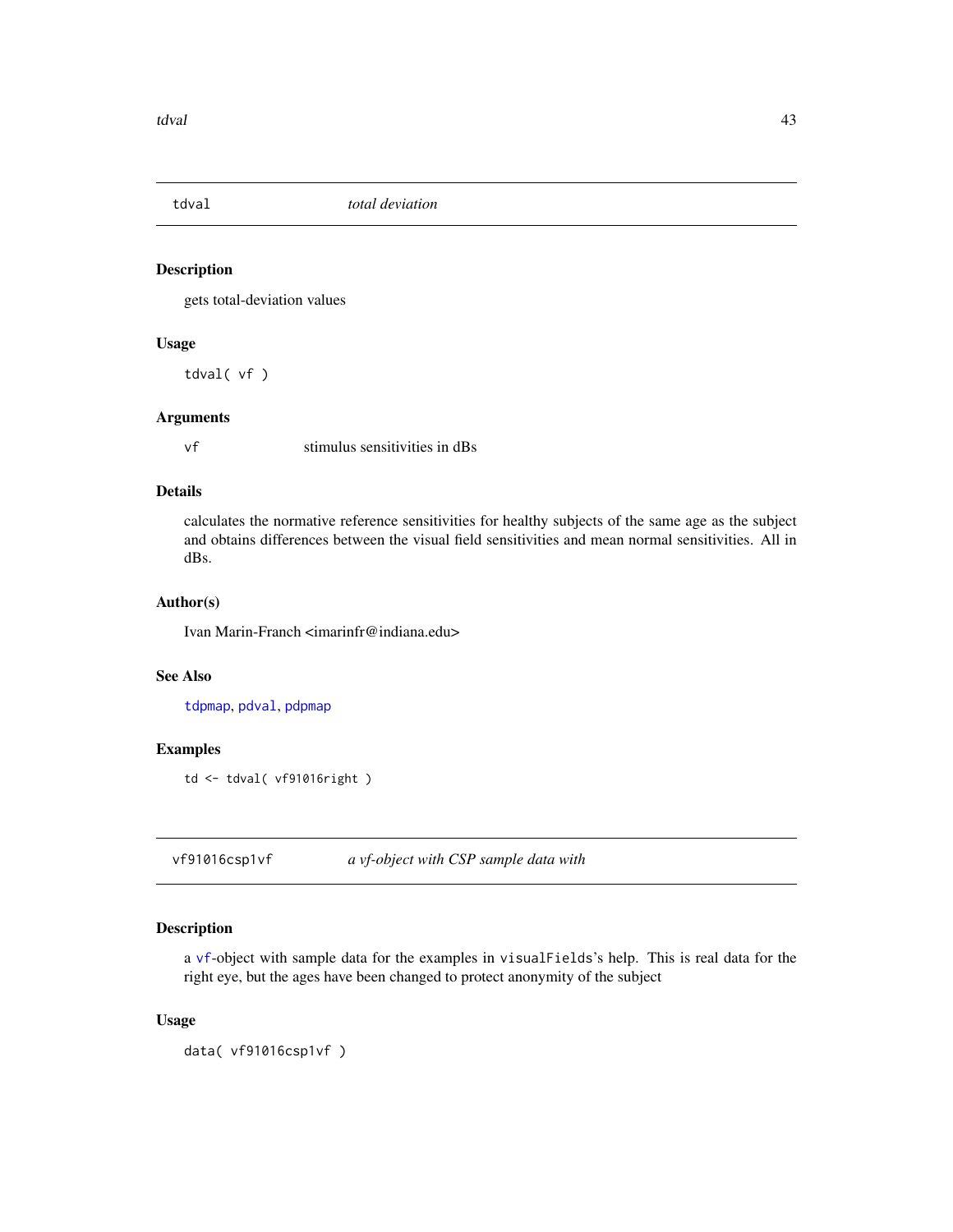## Format

the format is as in  $\vee$ f but for CSP format (see [csplocmap](#page-8-0))

### Author(s)

Ivan Marin-Franch <imarinfr@indiana.edu>, William H Swanson, Victor E Malinovsky

# See Also

[vf](#page-56-0)

vf91016left *a vf-object with SAP sample data*

# Description

a [vf](#page-56-0)-object with sample data for the examples in visualFields's help. This is real data for the right eye, but the ages have been changed to protect anonymity of the subject

# Usage

data( vf91016left )

## Format

the format is as explained in  $\mathsf{v}\mathsf{f}$  with columns L1 .. L54 containing sensitivity thresholds

## Author(s)

Ivan Marin-Franch <imarinfr@indiana.edu>, William H Swanson, Victor E Malinovsky

# See Also

[vf](#page-56-0)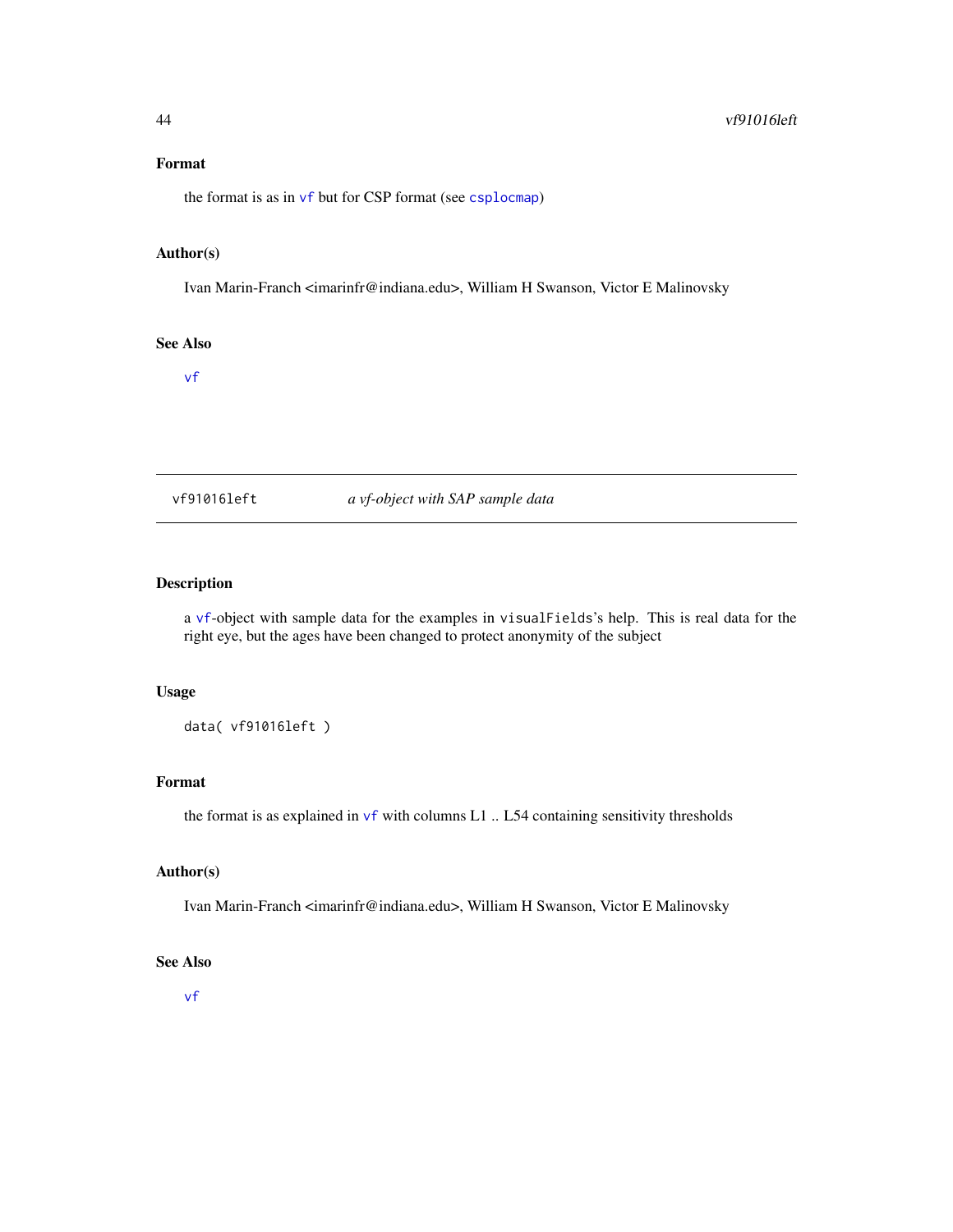a [vf](#page-56-0)-object with sample data for the examples in visualFields's help. This is real data for the right eye, but the ages have been changed to protect anonymity of the subject

# Usage

```
data( vf91016right )
```
## Format

the format is as explained in  $\vee$  f with columns L1  $\ldots$  L54 containing sensitivity thresholds

#### Author(s)

Ivan Marin-Franch <imarinfr@indiana.edu>, William H Swanson, Victor E Malinovsky

#### See Also

[vf](#page-56-0)

<span id="page-44-0"></span>vfcolormap *Color code for TD or PD probability maps*

# Description

returns the RGB values specifying the color code for the TD or PD probability maps

#### Usage

vfcolormap( map, mapval = vfenv\$nv\$pmapsettings )

## Arguments

| map    | array with the percentile for TD or PD probability map |
|--------|--------------------------------------------------------|
| mapval | mapping values to use. Default is nv\$pmapsettings     |

#### Author(s)

Chaitanya Khadilkar, Ivan Marin-Franch <imarinfr@indiana.edu>

#### See Also

[vfplot](#page-58-0), [vfgrayscale](#page-46-0)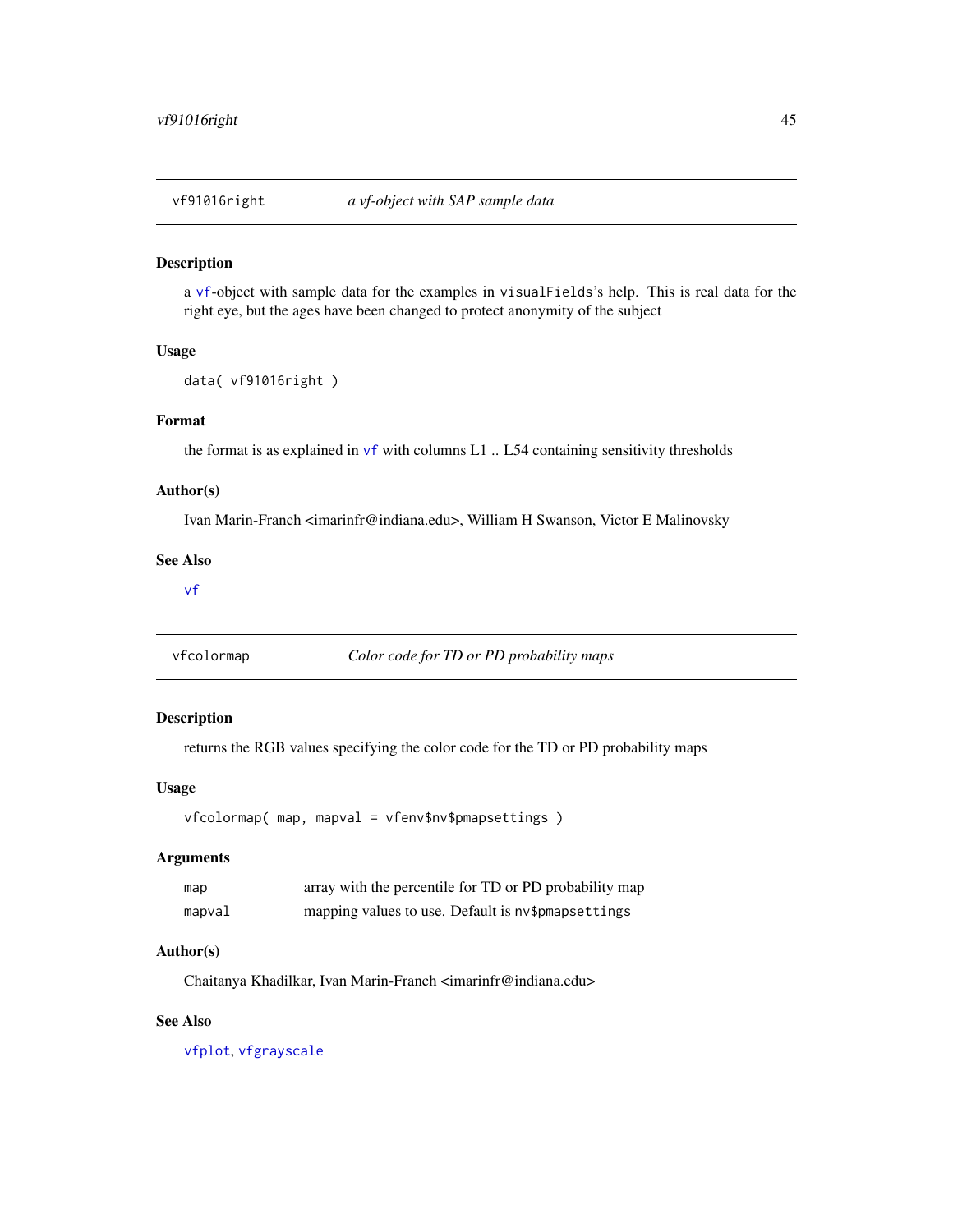# Examples

```
# DO NOT EXECUTE
#vfcolormap( map )
```
vfdemographics *demographics and statistics of sample in visual-fields object vf*

# Description

gets demographics and weighted statistics of sample in visual-fields object vf

# Usage

vfdemographics( vf )

### Arguments

vf A [vf](#page-56-0)-object with sensitivity thresholds, total-deviation or pattern-deviation values

# Value

returns a table with demographics and weighted statistics

## Author(s)

Ivan Marin-Franch <imarinfr@indiana.edu>

#### Examples

vfdemog <- vfdemographics( vf91016right )

vfenv *environment with the current normative values used* visualFields

## Description

environment containing the current version of normative values to be used with visualFields. The default used is [nvsapdefault](#page-21-0)

# Usage

data(vfenv)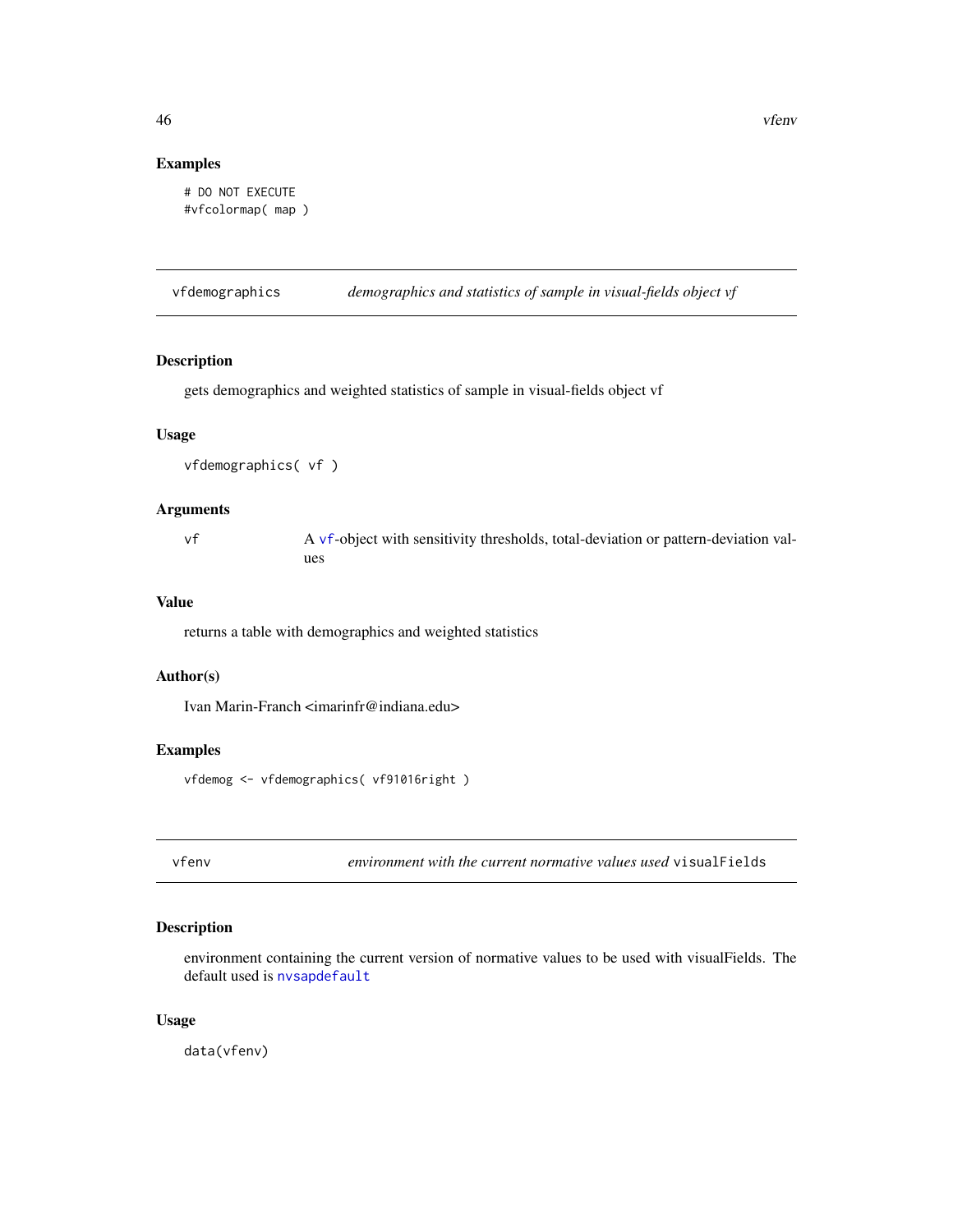# vfgrayscale 47

# Format

It has as many element as the version of normative values used plus one with the name of the version used. To set a structure as the new dataset use [setnv](#page-35-0). The structure has to be similar to [nvsapdefault](#page-21-0).

... same variables as in the corresponding normative values version used. See default value of nv\$nvname

nv\$nvname char. Name of the variable with the normative values to use. Default is "nvsapdefault"

#### Author(s)

Ivan Marin-Franch <imarinfr@indiana.edu>

#### See Also

[getnv](#page-10-0),[setnv](#page-35-0)

<span id="page-46-0"></span>vfgrayscale *gray scales for sensitivities*

## Description

maps sensitivity values to grayscales

## Usage

vfgrayscale( sens, age, pattern, algorithm )

## Arguments

| sens      | an array with sensitivity values  |
|-----------|-----------------------------------|
| age       | age of the subject                |
| algorithm | algorithm used in the visual test |
| pattern   | pattern used in the visual test   |

# Details

This function maps sensitivity values to grayscales. The grayscale depends on age of the person, test pattern and algorithm

# Value

returns the RGB values for the gray scale

# Author(s)

Ivan Marin-Franch <imarinfr@indiana.edu>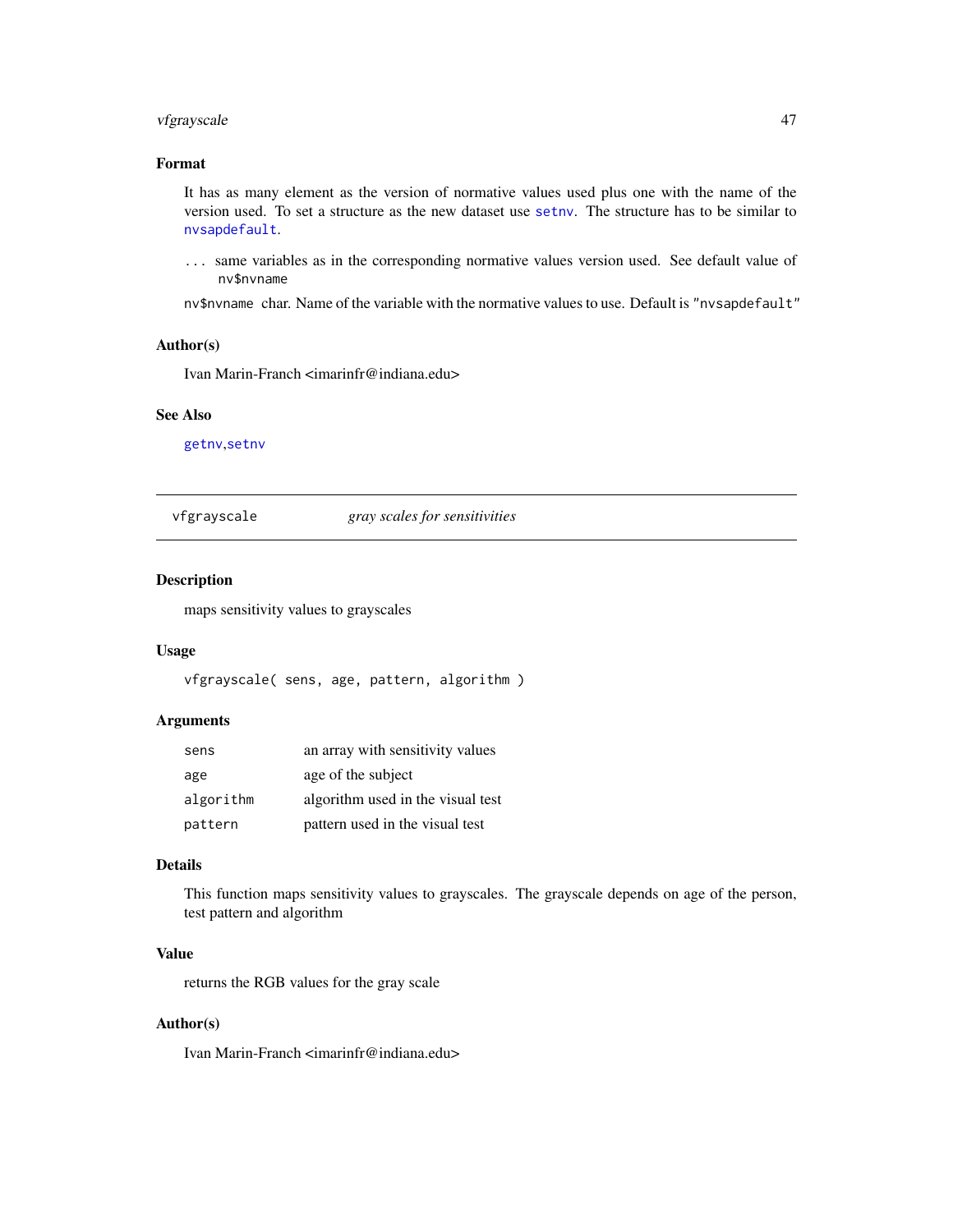# See Also

[vfcolormap](#page-44-0)

#### Examples

# DO NOT EXECUTE #vfgrayscale( sens )

vfidefault *Settings of visual field index*

## Description

Specifies the weighting to be applied at each location for averaging.

## Usage

```
data( vfidefault )
```
# Format

vfisettings contains structures for different patterns of location testing. For instance, p24d2 or p30d2. Each structure contains 2 items:

regweights the actual weights to be applied to each region

locregions mapping between locations in the visual-field testing pattern and regions with the same weight

# Author(s)

Ivan Marin-Franch <imarinfr@indiana.edu>

# References

[1] B. Bengtsson and A. Heijl. *A visual field index for calculation of glaucoma rate of progression*. American Journal of Ophthalmology, 145, 2008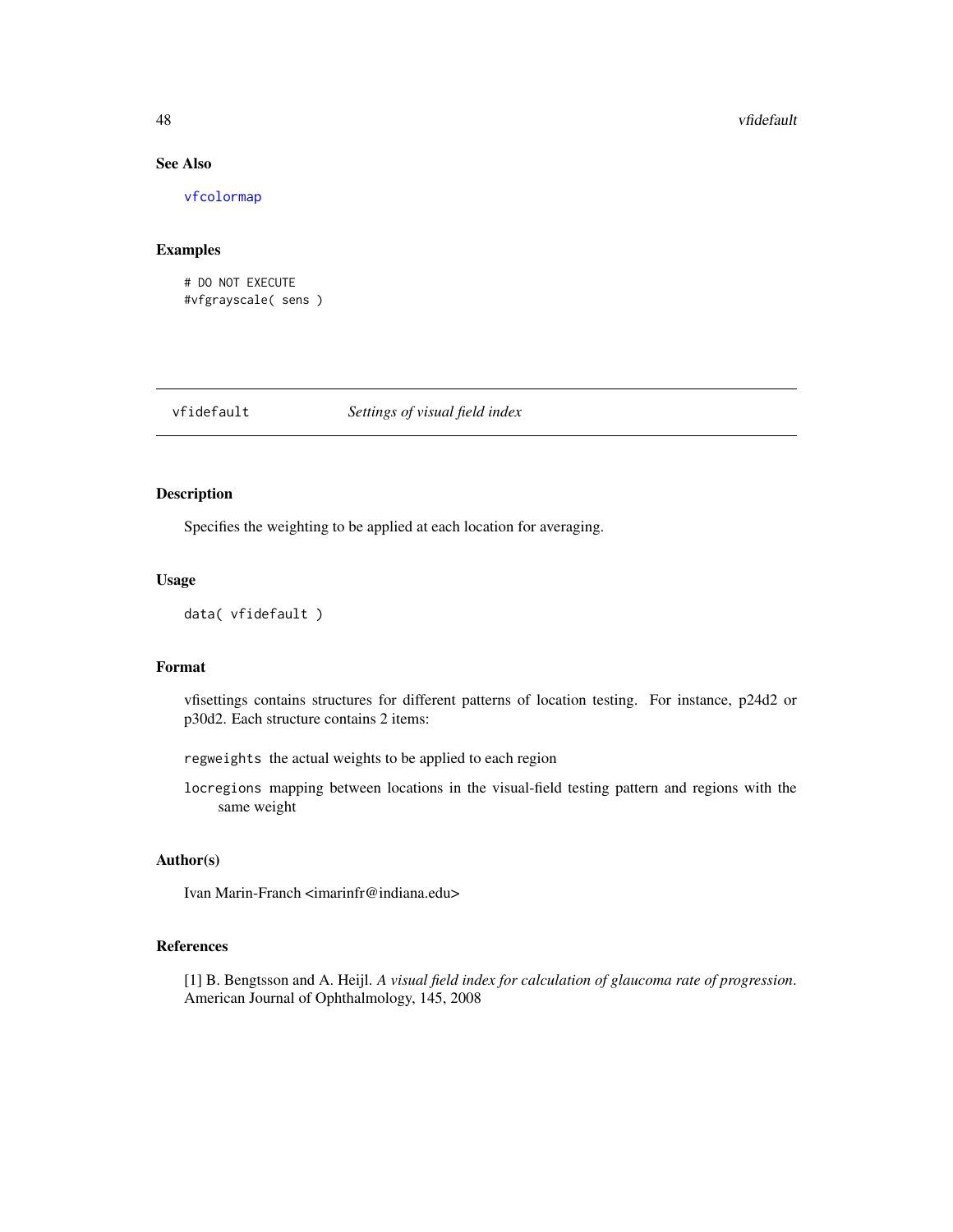<span id="page-48-0"></span>

calculates the visual field index. It can be parametrized by re-defining which locations go to which weighting regions and the actual weights per region.

## Usage

```
vfindex( vf, td2pdcutoff = -20, perc = 5, vfiset = vfidefault )
```
## Arguments

| vf          | stimulus sensitivities in dBs                                                                                                                                                                                                                                     |
|-------------|-------------------------------------------------------------------------------------------------------------------------------------------------------------------------------------------------------------------------------------------------------------------|
| td2pdcutoff | cutof value for mean deviation. See perc below for an explanation of how both<br>criteria work in conjunction. Default is -20                                                                                                                                     |
| perc        | percentile at which to check whether the 85th TD percentile is within normal<br>limits or not. If it is not and mean deviation is lower than td2pdcutoff, then<br>TD probability maps are to be used instead of PD probability maps. Default is<br>5th percentile |
| vfiset      | settings to be applied for the calculation of VFI                                                                                                                                                                                                                 |

## Details

calculates the visual field index. It can be parametrized by re-defining which locations go to which weighting regions and the actual weights per region.

#### Author(s)

Ivan Marin-Franch <imarinfr@indiana.edu>

# References

[1] B. Bengtsson and A. Heijl. *A visual field index for calculation of glaucoma rate of progression*. American Journal of Ophthalmology, 145, 2008

# See Also

[vfstats](#page-68-0), [vfstatspmap](#page-69-0), [vfindexpmap](#page-49-0)

## Examples

vfi <- vfindex( vf91016right )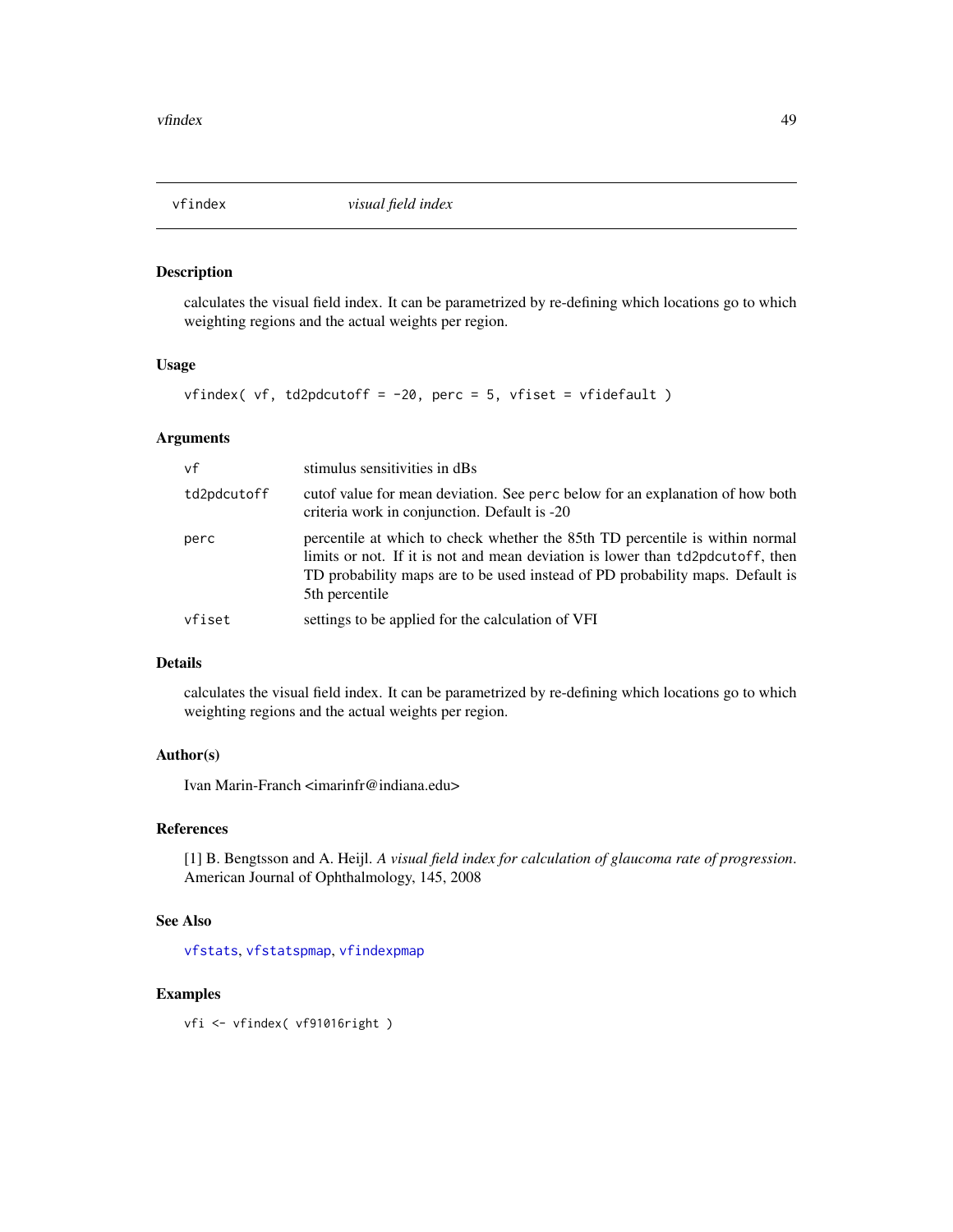<span id="page-49-0"></span>

calculates the probability values for visual field index

## Usage

vfindexpmap( vfi )

## Arguments

vfi visual fields index

## Details

calculates the proability values for visual field index (see [vfindex](#page-48-0))

## Author(s)

Ivan Marin-Franch <imarinfr@indiana.edu>

## References

[1] B. Bengtsson and A. Heijl. *A visual field index for calculation of glaucoma rate of progression*. American Journal of Ophthalmology, 145, 2008

# See Also

[vfstats](#page-68-0), [vfstatspmap](#page-69-0), [vfindex](#page-48-0)

```
vfi <- vfindex( vf91016right )
vfip <- vfindexpmap( vfi )
```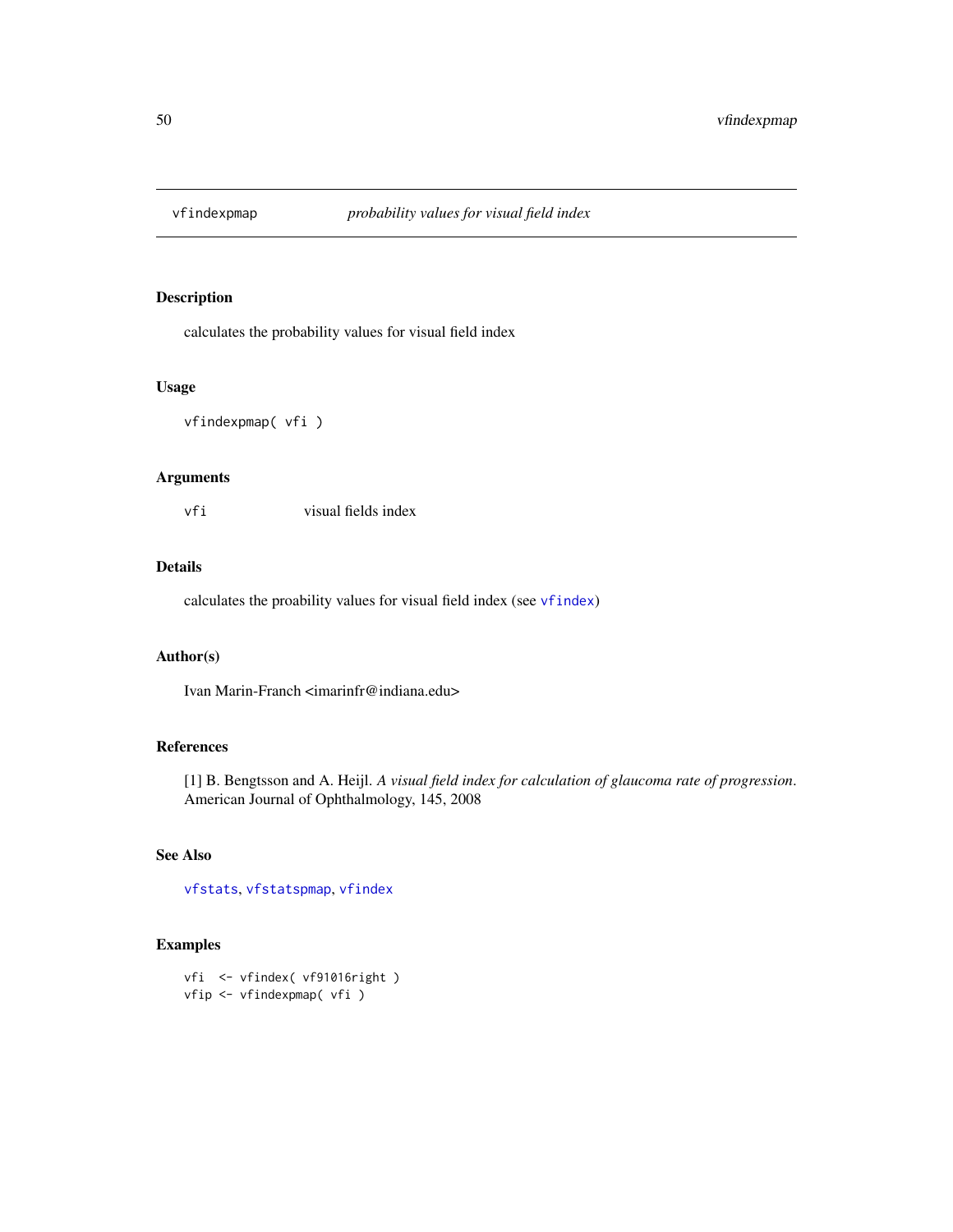gets the percentiles for visual field index

## Usage

```
vfiperc( vals, percentiles = c( 0.5, 1, 2, 5, 95),
         type = c( "quantile", "(i-1)/(n-1)", "i/(n+1)", "i/n" ) )
```
# Arguments

| vals        | vf-object with vfi values                         |
|-------------|---------------------------------------------------|
| percentiles | percentiles at which to calculate cutoff values   |
| type        | see wtd. quantile for a list of different options |

# Value

percentiles for visual field index

# Author(s)

Ivan Marin-Franch <imarinfr@indiana.edu>

#### References

[1] B. Bengtsson and A. Heijl. *A visual field index for calculation of glaucoma rate of progression*. American Journal of Ophthalmology, 145, 2008

## See Also

[vfindex](#page-48-0), [vfstats](#page-68-0), [gloperc](#page-13-0), [locperc](#page-19-0)

```
# DO NOT EXECUTE
#vfiperc( vals )
```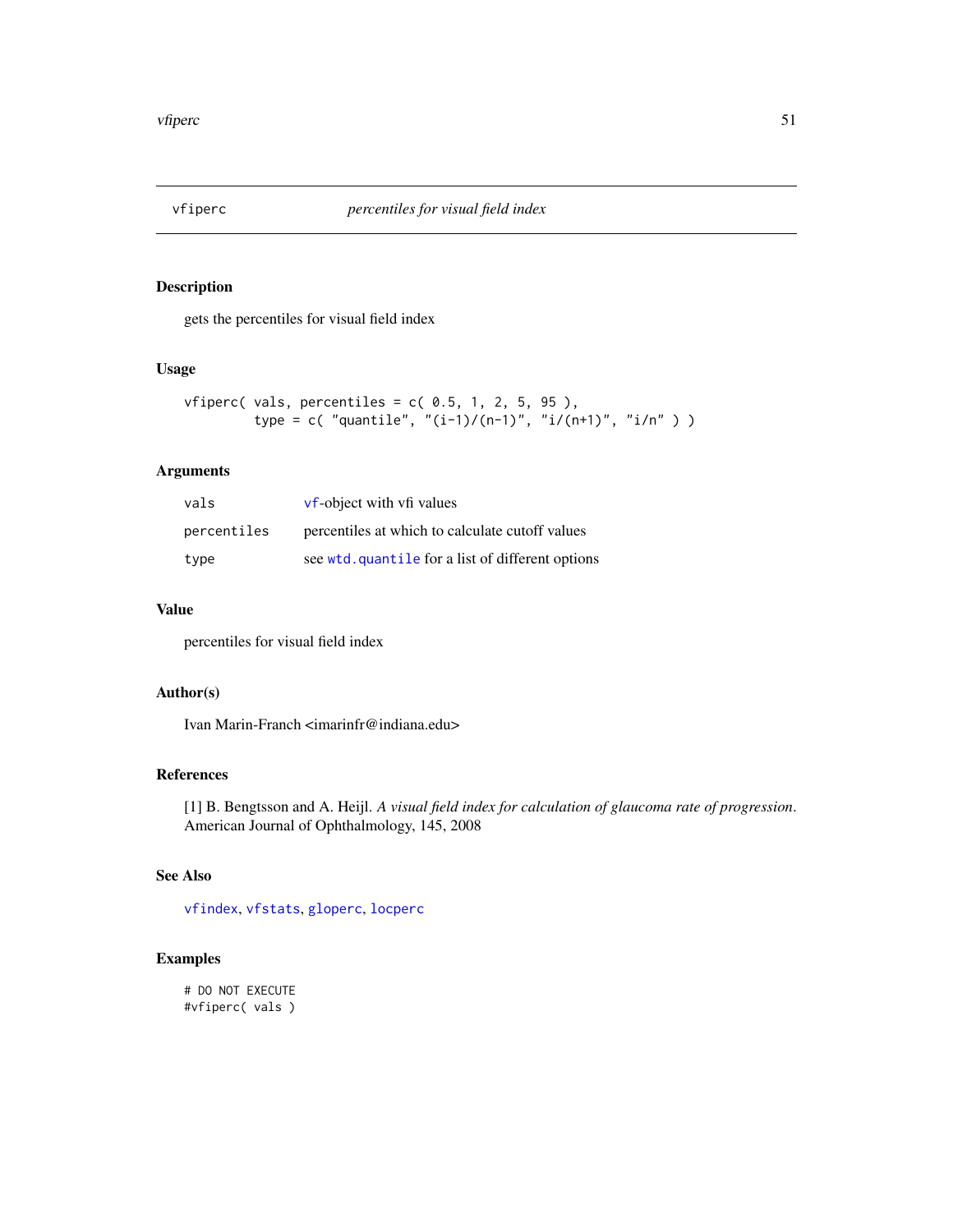<span id="page-51-0"></span>creates a printout with results for the visual field. This includes sensitivity threshold values with a gray scale plot, and TD and PD values with color coding for the probability map

#### Usage

```
vflayout( vf, pwidth = 8.27,
                      pheight = 11.69, margin = 0.25,
                      filename = NULL,
                      ffamily = "Helvetica", sizetxt = 12,
                      sizetxtSmall = 8, ffmailyvf = "Times",
                      pointsize = 5,
                      outerSymbol = "circle", outerInch = 0.13,
                      innerSymbol = "circle", innerInch = outerInch / 1.9,
                      lengthLines = 0, thicknessLines = 0)
```
# Arguments

| vf           | <b>vf-object</b> with sensitivity thresholds                                                                           |
|--------------|------------------------------------------------------------------------------------------------------------------------|
| pwidth       | width of the page (in inches). Default is 8.27                                                                         |
| pheight      | height of the page (in inches). Default is 11.69                                                                       |
| margin       | margins of the page (in inches). Default is $0.25$                                                                     |
| filename     | file name to save the printout as pdf. If it is saved to pdf, it won't be displayed<br>in the screen. Default is NULL. |
| ffamily      | Family font for the text in the from. Default is "Helvetica"                                                           |
| sizetxt      | Text size for main text in the form. Default is 12                                                                     |
| sizetxtSmall | Text size for details in the form. Default is 8                                                                        |
| ffmailyvf    | Family font for the number in the vfpots (TD, PD, etc). Default is "Times"                                             |
| pointsize    | Point size for numbers in the vfplots (TD, PD, etc). Default is 5                                                      |
| outerSymbol  | Type of outer symbol. Default is "circle"                                                                              |
| outerInch    | Inches of outer symbol. Default is $0.13$                                                                              |
| innerSymbol  | Type of inner symbol. Default is "circle"                                                                              |
| innerInch    | Inches of inner symbol. Default is outer Inch / 1.9                                                                    |
| lengthLines  | Length of lines. Default is $\theta$                                                                                   |
|              | thicknessLines Line thickness. Default is 0                                                                            |

# Author(s)

Ivan Marin-Franch <imarinfr@indiana.edu>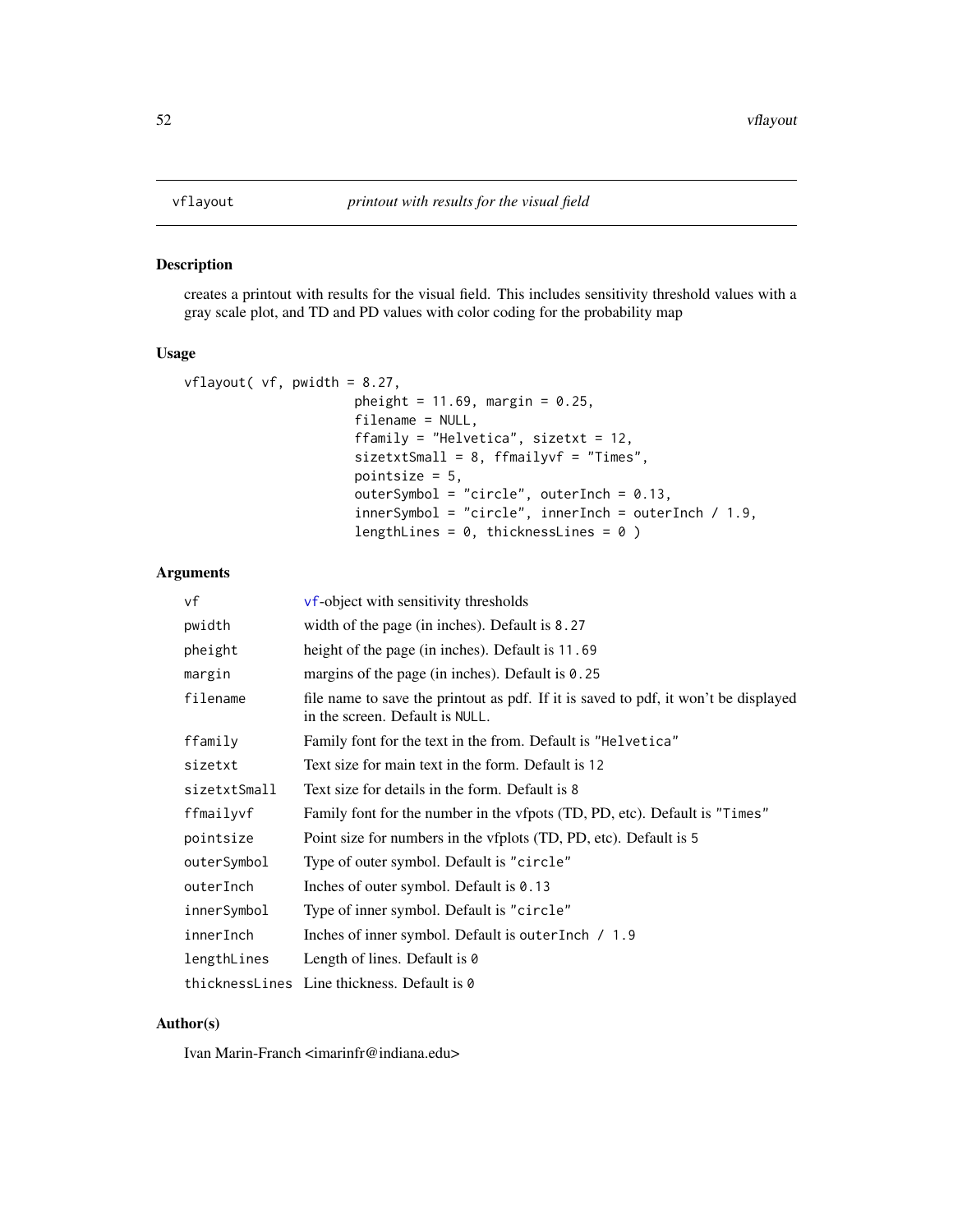# vflayoutghr 53

# See Also

[vflayout\\_poplr](#page-54-0), [vflayout\\_legoplot](#page-53-0)

#### Examples

```
# show a printout
#vflayout( vf91016right[15,] )
```
vflayoutghr *printout with results for the visual field*

# Description

creates a printout with results for the visual field. This includes sensitivity threshold values with a gray scale plot, and TD and PD values (from general-height-rank estimates) with color coding for the probability map

# Usage

vflayoutghr( vf, pwidth =  $8.27$ , pheight =  $11.69$ , margin =  $0.25$ , filename = NULL )

# Arguments

| vf       | <b>vf-object</b> with sensitivity thresholds                                                                           |
|----------|------------------------------------------------------------------------------------------------------------------------|
| pwidth   | width of the page (in inches). Default is 8.27                                                                         |
| pheight  | height of the page (in inches). Default is 11.69                                                                       |
| margin   | margins of the page (in inches). Default is $0.25$                                                                     |
| filename | file name to save the printout as pdf. If it is saved to pdf, it won't be displayed<br>in the screen. Default is NULL. |

# Author(s)

Ivan Marin-Franch <imarinfr@indiana.edu>

#### See Also

[vflayout\\_poplr](#page-54-0), [vflayout\\_legoplot](#page-53-0)

```
# show a printout
#vflayoutghr( vf91016right[15,] )
```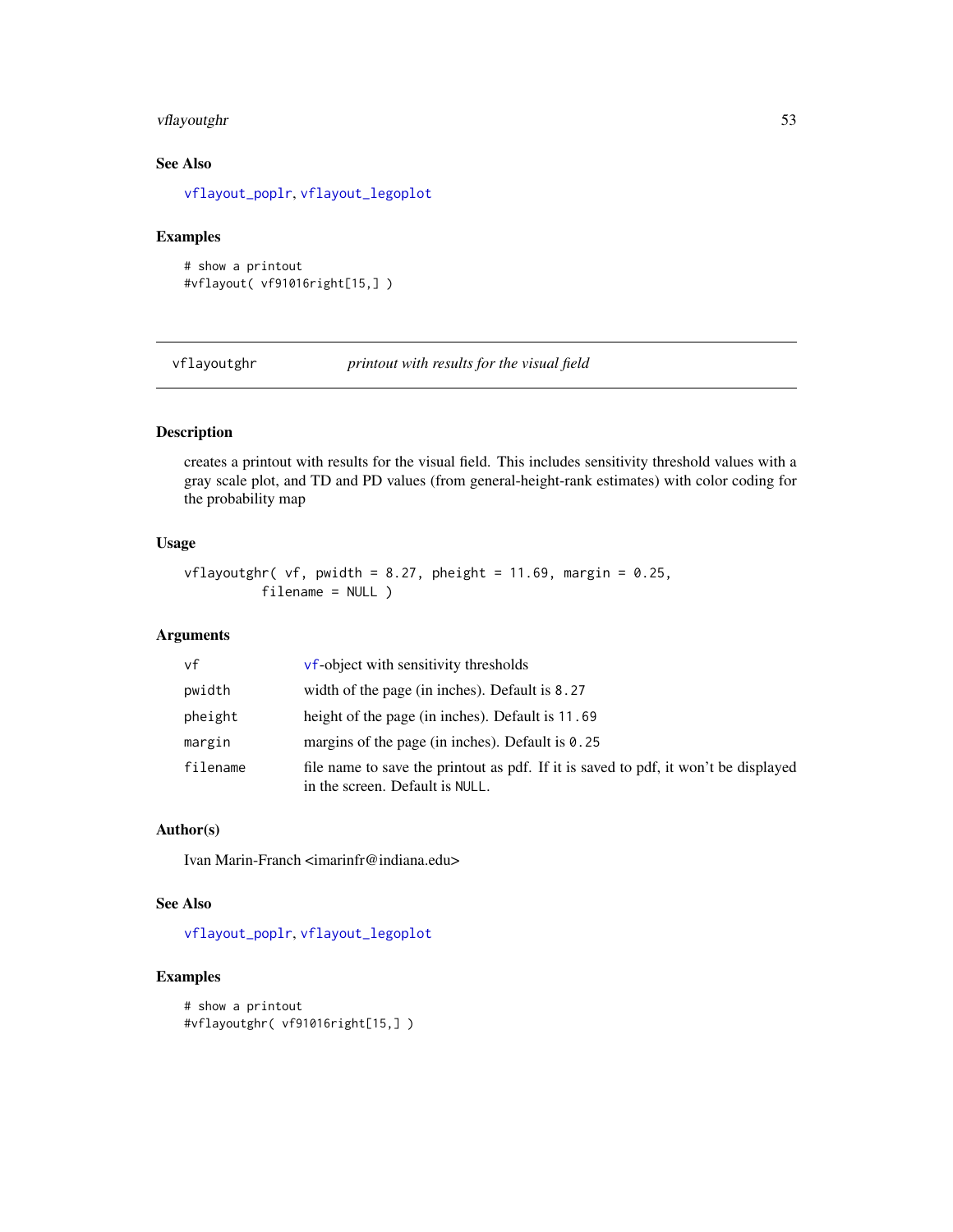<span id="page-53-0"></span>

displays a legoplot visualization for change in sensitivities over time of visual fields

# Usage

```
vflagout_length( vf, grp = 3, pwidth = 8.27, pheight = 11.69,margin = 0.25, filename = NULL,
                               ffamily = "Helvetica", sizetxt = 12,
                               sizetxtSmall = 8,
                               ffmailyvf = "Times", pointsize = 6,
                               txtcolorlego = "red", pointsizelego = 16,
                               outerSymbol = "circle", outerInch = 0.12,
                            innerSymbol = "circle", innerInch = outerInch / 1.9,inch2axisunits = 12.528,
                               lengthLines = 0, thicknessLines = 0,
                              outerSymbollego = "square", outerInchlego = 0.36,
                             innerSymbollego = "circle", innerInchlego = 0.16 )
```
# Arguments

| vf            | vf-object with sensitivity thresholds                                                                                  |
|---------------|------------------------------------------------------------------------------------------------------------------------|
| grp           | how many visual fields to group. Default is 3                                                                          |
| pwidth        | width of the page (in inches). Default is 8.27                                                                         |
| pheight       | height of the page (in inches). Default is 11.69                                                                       |
| margin        | margins of the page (in inches). Default is $0.25$                                                                     |
| filename      | file name to save the printout as pdf. If it is saved to pdf, it won't be displayed<br>in the screen. Default is NULL. |
| ffamily       | Family font for the text in the from. Default is "Helvetica"                                                           |
| sizetxt       | Text size for main text in the form. Default is 12                                                                     |
| sizetxtSmall  | Text size for details in the form. Default is 8                                                                        |
| ffmailyvf     | Font family for text in lego plots. Default is "Times"                                                                 |
| pointsize     | Point size for text in lego plots. Default is 6                                                                        |
| txtcolorlego  | Text color for lego plots. Default is "red"                                                                            |
| pointsizelego | Point size for text of lego plots. Default is 16                                                                       |
| outerSymbol   | Type of outer symbol. Default is "circle"                                                                              |
| outerInch     | Inches of outer symbol. Default is $0.12$                                                                              |
| innerSymbol   | Type of inner symbol. Default is "circle"                                                                              |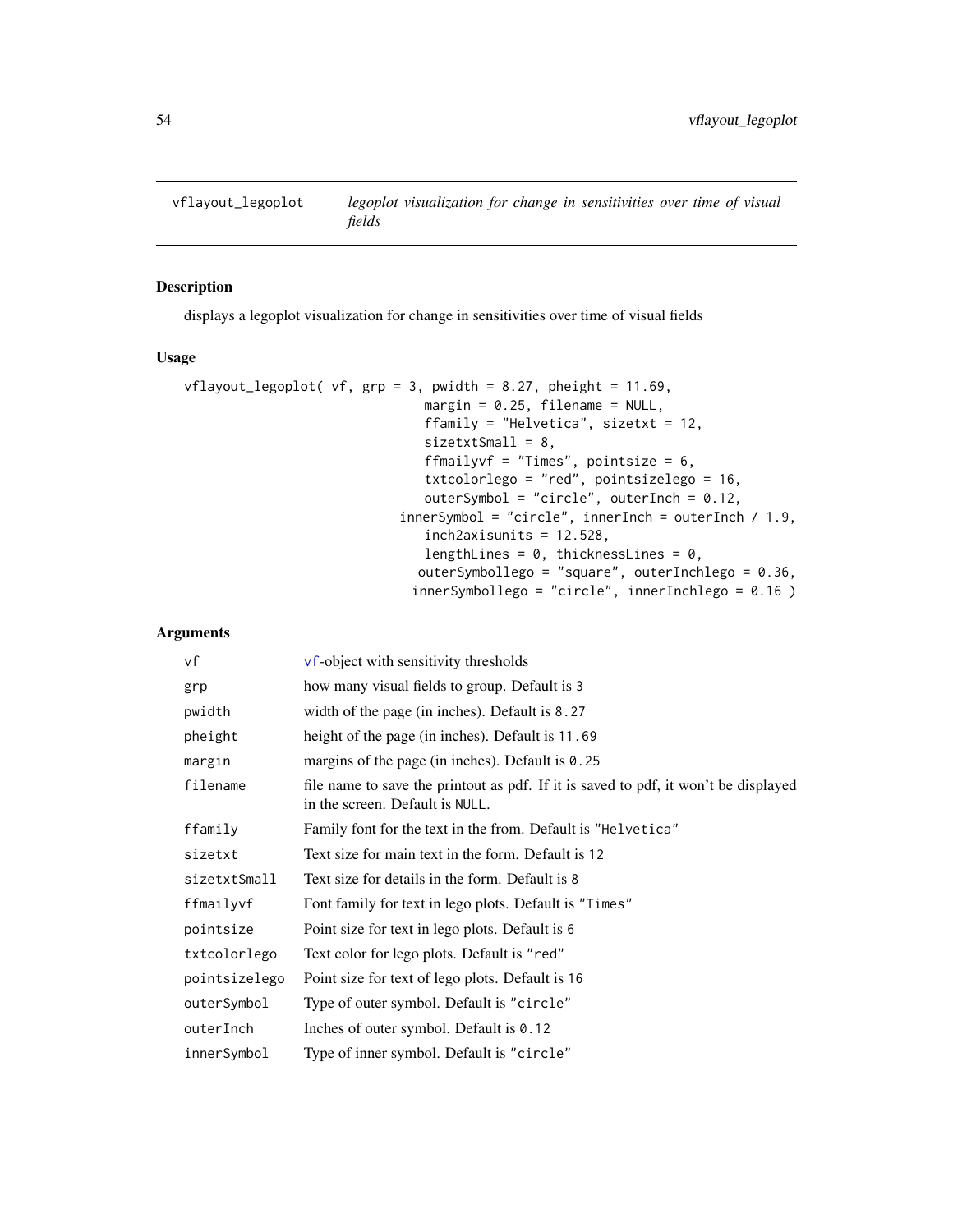# vflayout\_poplr 55

| innerInch       | Inches of inner symbol. Default is outer Inch / 1.9                         |  |
|-----------------|-----------------------------------------------------------------------------|--|
|                 | inch 2 axis units Conversion factor inches to axis units. Default is 12.528 |  |
| lengthLines     | Length of lines. Default is 0                                               |  |
| outerSymbollego | thicknessLines Line thickness. Default is 0                                 |  |
|                 | Type of outer lego symbol. Default is "square"                              |  |
| outerInchlego   | Inches of outer lego symbol. Default is $0.36$                              |  |
| innerSymbollego |                                                                             |  |
|                 | Type of inner lego symbol. Default is "circle"                              |  |
| innerInchlego   | Inches of inner lego symbol. Default is $0.16$                              |  |

#### Author(s)

Ivan Marin-Franch <imarinfr@indiana.edu>

## See Also

[vflayout](#page-51-0), [vflayout\\_poplr](#page-54-0)

# Examples

#vflayout\_legoplot( vf91016right )

<span id="page-54-0"></span>vflayout\_poplr *layout displaying the PoPLR analysis*

## Description

the function performs the PoPLR analysis (see  $pop1r$ ) with default values and presents the results in form of a A4 printout

#### Usage

```
vflayout_poplr( vf, grp = 3, nperm = 5000,
                            plotType = "vf", truncVal = 1,
                            type = "slr", typecomb = "fisher",
                            pwidth = 8.27, pheight = 11.69,
                            margin = 0.25, filename = NULL,
                            colorMapType = "pval", colorScale = NULL,
                            ringMapType = NULL, ringScale = NULL,
                            imparedVision = 10, rangeNormal = NULL,
                            ffamily = "Helvetica", sizetxt = 12,
                            sizetxtSmall = 8,
                            ffmailyvf = "Times", pointsize = 7,
                            outerSymbol = "circle", outerInch = 0.12,
                           innerSymbol = "circle", innerInch = outerInch / 1.9,
```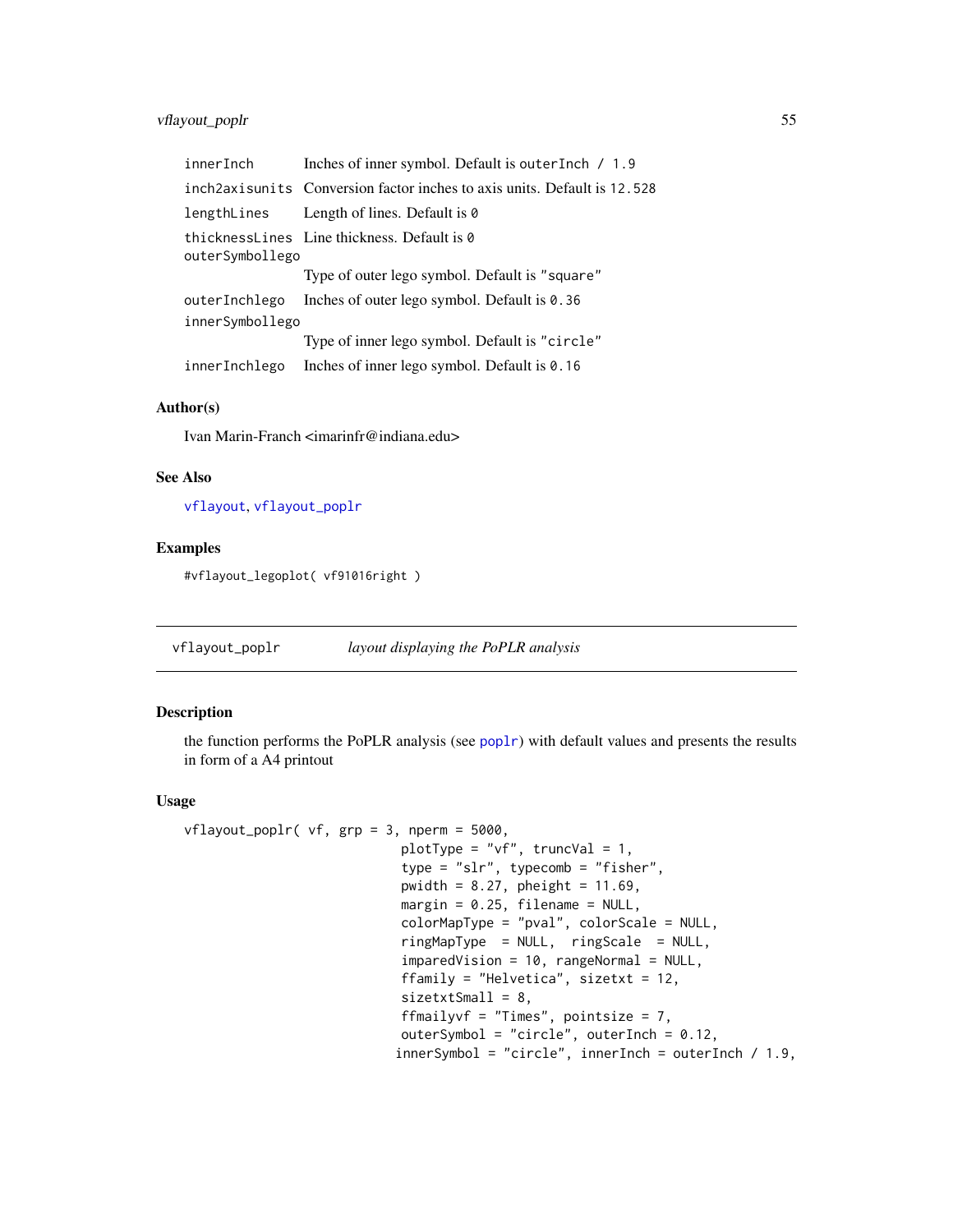```
inch2axisunits = 12.528,
lengthLines = 0, thicknessLines = 0,
outerInchpoplr = 0.185,
innerInchpoplr = outerInchpoplr / 1.9,
lengthLinespoplr = 0, borderThickness = 1.5 )
```
# Arguments

| νf            | vf object with threshold sensitivities, td, or pd values                                                                           |
|---------------|------------------------------------------------------------------------------------------------------------------------------------|
| grp           | how many visual fields to group. Default is 3                                                                                      |
| nperm         | number of permutations. Default is 5000                                                                                            |
| plotType      | Type of plot to show. It can be visual sensitivities (vf), total-deviation values<br>(td), or pattern-deviation values (pd)        |
| truncVal      | p-value cut-off for truncation. Default is 1                                                                                       |
| type          | Type of regression statistic: slr for simple linear regression and rank for Spear-<br>man correlation coefficient. Default is slr  |
| typecomb      | Combination type for p-values. Default is fisher                                                                                   |
| pwidth        | width of the page (in inches). Default is 8.27                                                                                     |
| pheight       | height of the page (in inches). Default is 11.69                                                                                   |
| margin        | margins of the page (in inches). Default is $0.25$                                                                                 |
| filename      | file name to save the printout as pdf. If it is saved to pdf, it won't be displayed<br>in the screen. Default is NULL.             |
| colorMapType  | what does color map categorizes. It can be pvals, slopes, or years blind.<br>Default is pvals                                      |
| colorScale    | Color mapping to use. Default is NULL. A different default is given depending<br>on colorMapType                                   |
| ringMapType   | what concentric rings categorizes. It can be pvals or slopes, or years blind.<br>Default is NULL, for which no rings are shown.    |
| ringScale     | Ring mapping to use. Default is NULL. A different default is given depending on<br>ringMapType                                     |
| rangeNormal   | range to indicate which slopes are normal. All significance from data points<br>within the range will be removed. Default is NULL. |
| imparedVision | sensitivity below which it is considered imparement. Default is 10                                                                 |
| ffamily       | Family font for the text in the from. Default is "Helvetica"                                                                       |
| sizetxt       | Text size for main text in the form. Default is 12                                                                                 |
| sizetxtSmall  | Text size for details in the form. Default is 8                                                                                    |
| ffmailyvf     | Font family for text in lego plots. Default is "Times"                                                                             |
| pointsize     | Point size for text in lego plots. Default is 7                                                                                    |
| outerSymbol   | Type of outer symbol. Default is "circle"                                                                                          |
| outerInch     | Inches of outer symbol. Default is 0.12                                                                                            |
| innerSymbol   | Type of inner symbol. Default is "circle"                                                                                          |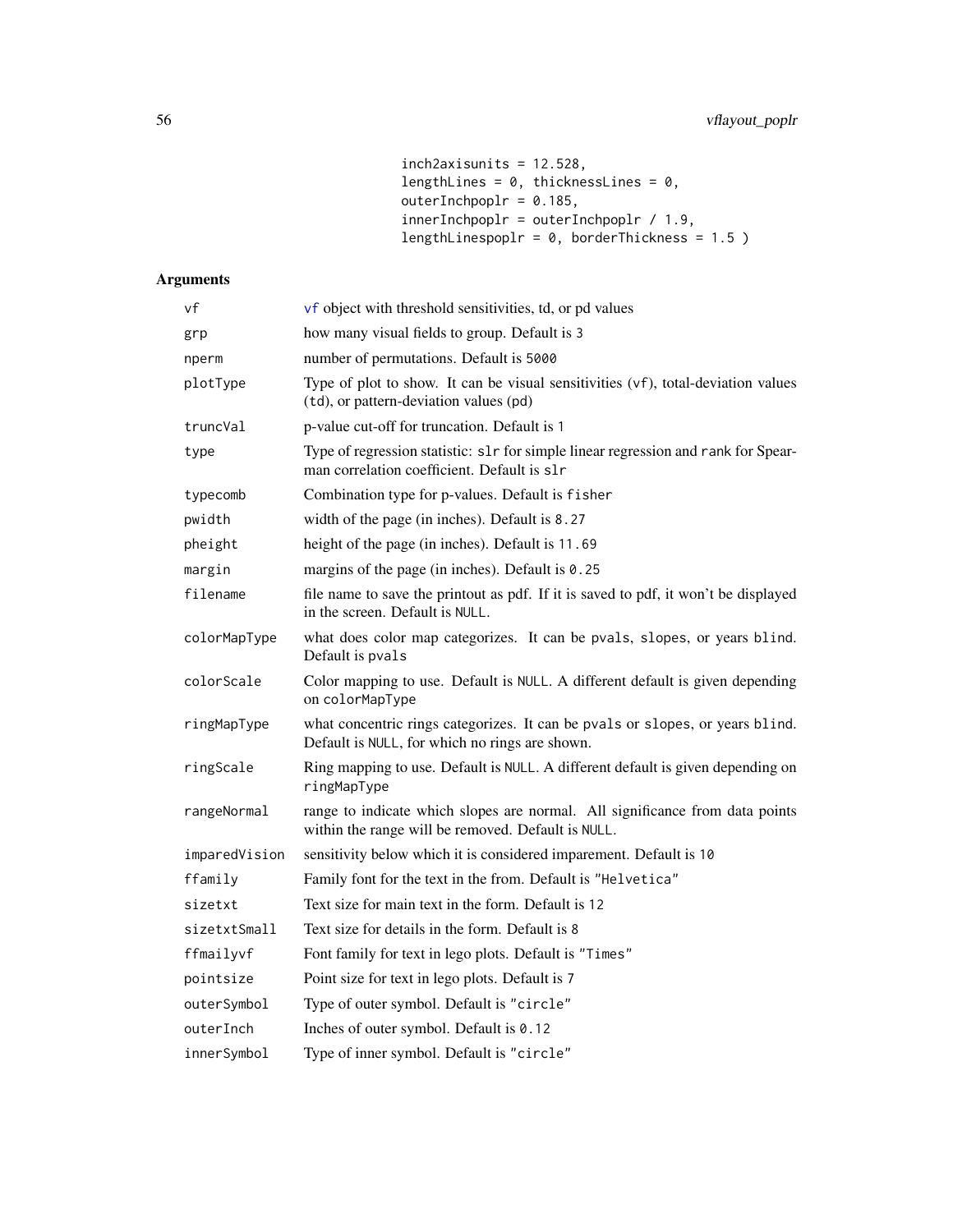#### vfobject 57

| innerInch        | Inches of inner symbol. Default is outer Inch / 1.9                                   |  |
|------------------|---------------------------------------------------------------------------------------|--|
|                  | inch 2 axis units Conversion factor inches to axis units. Default is 12.528           |  |
|                  | lengthLines Line length. Default is 0                                                 |  |
|                  | thicknessLines Line thickness. Default is 0                                           |  |
|                  | outerInchpoplr Size of outer symbols for PoPLR gragh. Default is $0.185$              |  |
|                  | innerInchpoplr Size of inner symbols for PoPLR gragh. Default is outerInchpoplr / 1.9 |  |
| lengthLinespoplr |                                                                                       |  |
|                  | length of lines. Default is 0                                                         |  |
| borderThickness  |                                                                                       |  |
|                  | Border thickness. Default is 1.5                                                      |  |

## Author(s)

Ivan Marin-Franch <imarinfr@indiana.edu>, Chaitanya Khadilkar

#### References

[1] N. O'Leary, B. C. Chauhan, and P. H. Artes. *Visual field progression in glaucoma: estimating the overall significance of deterioration with permutation analyses of pointwise linear regression (PoPLR)*. Investigative Ophthalmology and Visual Science, 53, 2012

## See Also

[vflayout](#page-51-0), [vflayout\\_legoplot](#page-53-0), [poplr](#page-26-0), [hist\\_poplr](#page-14-0), [poplr\\_cstat](#page-27-0), [poplr\\_pstat](#page-28-0), [vfplot\\_poplr](#page-62-0)

## Examples

#vflayout\_poplr( vf91016right )

vfobject *visualField objects*

#### <span id="page-56-0"></span>Description

This is the main object of the [visualFields](#page-2-0) package. It is essentially a dataframe, but with a fixed number of columns (with pre-determined names) for information about the subject and test data and a variable number of columns for the perimetry results. These can be the sensitivities, or total-deviation values, or pattern-deviation values obtained from static automated perimetry (SAP), frequency-doubling perimetry (FDP), or any other perimetry device. (The number of columns for tested locations is variable as is different for different testing patterns, 24-2, 30-2, 10-2, etc.) Mean deviation, pattern standard deviation, vfi, etc are stored too in a visualField-type object

## Details

The fixed columns of the visualField object with information about subject and test are: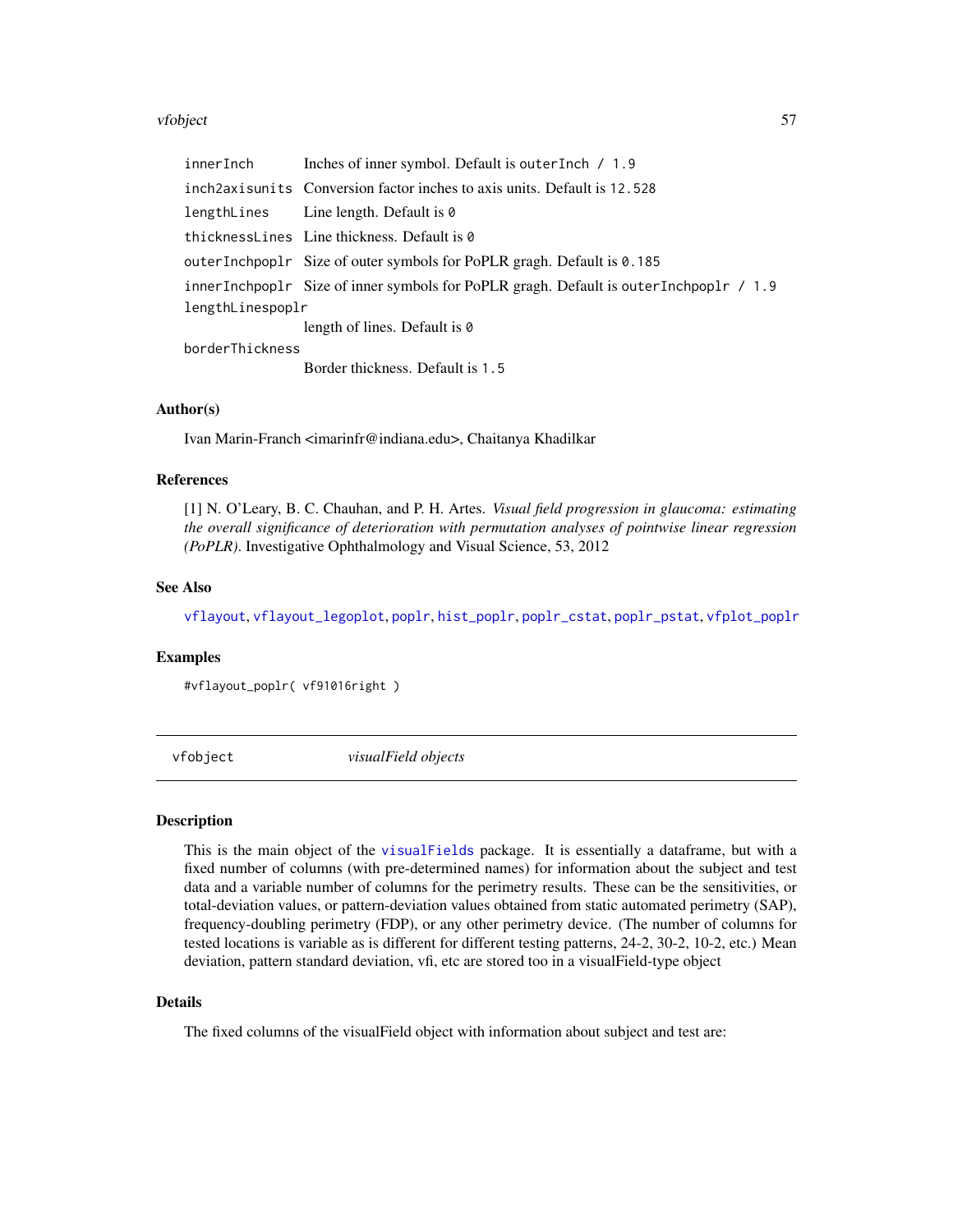| id         | subject identification number                                                         |
|------------|---------------------------------------------------------------------------------------|
| tperimetry | test perimetry. The type of perimetry analysys performed. Possible values include     |
|            | "sap" and "fdp". The value of this column, tperimetry, is used                        |
|            | in conjunction with the value in talgorithm, and tpattern to find the                 |
|            | corresponding normative values (see help on nv) to use for data analysis (e.g.        |
|            | calculation of total-deviation and pattern-deviation values and probability maps). At |
|            | the moment, only normative values for SAP, 24-2, SITA standard, is distributed with   |
|            | visualFields. Nevertheless, visualFields contains a number of functions               |
|            | that can be used for the generation of normative values (see getny,                   |
|            | ageLinearModel, sdnv, tdval, pdval, locperc,                                          |
|            | vfstats, vfindex, gloperc, vfiperc, setnv).                                           |
| talgorithm | test algorithm. The algorithm used for the perimetric test. Posible values are        |
|            | sitas and zest. At the moment, only normative values for SAP, 24-2, SITA              |
|            | standard, is distributed with visualFields                                            |
| tpattern   | test pattern. The pattern of locations used for the perimetric test. Posible values   |
|            | are p24d2 or p10d2. At the moment, only normative values for SAP, 24-2,               |
|            | SITA standard, is distributed with visualFields                                       |
| tdate      | test date                                                                             |
| ttime      | test time                                                                             |
| stype      | type of subject. Values can be ctr for controls, pwg for patients with                |
|            | glaucoma, sus for suspect subjects. This is just for information to display in        |
|            | the printouts                                                                         |
| sage       | subject age. Important for the calculation of total-deviation values and probabiliby  |
|            | maps.                                                                                 |
| seye       | eye tested                                                                            |
| sbsx       | estimated x-position of the blind spot in degrees of angle of vision                  |
| sbsy       | estimated y-position of the blind spot in degrees of angle of vision                  |
| sfp        | false positives                                                                       |
| sfn        | false negatives                                                                       |
| sfl        | fixation losses                                                                       |
| sduration  | total duration of the test                                                            |
| spause     | total time of pause                                                                   |

The reminder of the columns can be different things. For threshold sensitivity values, and totaldeviation and pattern-deviation values, and their corresponding probability maps, they are:

**L1**  $\ldots$  L54  $\ldots$  L68  $\ldots$  L76 location number. There are up to 54 locations for the 24-2, up to 68 for the 10-2, and 76 for the 30-2. Information about the position of the locations, the size of the stimulus, and the x and y coordinates in degrees of visual angles are specified in saplocmap (for SAP) fdplocmap (for FDP)

For statistical values of the visual-fields results (mean deviation, pattern standard deviation, and others) and their corresponding probability mapped value, they are:

| msens | mean sensitivity value; or the probability mapped value                                    |
|-------|--------------------------------------------------------------------------------------------|
| ssens | standard deviation of the sensitivity values; or the probability mapped value              |
| mtdev | mean deviation (mean value of the total-deviation values; or the probability mapped value) |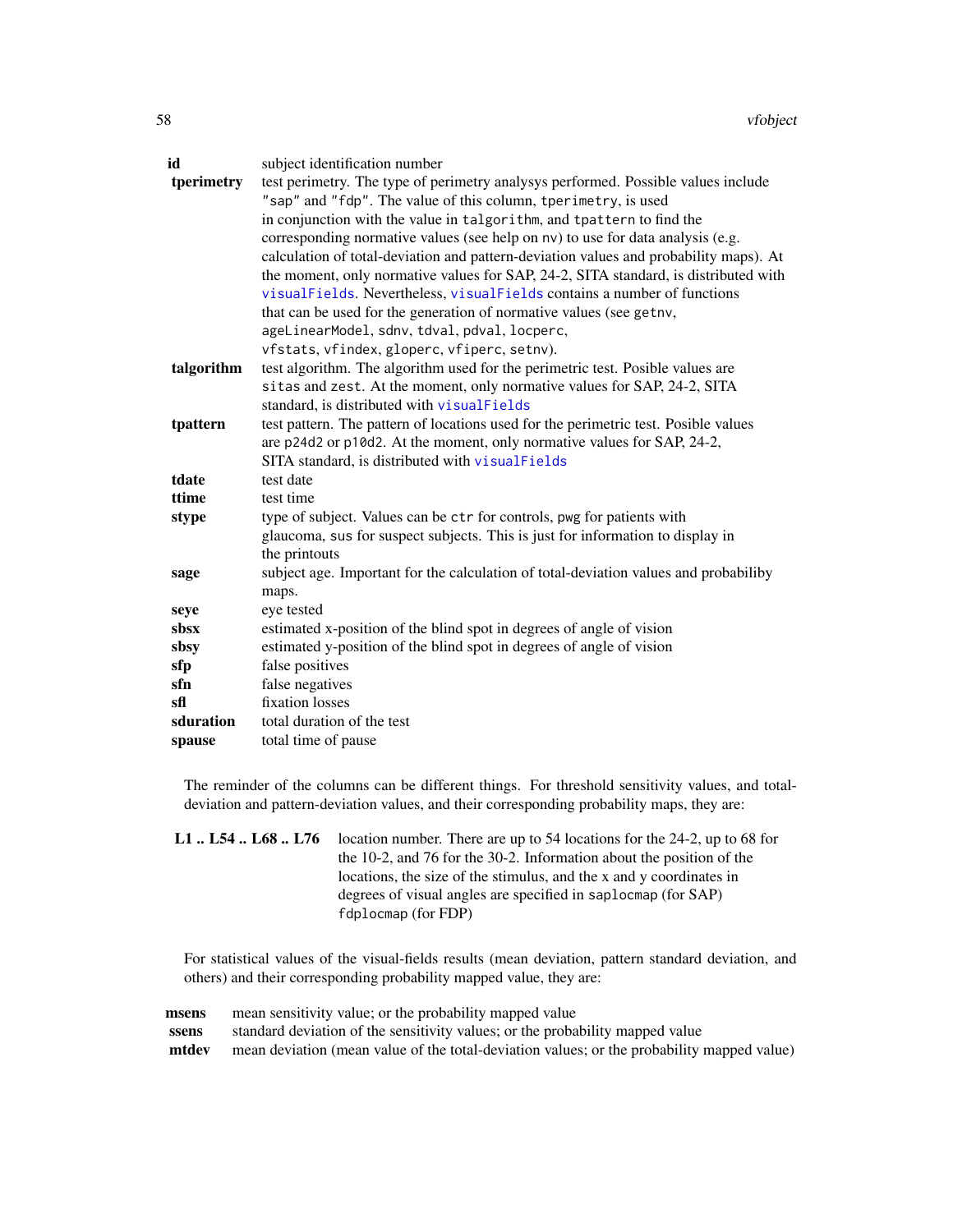#### vfplot 59

| stdev | standard deviation of the total-deviation values; or the probability mapped value                           |
|-------|-------------------------------------------------------------------------------------------------------------|
| mpdev | mean value of the pattern-deviation values; or the probability mapped value)                                |
| stdev | standard pattern deviation (standard deviation pattern-deviation values; or the<br>probability mapped value |

For visual field index (VFI) value and the corresponding probability mapped value, they are:

| <b>mvfi</b> visual field indes (VFI); or the probability mapped value |  |
|-----------------------------------------------------------------------|--|
|-----------------------------------------------------------------------|--|

svfi standard deviation of the VFI at each location; or the probability mapped value

#### Author(s)

Ivan Marin-Franch <imarinfr@indiana.edu>

## See Also

[vfsettings](#page-66-0)

#### Examples

```
# DO NOT EXECUTE
# one can load sensitivities using loadvfcsv or loadvfxml the data so
# vf <- loadvfcsv( filename = "foo.csv", , patternMap = saplocmap$p24d2 )
# calculate total deviation values using \code{\link{visualFields}} normative values for
# SAP SITAS 24-2 (and Goldman size III stimulus)
# td <- tdval( vf )
# calculate pattern deviation values using total deviation values SAP SITAS 24-2
# pd <- tdval( td )
# OR
# pd <- tdval( tdval( vf ) )
# calculate total deviation proabiliby maps
# tdp <- tdpmap( td )
# calculate pattern deviation proabiliby maps
# pdp <- pdpmap( pd )
```
<span id="page-58-0"></span>

vfplot *visual field plot*

#### Description

plots location-specific sensitivity thresholds, or TD or PD values at each location of the visual field with the corresponding color code for the probability map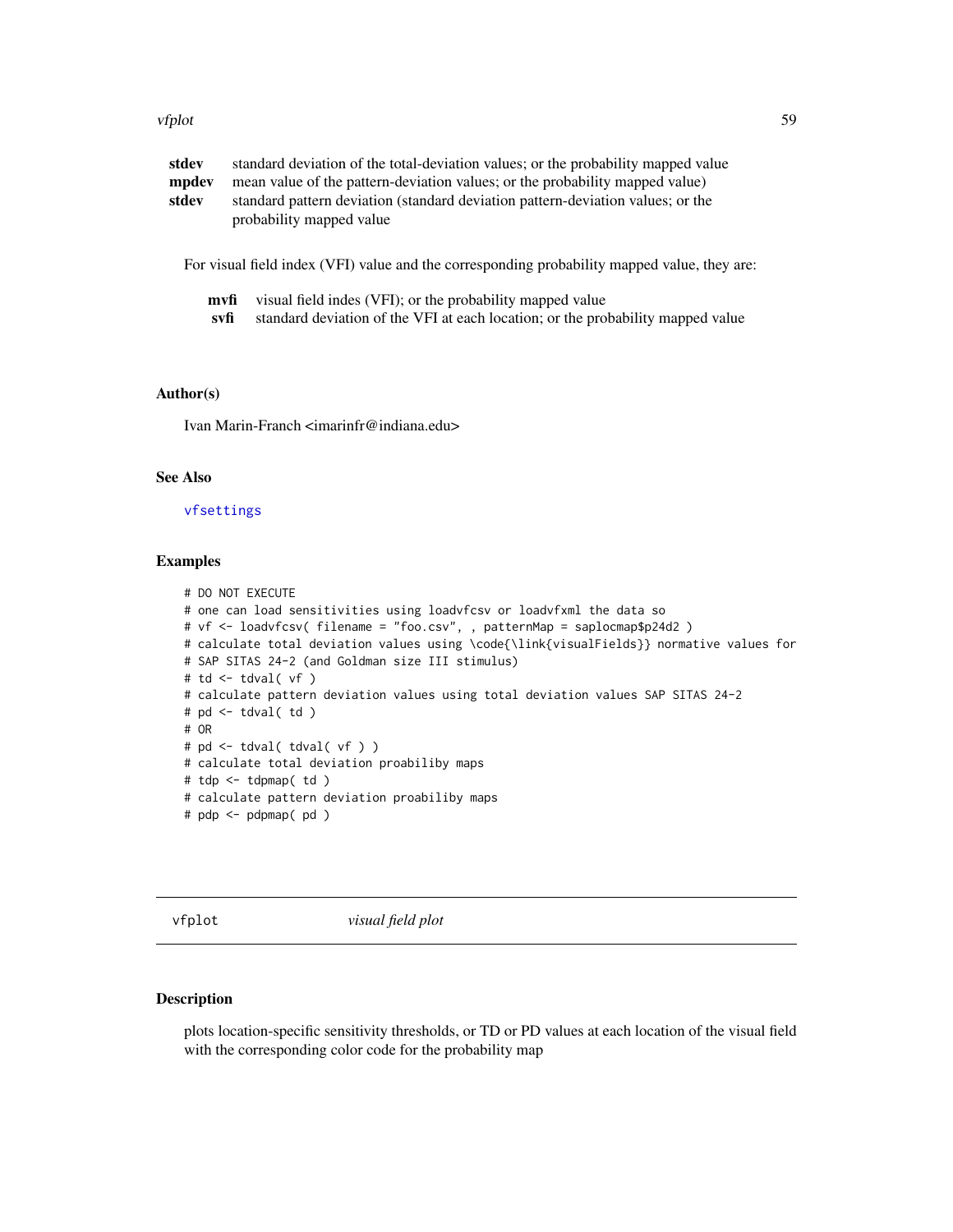# Usage

```
vfplot( vf, plotType, notSeenAsBlack = TRUE, newWindow = FALSE,
        txtfont = "Helvetica", pointsize = 7, width = 6,
        xminmax = 29, yminmax = 29,
        outerSymbol = "circles", innerSymbol = "circles",
        outerSize = 1, innerSize = 1,
        outerInch = 0.14, innerInch = 0.08,
        lengthLines = 4.25, thicknessLines = 2 )
```
#### Arguments

| vf             | vf-object with sensitivity thresholds, or TD or PD values                                                                   |
|----------------|-----------------------------------------------------------------------------------------------------------------------------|
| plotType       | Type of plot to show. It can be visual sensitivities (vf), total-deviation values<br>(td), or pattern-deviation values (pd) |
| notSeenAsBlack | whether to plot non-seen as black. Default is TRUE                                                                          |
| newWindow      | whether to generate a new window for the plot. This becomes important when<br>working with RStudio. Default value is TRUE   |
| txtfont        | font face of the text with visual-sensitivity values. Default is Helvetica                                                  |
| pointsize      | size of the text with visual-sensitivity values. Default is 7                                                               |
| width          | width of the window. height is calculated using the width, xminmax, and ymin-<br>max. Default is 6                          |
| xminmax        | minimum and maximum limits on the x axis, in degrees of visual angle. Default<br>is <sub>29</sub>                           |
| yminmax        | minimum and maximum limits on the y axis, in degrees of visual angle. Default<br>is <sub>29</sub>                           |
| outerSymbol    | The outer symbol at all locations. Can be any of circles, squares, rectangles,<br>stars. Default is circle                  |
| innerSymbol    | The inner symbol at all locations. Can be any of circles, squares, rectangles,<br>stars. Default is circle                  |
| outerSize      | Relative size of the outer symbol. Default is 1                                                                             |
| innerSize      | Relative size of the inner symbol. Default is 1                                                                             |
| outerInch      | Maximum size of the outer symbol in inches. Default is 0.14                                                                 |
| innerInch      | Maximum size of the inner symbol in inches. Default is 0.08                                                                 |
| lengthLines    | length of the lines denoting the orientation of the RNFL bundle. Default is 4.25                                            |
|                | thicknessLines thickness of the lines denoting the orientation of the RNFL bundle. Default is 2                             |

#### Details

This function The vfplot function operates on a single row of visual fileds (vf). Depending on the plot type it will generate a plot representing the sensitivity at each location. The color scheme elucidates the degree of sensitivity at that location. Locations with zero sensitivity are shown in black. Blind spots have been excluded fronm the plot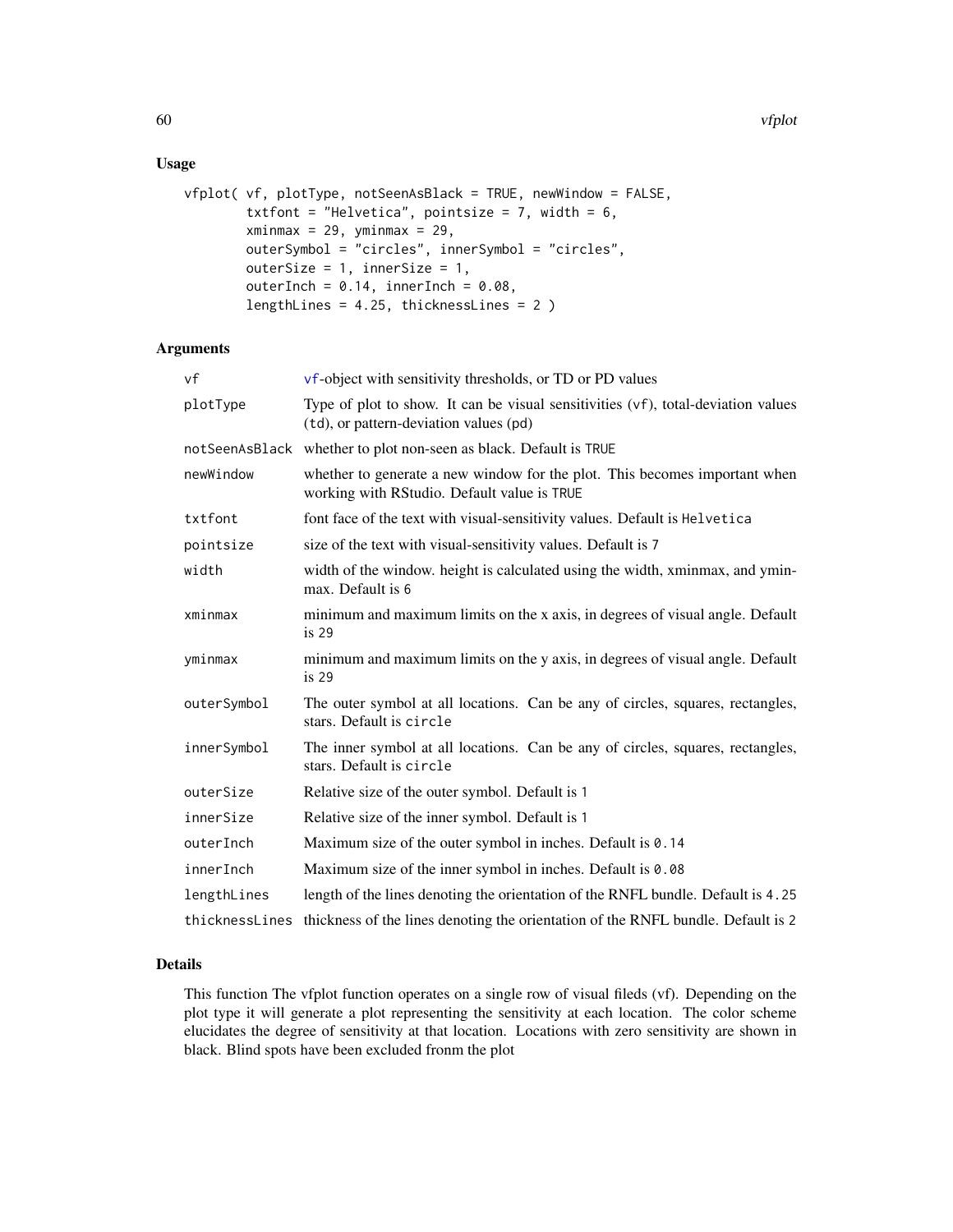#### vfplotloc 61

## Author(s)

Chaitanya Khadilkar <chaikhad@indiana.edu>, Ivan Marin-Franch <imarinfr@indiana.edu>

#### See Also

[vfcolormap](#page-44-0)

## Examples

```
vfplot( vf91016right[15,], plotType = "td" )
```
vfplotloc *visual field data plot*

#### Description

plots location-specific data at each location of the visual field. It is the function called by [vfplot](#page-58-0)

#### Usage

```
vfplotloc( vals, eye, patternMap, outerColor, innerColor = NULL, bs = NULL,
           axesCol = "black", txffont = "mono", pointsize = 7,txtcolor = NULL, xminmax = 29, yminmax = 29, outerSymbol = "circles",
           innerSymbol = "circles", outerSize = 1, innerSize = 1,
          outerInch = 0.2, innerInch = 0.1, lengthLines = 0,
          thicknessLines = 0, outerBorderColor = NULL, innerBorderColor = NULL,
          outerBorderThickness = 2, innerBorderThickness = 2 )
```
## Arguments

| vals        | sensitivity threshold, TD or PD values, or other location-specific values                                  |
|-------------|------------------------------------------------------------------------------------------------------------|
| eye         | eye being tested                                                                                           |
| patternMap  | locations where to plot symbols, the TD and PD values                                                      |
| outerColor  | colors to use for the outer symbols in the graph                                                           |
| innerColor  | colors to use for the outer symbols in the graph. Default is NULL, meaning white                           |
| bs          | location of the blind spot. Default is NULL meaning do not show blind spot                                 |
| axesCol     | color of the axes. Default is black                                                                        |
| txtfont     | font of the text with visual-sensitivity values. Default is mono                                           |
| pointsize   | size of the text with visual-sensitivity values. Default is 7                                              |
| txtcolor    | color of text. Default is black                                                                            |
| xminmax     | minimum and maximum limits on the x axis                                                                   |
| yminmax     | minimum and maximum limits on the y axis                                                                   |
| outerSymbol | The outer symbol at all locations. Can be any of circles, squares, rectangles,<br>stars. Default is circle |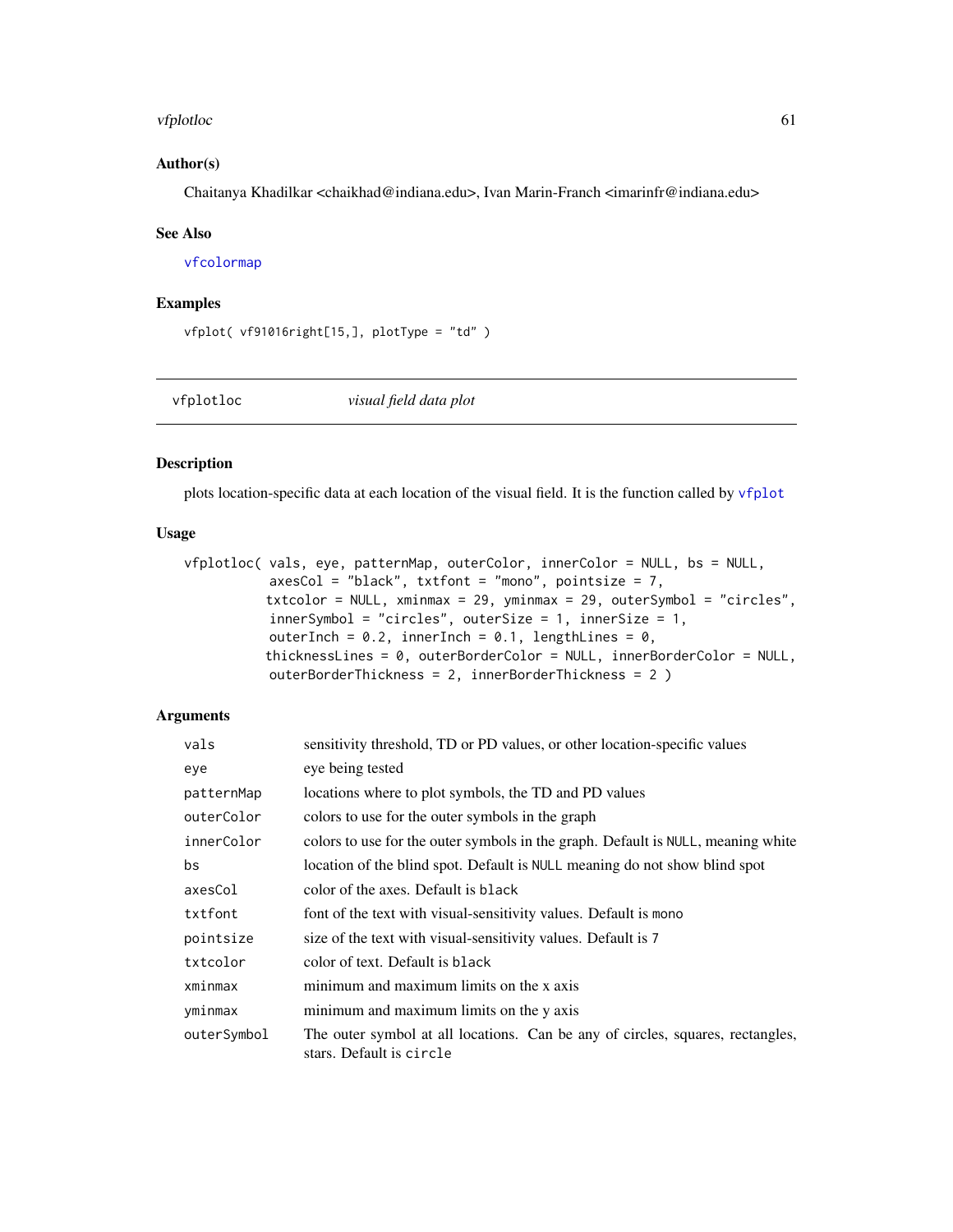| innerSymbol          | The inner symbol at all locations. Can be any of circles, squares, rectangles,<br>stars. Default is circle |  |
|----------------------|------------------------------------------------------------------------------------------------------------|--|
| outerSize            | Relative size of the outer symbol. Default is 1                                                            |  |
| innerSize            | Relative size of the inner symbol. Default is 1                                                            |  |
| outerInch            | Maximum size of the outer symbol in inches. Default is 0.2                                                 |  |
| innerInch            | Maximum size of the inner symbol in inches. Default is 0.1                                                 |  |
| lengthLines          | length of the lines denoting the orientation of the RNF bundle                                             |  |
|                      | thicknessLines thickness of the lines denoting the orientation of the RNF bundle                           |  |
| outerBorderColor     |                                                                                                            |  |
|                      | Border for outer symbol denoting statistical significance. Default is NULL                                 |  |
| innerBorderColor     |                                                                                                            |  |
|                      | Color of the inner border that represents statistical significance. Default is NULL.                       |  |
| outerBorderThickness |                                                                                                            |  |
|                      | Thickness of outer border for outer symbol denoting statistical significance. De-<br>fault is 2            |  |
| innerBorderThickness |                                                                                                            |  |
|                      | Thickness of the inner border that represents statistical significance. Default is<br>$\overline{2}$       |  |

## Details

The vfplot function operates on a single row of visual fileds (vf). Depending on the plot type it will generate a plot representing the sensitivity at each location. The color scheme elucidates the degree of sensitivity at that location. Locations with zero sensitivity are shown in black. Blind spots have been excluded fronm the plot

# Author(s)

Chaitanya Khadilkar, Ivan Marin-Franch <imarinfr@indiana.edu>

# See Also

# [vfplot](#page-58-0)

# Examples

# DO NOT EXECUTE #vfplotloc( vals )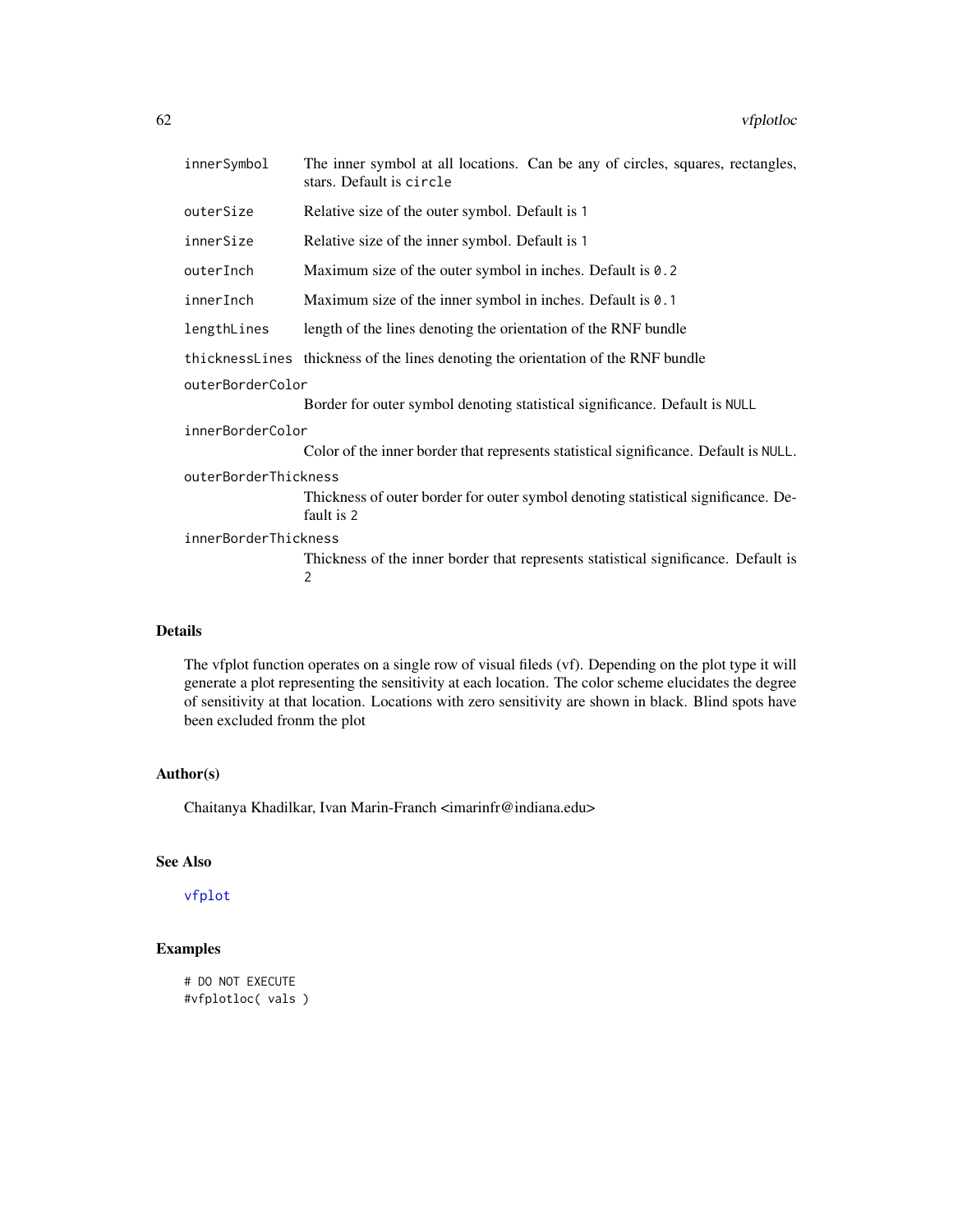<span id="page-62-0"></span>

plots the slope values and the corresponding probabiliby category for each location

# Usage

```
vfplot_poplr( sl, pval, vfinfo, newWindow = FALSE, txtfont = "mono",
             pointsize = 7, width = 6,
             xminmax = 29, yminmax = 29,
             outerSymbol = "circles", innerSymbol = "circles",
             outerSize = 1, innerSize = 1,
             outerInch = 0.24, innerInch = 0.12,
             lengthLines = 0, thicknessLines = 0,
             colorMapType = "pval", colorScale = NULL,
             ringMapType = NULL, ringScale = NULL,
             imparedVision = 10, borderThickness = 2,
             idxNotSeen = NULL, rangeNormal = NULL,
             conormal = NULL )
```
## Arguments

| sl          | slopes                                                                                                     |
|-------------|------------------------------------------------------------------------------------------------------------|
| pval        | pyalues calculated for the slope                                                                           |
| vfinfo      | information about the visual field                                                                         |
| newWindow   | boolean value-TRUE will generate a new window for the plot. Default value is<br>TRUE                       |
| txtfont     | font of the text with visual-sensitivity values. Default is mono                                           |
| pointsize   | size of the text with visual-sensitivity values. Default is 7                                              |
| width       | width of the window. height is calucated using the width, xminmax and ymin-<br>max                         |
| xminmax     | minimum and maximum limits on the x axis                                                                   |
| yminmax     | minimum and maximum limits on the y axis                                                                   |
| outerSymbol | The outer symbol at all locations. Can be any of circles, squares, rectangles,<br>stars. Default is circle |
| innerSymbol | The inner symbol at all locations. Can be any of circles, squares, rectangles,<br>stars. Default is circle |
| outerSize   | Relative size of the outer symbol. Default is 1                                                            |
| innerSize   | Relative size of the inner symbol. Default is 1                                                            |
| outerInch   | Maximum size of the outer symbol in inches. Default is 0.2                                                 |
| innerInch   | Maximum size of the inner symbol in inches. Default is 0.1                                                 |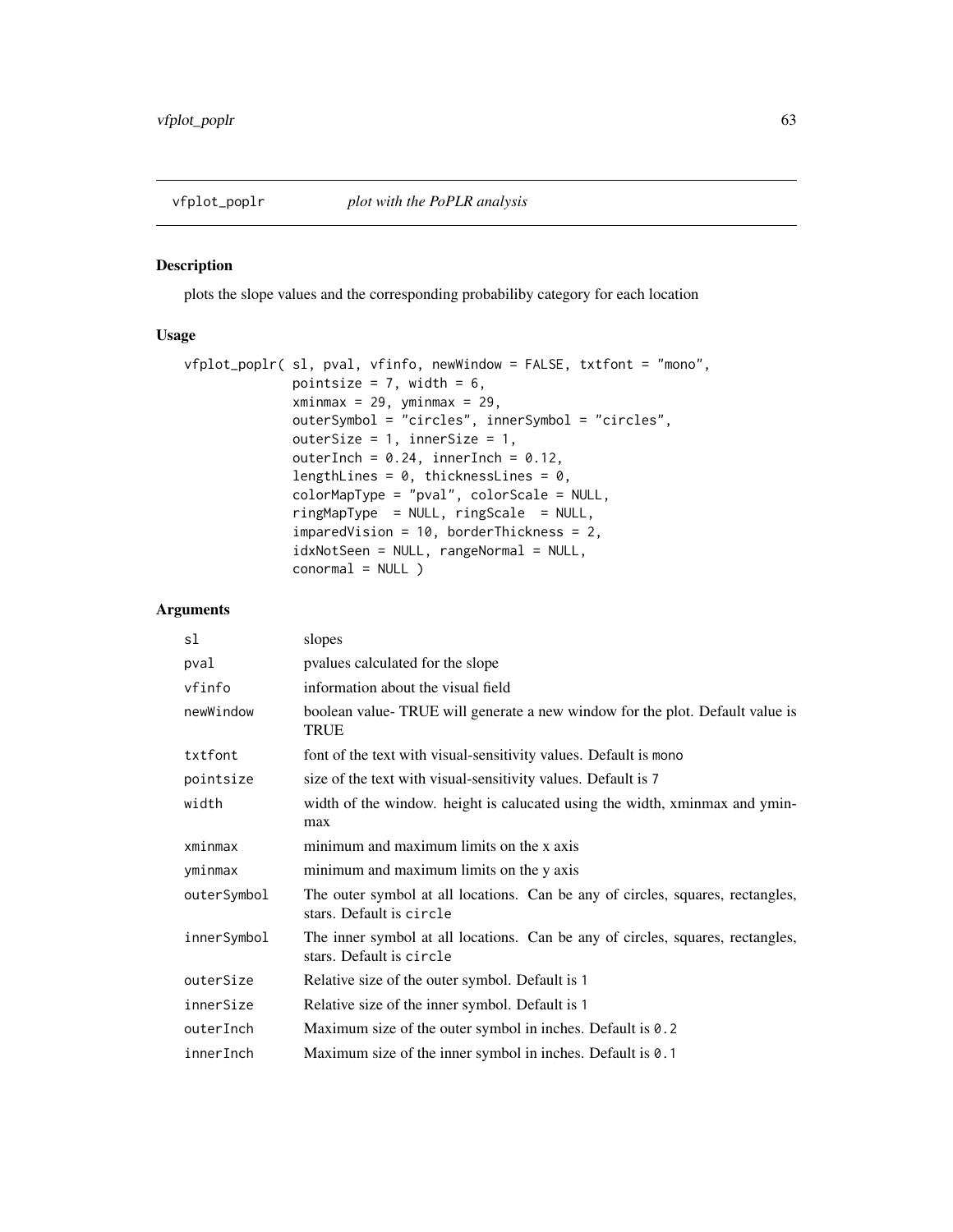| lengthLines     | length of the lines denoting the orientation of the RNF bundle                                                                                                                             |  |
|-----------------|--------------------------------------------------------------------------------------------------------------------------------------------------------------------------------------------|--|
| thicknessLines  | thickness of the lines denoting the orientation of the RNF bundle                                                                                                                          |  |
| colorMapType    | what does color map categorizes. It can be pvals, slopes, or years blind.<br>Default is pvals                                                                                              |  |
| colorScale      | Color mapping to use. Default is NULL. A different default is given depending<br>on colorMapType                                                                                           |  |
| ringMapType     | what concentric rings categorizes. It can be pvals or slopes, or years blind.<br>Default is NULL, for which no rings are shown.                                                            |  |
| ringScale       | Ring mapping to use. Default is NULL. A different default is given depending on<br>ringMapType                                                                                             |  |
| imparedVision   | sensitivity below which it is considered imparement. Default is 10                                                                                                                         |  |
| borderThickness |                                                                                                                                                                                            |  |
|                 | Thickness of the borders if ringMapType is not NULL. Default is 5                                                                                                                          |  |
| idxNotSeen      | index of locations that are not seen. These locations will be displayed with a<br>solid balck circle. Default is NULL.                                                                     |  |
| rangeNormal     | range to indicate which slopes are normal. All significance from data points<br>within the range will be removed. Default is NULL.                                                         |  |
| conormal        | if a rangeNormal is defined, then this specifies the within-normal category. De-<br>fault is NULL. If colorMapType = "pval", then it is 95, if colorMapType = "slope",<br>then it is $0.5$ |  |

## Details

The vfplot function operates on a single row of visual fileds (vf). Depending on the plot type it will generate a plot representing the sensitivity at each location. The color scheme elucidates the degree of sensitivity at that location. Locations with zero sensitivity are shown in black. Blind spots have been excluded fronm the plot

#### Author(s)

Ivan Marin-Franch <imarinfr@indiana.edu>, Chaitanya Khadilkar

#### References

[1] N. O'Leary, B. C. Chauhan, and P. H. Artes. *Visual field progression in glaucoma: estimating the overall significance of deterioration with permutation analyses of pointwise linear regression (PoPLR)*. Investigative Ophthalmology and Visual Science, 53, 2012

# See Also

[poplr](#page-26-0), [hist\\_poplr](#page-14-0), [poplr\\_cstat](#page-27-0), [poplr\\_pstat](#page-28-0), [vflayout\\_poplr](#page-54-0)

```
res <- poplr( vf91016right )
vfplot_poplr( res$sl, res$pval, res$vfdata )
```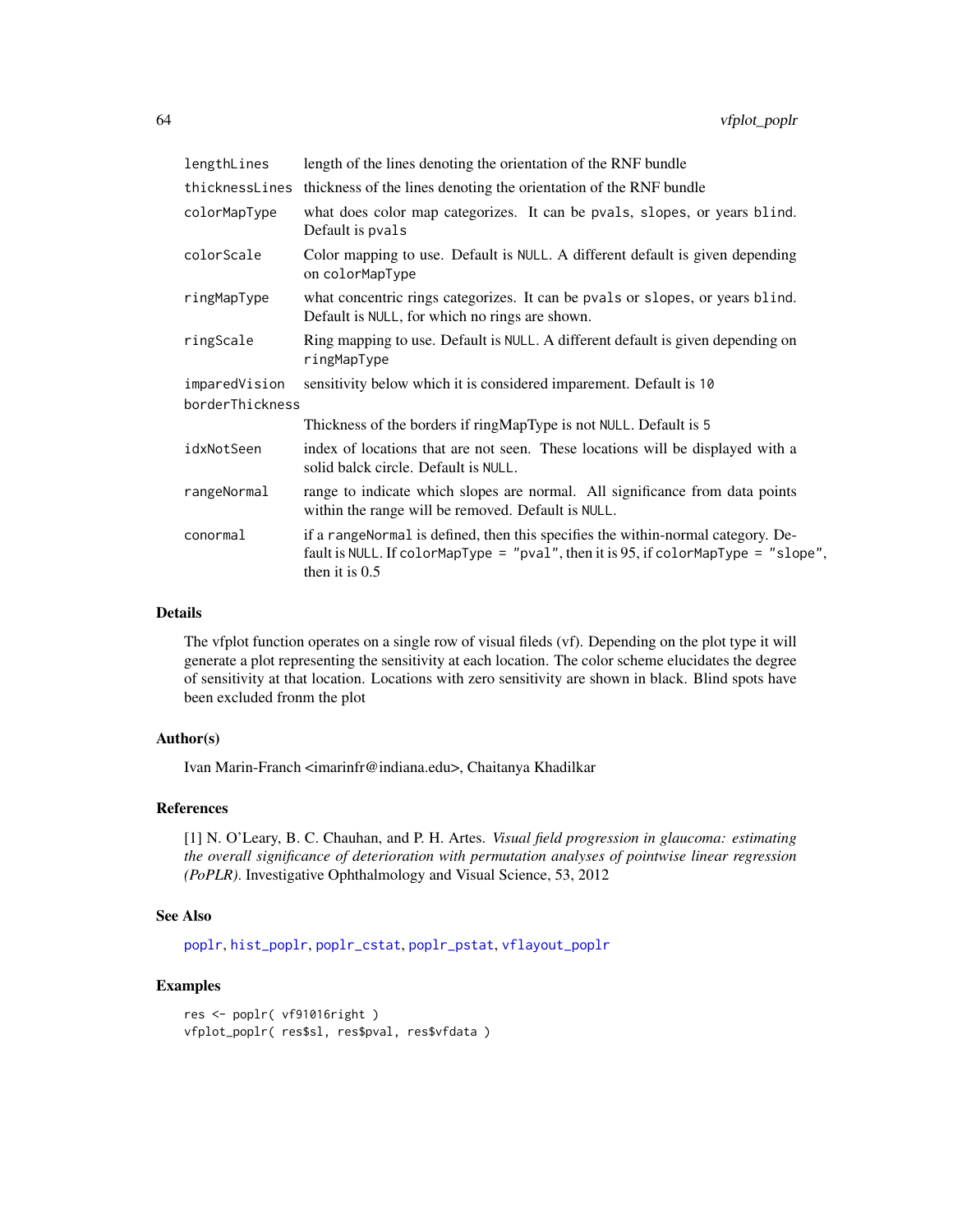| vfsegmentcoord | calculate line segments to plot in vfplot representing the overall ori- |
|----------------|-------------------------------------------------------------------------|
|                | entation of the retinal nerve fibre layer bundles according to Janso-   |
|                | nious map $[1]$                                                         |

This function geneartes coordinates for the line segments to be plotted

## Usage

```
vfsegmentcoord( lineMap, length = 2.5 )
```
# Arguments

| lineMap | patternMap having x,y and slope values                |
|---------|-------------------------------------------------------|
| length  | length of the line segment in inches. Default is 3.75 |

## Details

This function geneartes coordinates for the line segments to be plotted. Based on the location (x,y) and slope, this function claculates the coordinate set  $(x1,y1),(x2,y2)$  which is used to plot the line segments

#### Author(s)

Chaitanya Khadilkar, Ivan Marin-Franch <imarinfr@indiana.edu>

#### References

[1] N. M. Jansonius, J. Nevalainen, B. Selig, L. M. Zangwill, P. A. Sample, W. M. Budde, J. B. Jonas, W. A. Lagreze, P. J. Airaksinen, R. Vonthein, L. A. Levin, J. Paetzold, and U. Schiefer. *A mathematical description of nerve fiber bundle trajectories and their variability in the human retina. Vision Research*, 49, 2009.

```
# DO NOT EXECUTE
#vfsegmentcoord( lineMap,length )
```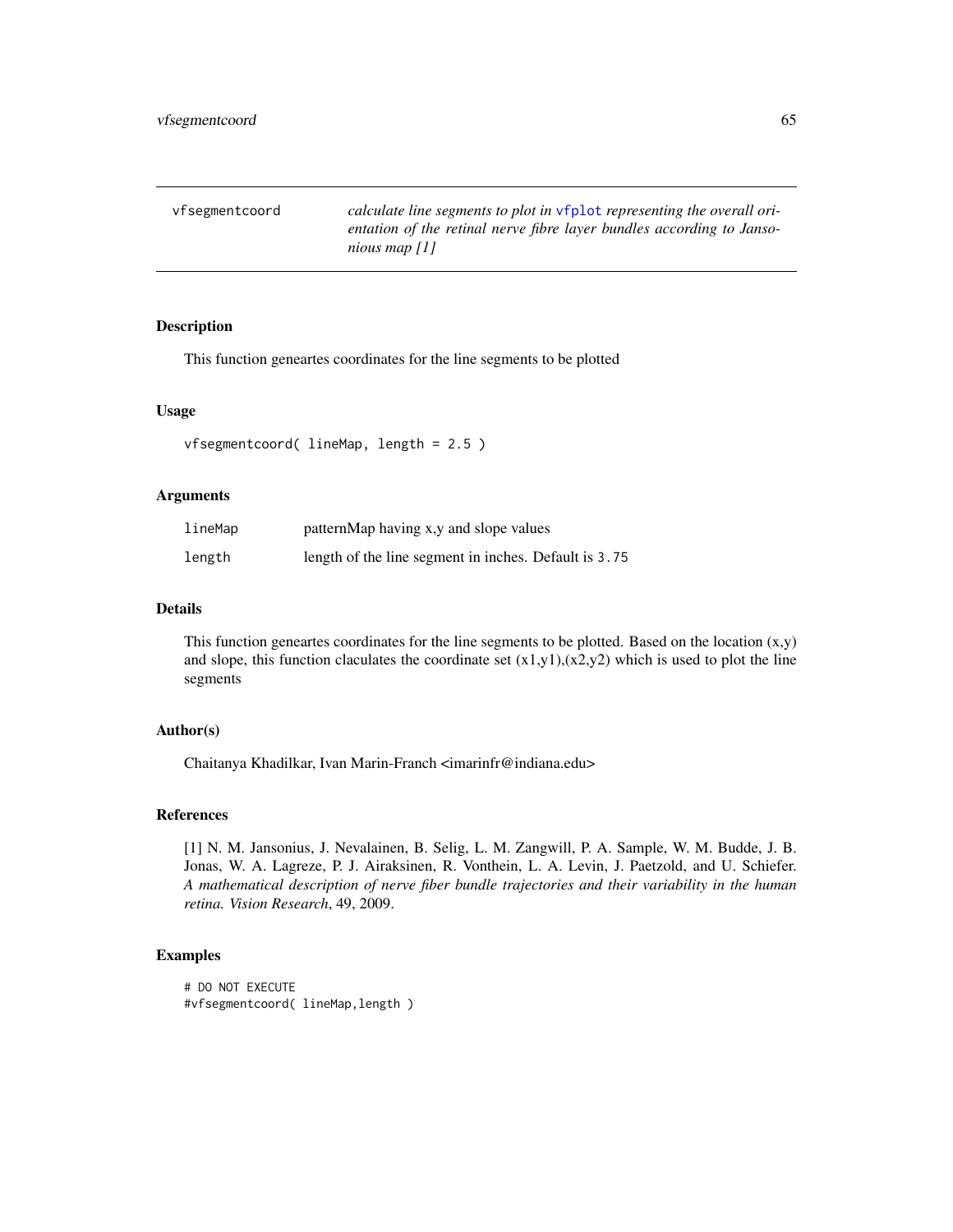select a determined amount of visits a vf-object. This is done if the interest is to select the last n visits, or the first n visits, or visits within a range, etc

## Usage

```
vfselectvisit( vf, sel = "last", numTests = 1,
               beginDate = NA, endDate = NA )
```
# Arguments

| vf        | a vf-object                                                                                                                                                |
|-----------|------------------------------------------------------------------------------------------------------------------------------------------------------------|
| sel       | Type of selection, do we want visits from last, from first first, within a date<br>range, or specific visit numbers. Default is last                       |
| numTests  | number of tests to select from last, first, or a date range. If sel is an array<br>of indices or set to a date range, num Tests is overruled. Default is 1 |
| beginDate | when sel $=$ "date" is date from (inclusive). If it is NA, then the data is set to<br>1900-01-01. Default is NA                                            |
| endDate   | when sel $=$ "date" is date to (inclusive). If it is NA, then the data is set to<br>today. Default is NA                                                   |

#### Value

returns the subselected visits per subject. For those subject for which at least numTests visits could not be selected are completely removed

## Author(s)

Ivan Marin-Franch <imarinfr@indiana.edu>

```
vfselectvisit( vf91016left )
```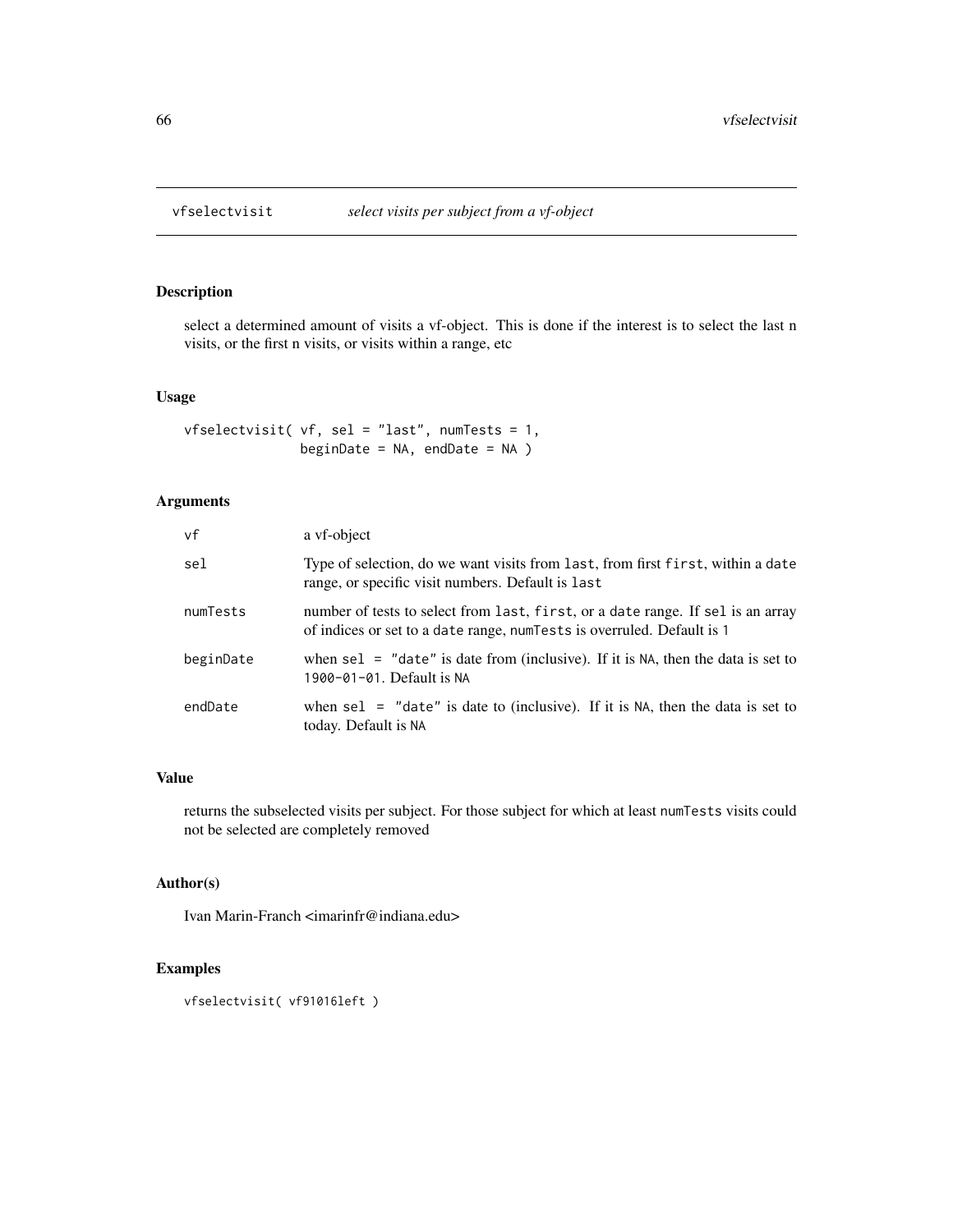<span id="page-66-0"></span>Specifies the structure of a [vf](#page-56-0) object (see  $vf$ ) and information pertaining test patterns and their statistical analysis.

## Usage

```
data( vfsettings )
```
# Format

This structure contains a variable specifying the number of columns with patient and subject data, locini and several sub-structures with relevant information pertaining different pattern of locations and their analysis. Information exists for the test patterns p24d2, p30d2, p10d2, and sgrnfl. Each sub-structure contains three items:

- bs locations that correspond to the ananomical region where the blind spot is. For 24-2, those are locations 26 and 35. There are non for the 10-2
- locnum total number of locations of the testing pattern in which stimuli are presented. For 24-2 there are 54 locations, for 30-2 there are 76, for 10-2 there are 68
- locrPD specifies the rank TD value to be used for the derivation of TD. For 24-2, that ranked location would be 7, corresponding approximately (but not very) to the 85th percentile. For 30-2 the ranked locatoion taken is 10, but this needs fixing???. The way PD is calculated really for 30-2 is by taking the 24-2 locations and finding the seventh largest

## Author(s)

Ivan Marin-Franch <imarinfr@indiana.edu>

#### See Also

[vf](#page-56-0)

| vfShafi2011 | SUNY-IU control data for static automated perimetry 10-2 SITA Stan- |
|-------------|---------------------------------------------------------------------|
|             | dard                                                                |

# Description

SUNY-IU control data for static automated perimetry 10-2 SITA Standard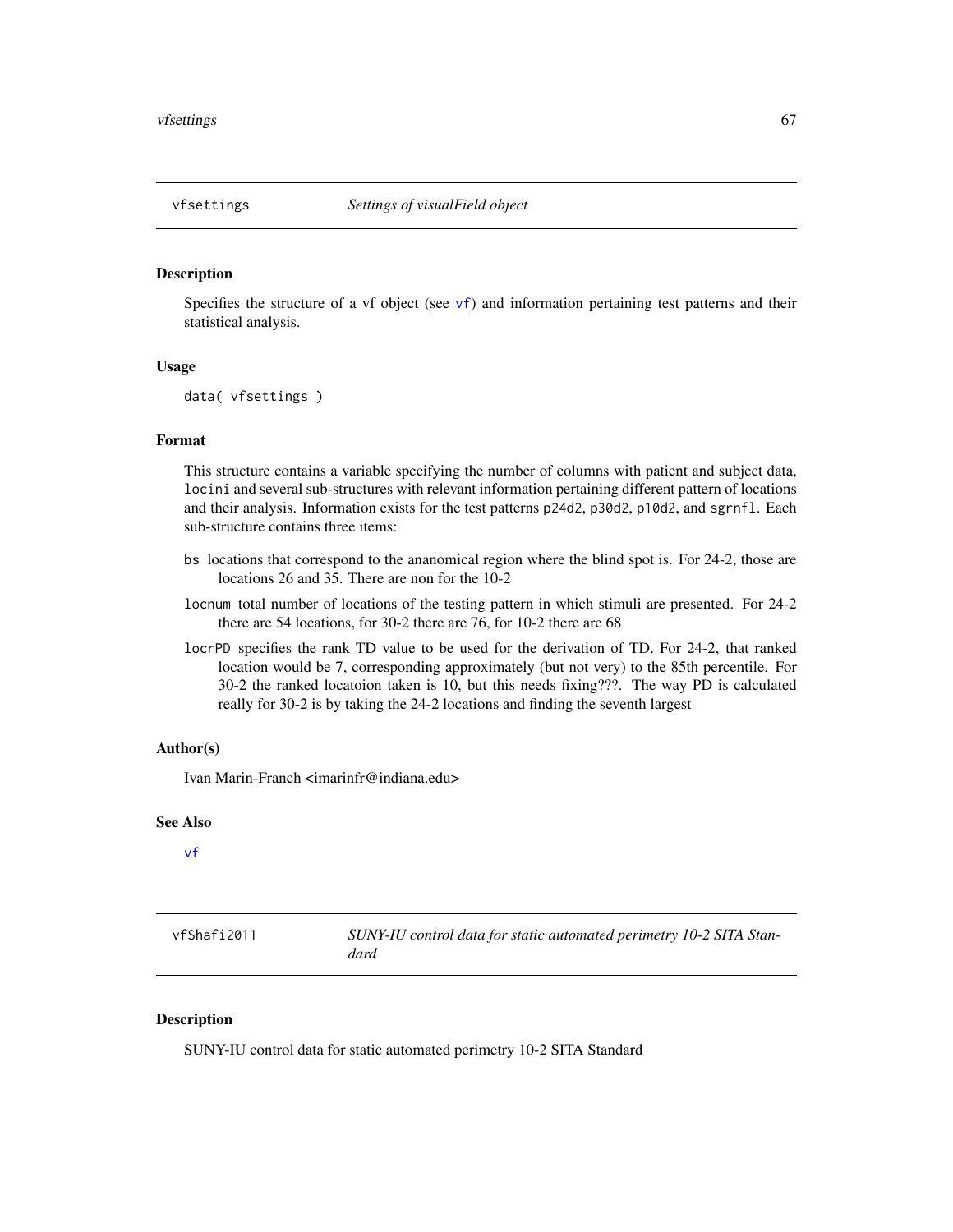#### Usage

data( vfShafi2011 )

# Format

It is a [vf](#page-56-0)-object

# Author(s)

Ivan Marin-Franch <imarinfr@indiana.edu>, William H Swanson, Harry J Wyatt, Mitchell W Dul

## References

[1] H. J. Wyatt, M. W. Dul, and W. H. Swanson. *Variability of visual field measurements is correlated with the gradient of visual sensitivity*. Vision Research, 47, 2007.

[2] A. Shafi, W. H. Swanson, and M. W. Dul. *Structure and Function in Patients with Glaucomatous Defects Near Fixation*. Optometry and Vision Science, 88, 2011.

vfsort *sort vf-objects*

#### Description

sorts a vf-object by id, eye tested, and date and time of test

## Usage

vfsort( vf, decreasing = FALSE )

## Arguments

vf a vf-object decreasing logical. Should the sort order be increasing or decreasing?. Default is FALSE

# Value

```
return a sorted vf
```
# Author(s)

Ivan Marin-Franch <imarinfr@indiana.edu>

# Examples

vfsort( vf91016left, decreasing = TRUE )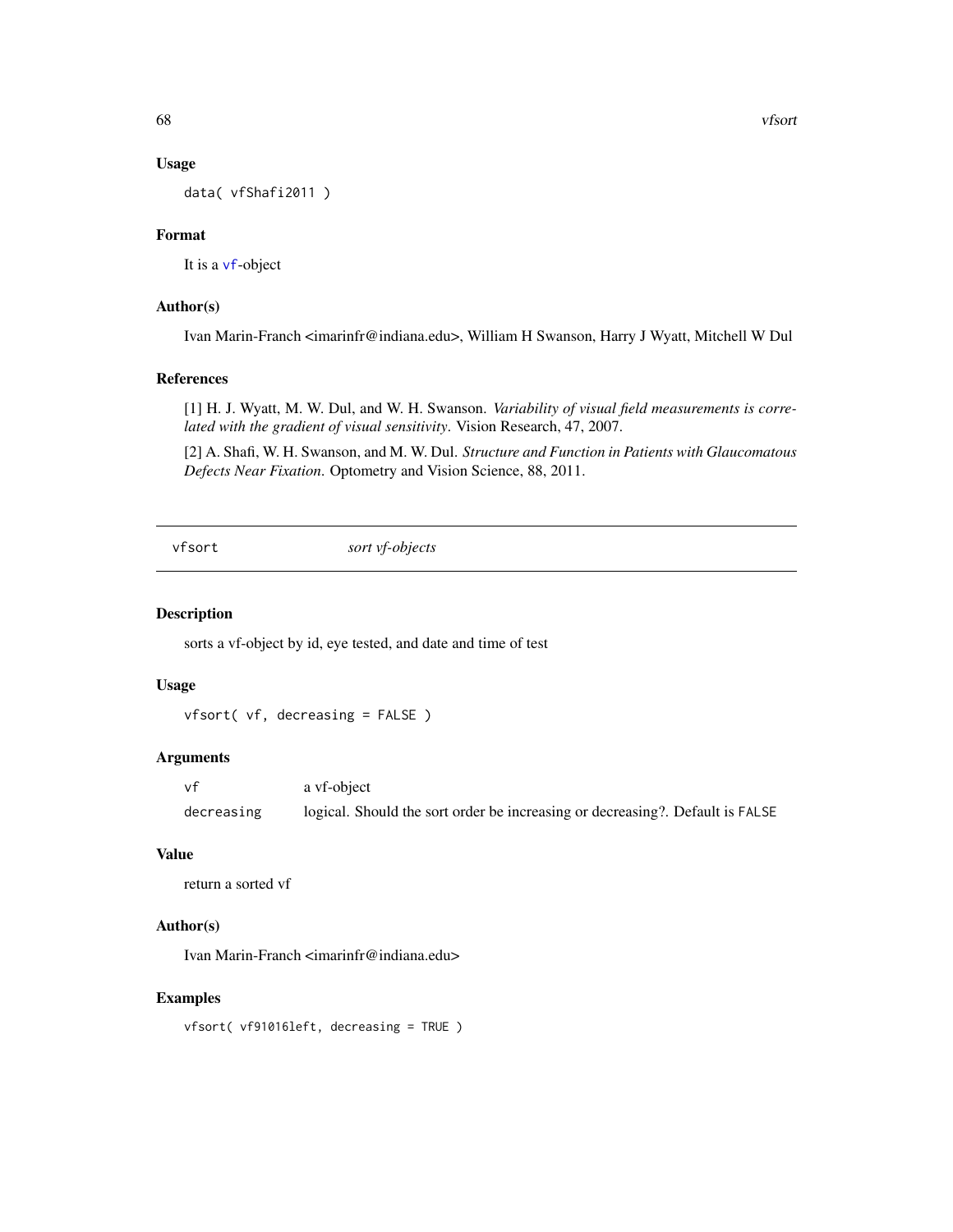<span id="page-68-0"></span>

calculates the visual field stats

#### Usage

vfstats( vf )

# Arguments

vf [vf](#page-56-0)-object with sensitivity thresholds

# Details

calculates the visual field stats: mean sensitivity (msens), std of sensitivities (ssens), mean total deviation (mtdev), std of total deviation (stdev), mean pattern deviation (mpdev), std of pattern deviation (spdev). All are weighted means and stds

# Author(s)

Ivan Marin-Franch <imarinfr@indiana.edu>

# References

[1] A. Heijl, G. Lindgren, and J. Olsson. *A package for the statistical analysis of visual fields*. Documenta Ophthalmologica Proceedings Series, 49, 1987

#### See Also

[vfstatspmap](#page-69-0), [vfindex](#page-48-0), [vfindexpmap](#page-49-0)

# Examples

vfs <- vfstats( vf91016right )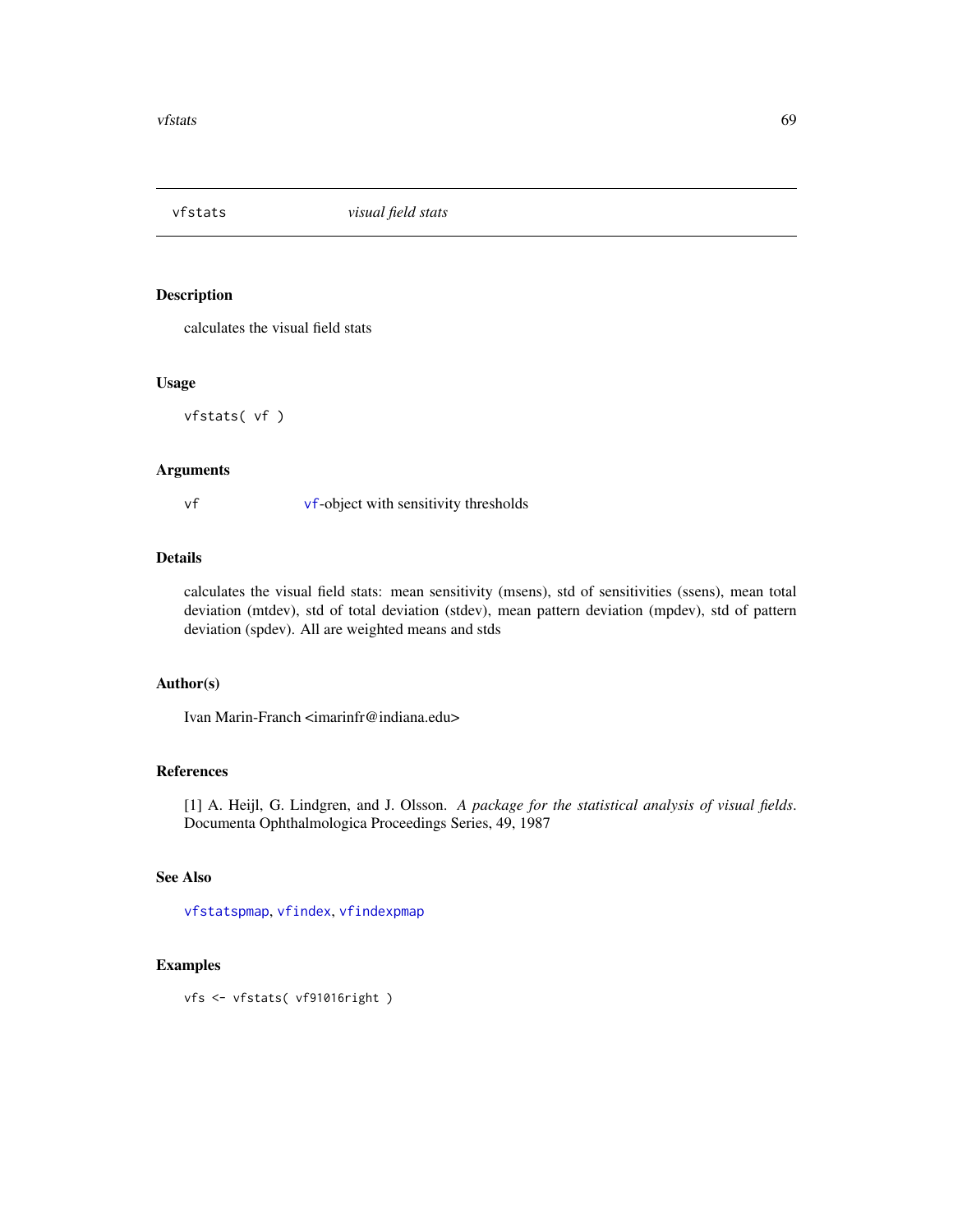<span id="page-69-0"></span>

calculates the probability values for visual field global indices

## Usage

```
vfstatspmap( vfindices )
```
## Arguments

vfindices visual fields global indices

#### Details

calculates the proability values for visual field global indices (see [vfstats](#page-68-0))

#### Author(s)

Ivan Marin-Franch <imarinfr@indiana.edu>

## References

[1] A. Heijl, G. Lindgren, and J. Olsson. *A package for the statistical analysis of visual fields*. Documenta Ophthalmologica Proceedings Series, 49, 1987

## See Also

[vfstats](#page-68-0), [vfindex](#page-48-0), [vfindexpmap](#page-49-0)

```
vfs <- vfstats( vf91016right )
vfsp <- vfstatspmap( vfs )
```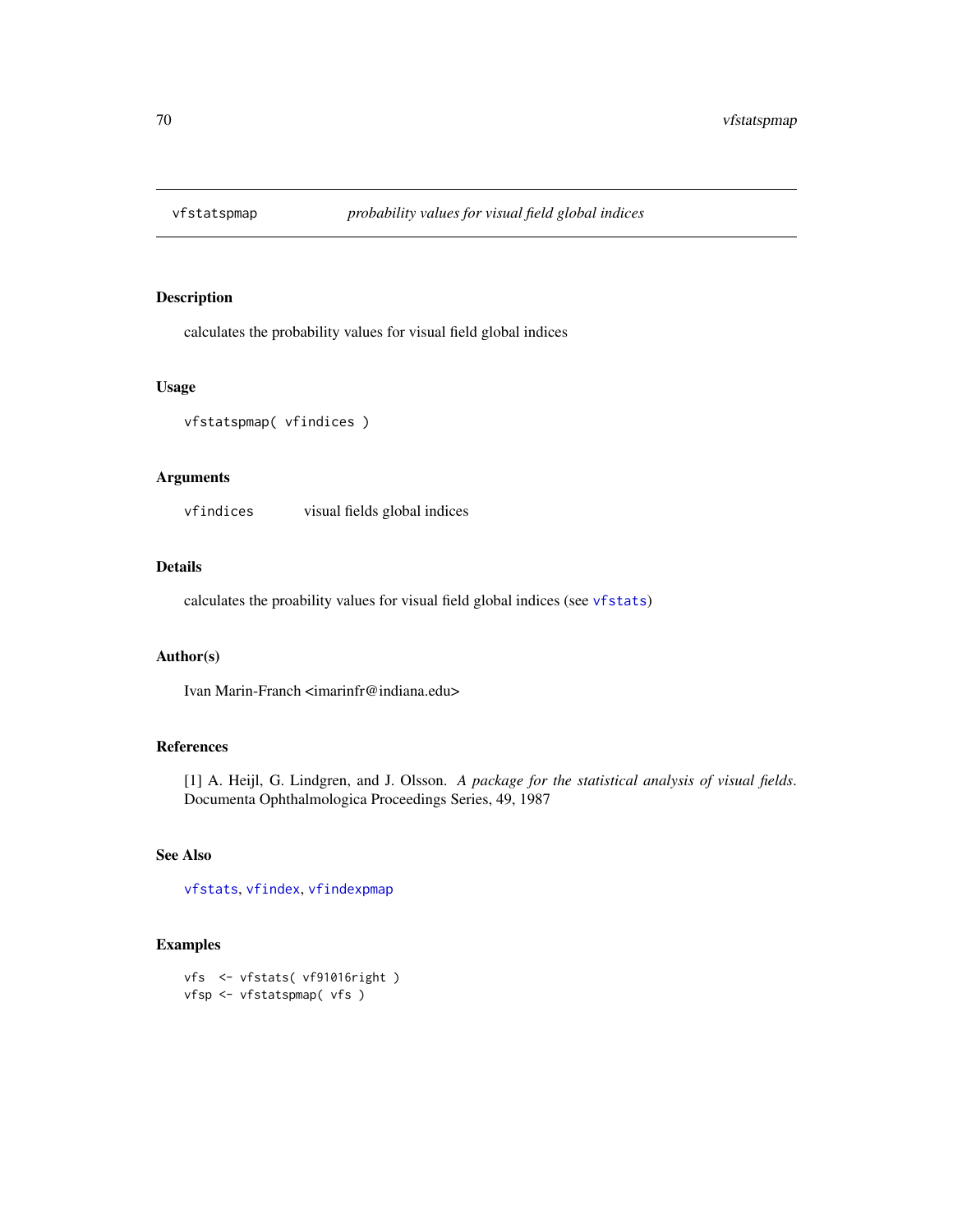extracts a block from the XML file

# Usage

xmlblock( tag, xmllines, capitalize = TRUE )

# Arguments

| tag        | tag to look at                                        |
|------------|-------------------------------------------------------|
| xmllines   | lines from loaded XML files                           |
| capitalize | Whether we need to capitalize or not. Default is TRUE |

#### Value

returns an array of characters with all that is inside a block corresponding to a particular tag

## Author(s)

Ivan Marin-Franch <imarinfr@indiana.edu>

## See Also

[loadvfxml](#page-17-0), [loadvfcsv](#page-16-0), [xmlitem](#page-71-0)

## Examples

```
# DO NOT RUN
#xmlblock( tag, xmllines )
```
xmldevval *extracts total-deviation values, pattern-deviation values, totaldeviation probability values, and pattern-deviation probability values*

# Description

extracts total-deviation values, pattern-deviation values, total-deviation probability values, and patterndeviation probability values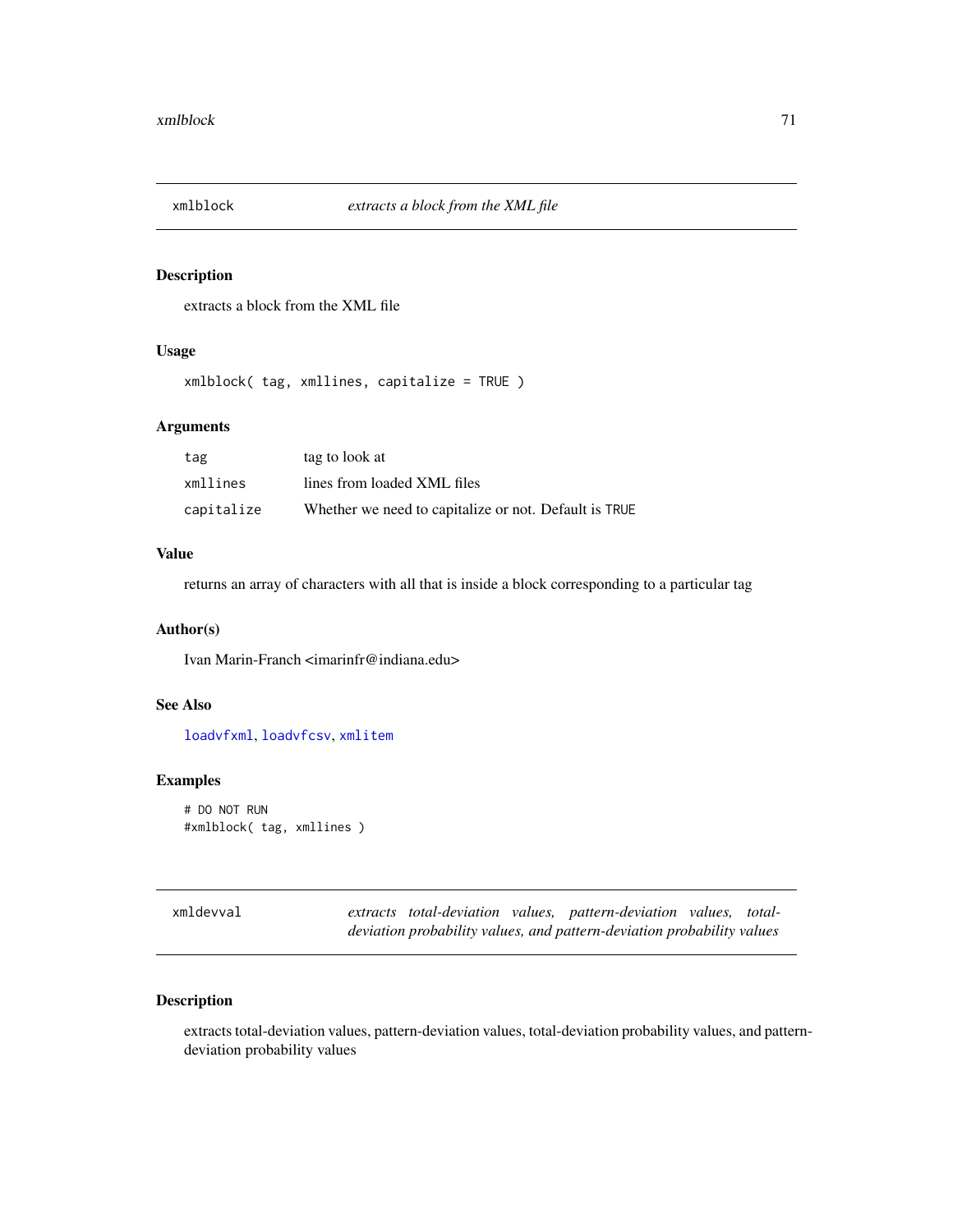## Usage

```
xmldevval( xmllines, patternMap, typeData = c( "td" ),
          group = c( 4, 3, 2, 1, 0 ),cutoffs = c( 0.5, 1, 2, 5, 95 )
```
# Arguments

| xmllines   | lines from loaded XML files                                                                                                                                                                                                                                                                                         |
|------------|---------------------------------------------------------------------------------------------------------------------------------------------------------------------------------------------------------------------------------------------------------------------------------------------------------------------|
| patternMap | pattern of stimulus locations. Default is saplocmap\$p24d2                                                                                                                                                                                                                                                          |
| typeData   | Type of data to load; visual field (vf), total deviations (td), pattern deviations<br>(pd), global indices (gi), visual-field index (vfi), total-deviation p-values (tdp),<br>pattern-deviation p-values (pdp), global indices probability maps (gip), visual-<br>field-index probability map (vfip). Default is vf |
| group      | for probability maps: the probability group coding                                                                                                                                                                                                                                                                  |
| cutoffs    | for probability maps: the corresponding pvalue for each group code                                                                                                                                                                                                                                                  |
|            |                                                                                                                                                                                                                                                                                                                     |

# Value

total-deviation values, pattern-deviation values, total-deviation probability values, and pattern-deviation probability values

# Author(s)

Ivan Marin-Franch <imarinfr@indiana.edu>

# See Also

[loadvfxml](#page-17-0), [xmlvfval](#page-72-0)

# Examples

```
# DO NOT RUN
#xmldevval( xmllines, patternMap = saplocmap$p24d2 )
```

```
xmlitem extracts from a loaded XML file the info of a tag
```
# Description

extracts from a loaded XML file the info of a tag

# Usage

```
xmlitem( tag, xmllines, capitalize = TRUE )
```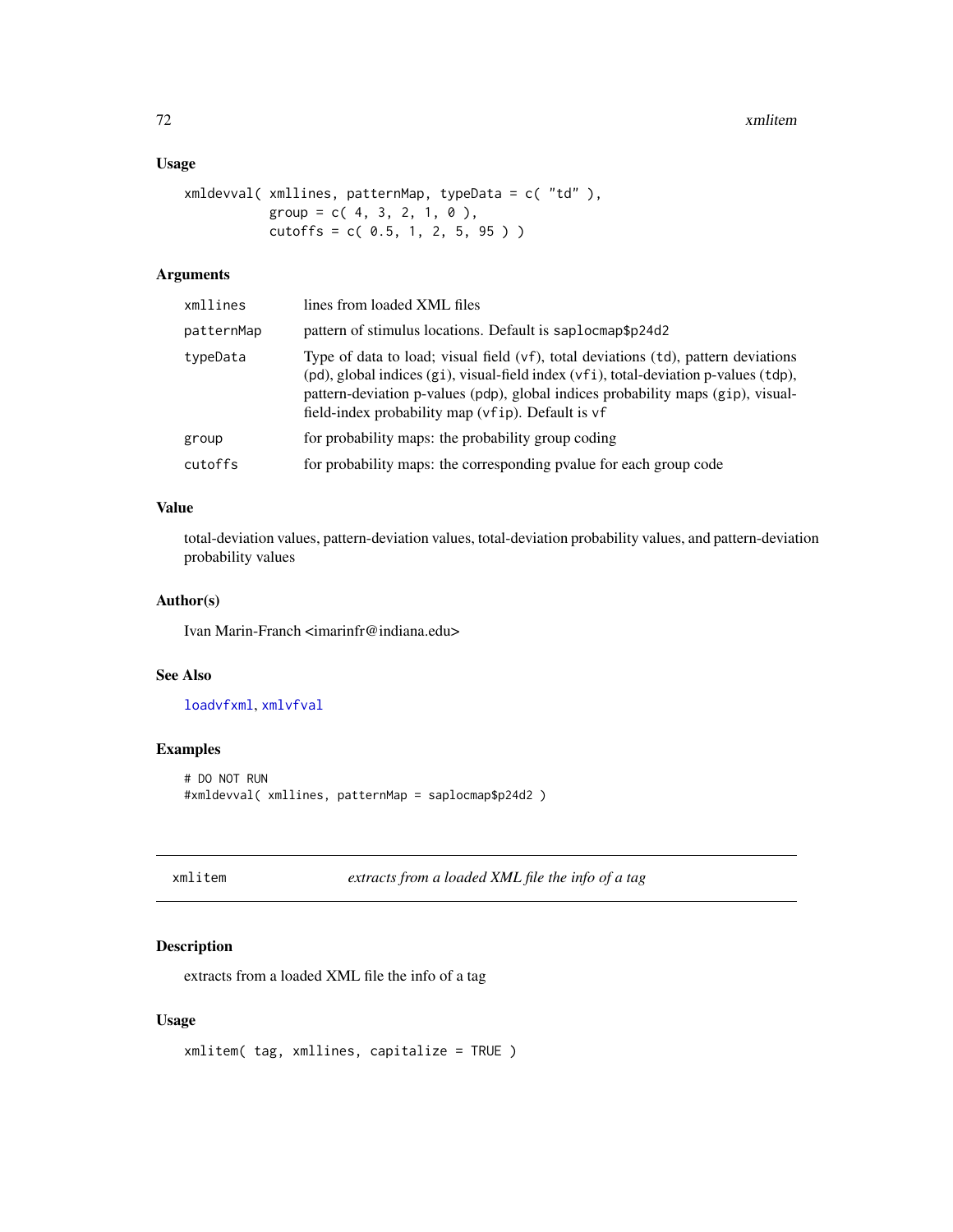#### <span id="page-72-1"></span>xmlvfval 73

#### Arguments

| tag        | tag to look at                                        |
|------------|-------------------------------------------------------|
| xmllines   | lines from loaded XML files                           |
| capitalize | Whether we need to capitalize or not. Default is TRUE |

#### Details

extracts from a loaded XML file the info of a tag

#### Author(s)

Ivan Marin-Franch <imarinfr@indiana.edu>

#### See Also

[loadvfxml](#page-17-0), [loadvfcsv](#page-16-0),[xmlblock](#page-70-0)

## Examples

# DO NOT RUN #xmlitem( tag, xmllines )

<span id="page-72-0"></span>xmlvfval *extracts visual-field sensitivity values*

#### Description

extracts visual-field sensitivity values

#### Usage

```
xmlvfval( xmllines, patternMap, extractionType = c( "average" ) )
```
## Arguments

| xmllines   | lines from loaded XML files                                                                   |
|------------|-----------------------------------------------------------------------------------------------|
| patternMap | pattern of stimulus locations. Default is saplocmap\$p24d2                                    |
|            | extractionType what type of extraction we want: all re-tested sensitivities "all" or just the |
|            | mean "average" over re-tested values? Default is "average"                                    |

#### Author(s)

Ivan Marin-Franch <imarinfr@indiana.edu>

#### See Also

[loadvfxml](#page-17-0), [xmldevval](#page-70-1)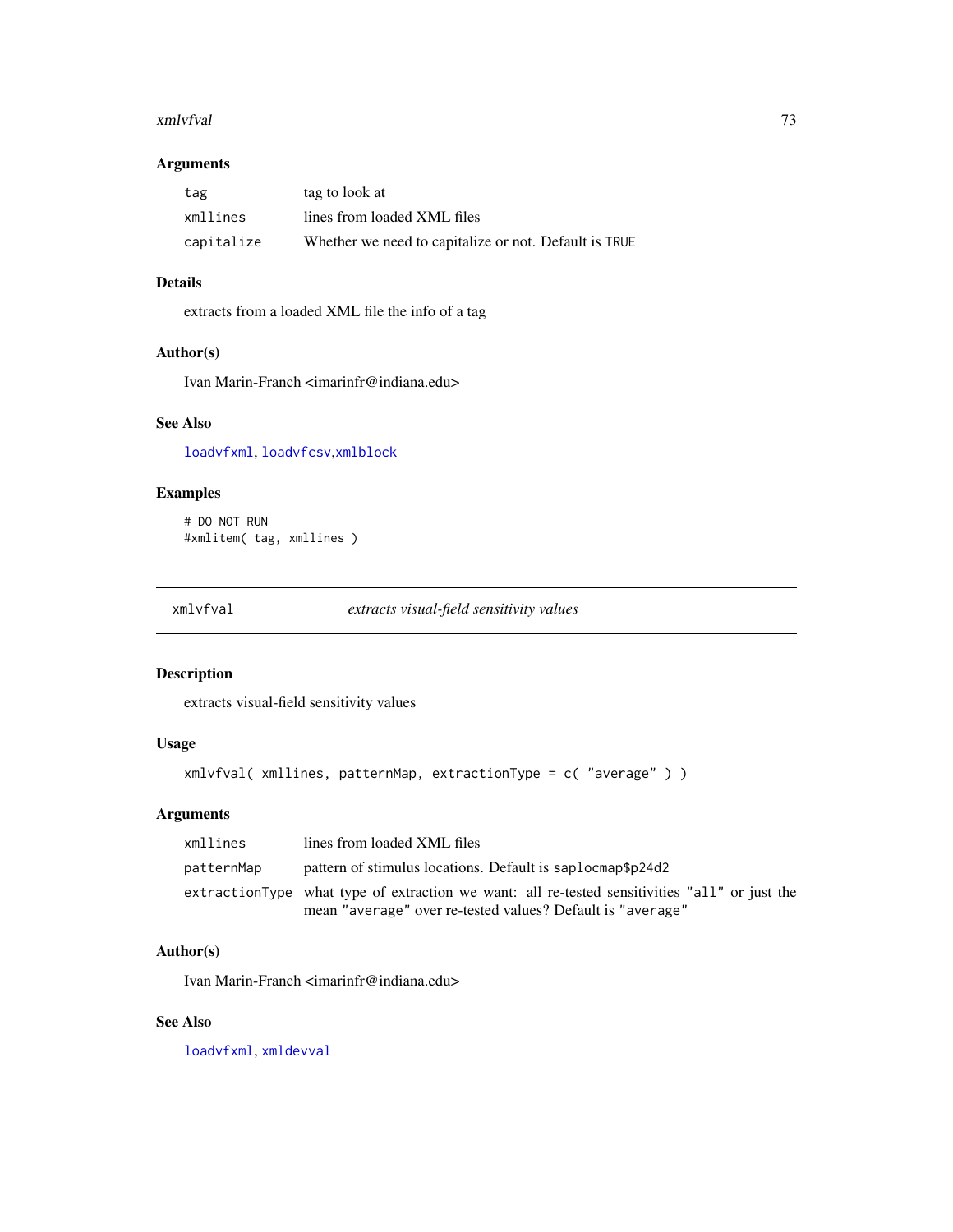#### Examples

```
# DO NOT RUN
#xmlvfval( xmllines, patternMap = saplocmap$p24d2 )
```
xmlvfxy *dxtraction of (x,y)-coordinates of tested locations*

## Description

extracts the (x,y)-coordinates of tested locations

#### Usage

xmlvfxy( xmllines )

#### Arguments

xmllines lines from loaded XML files

# Details

extracts the (x,y)-coordinates of tested locations. To be used only for custom locations, not when we know that the testing pattern is 24-2, or 30-2, etc

#### Value

(x,y)-coordinates of tested locations

#### Author(s)

Ivan Marin-Franch <imarinfr@indiana.edu>

# See Also

[loadvfxml](#page-17-0), [xmlvfval](#page-72-0)

## Examples

# DO NOT RUN #xmldevval( xmllines )

<span id="page-73-0"></span>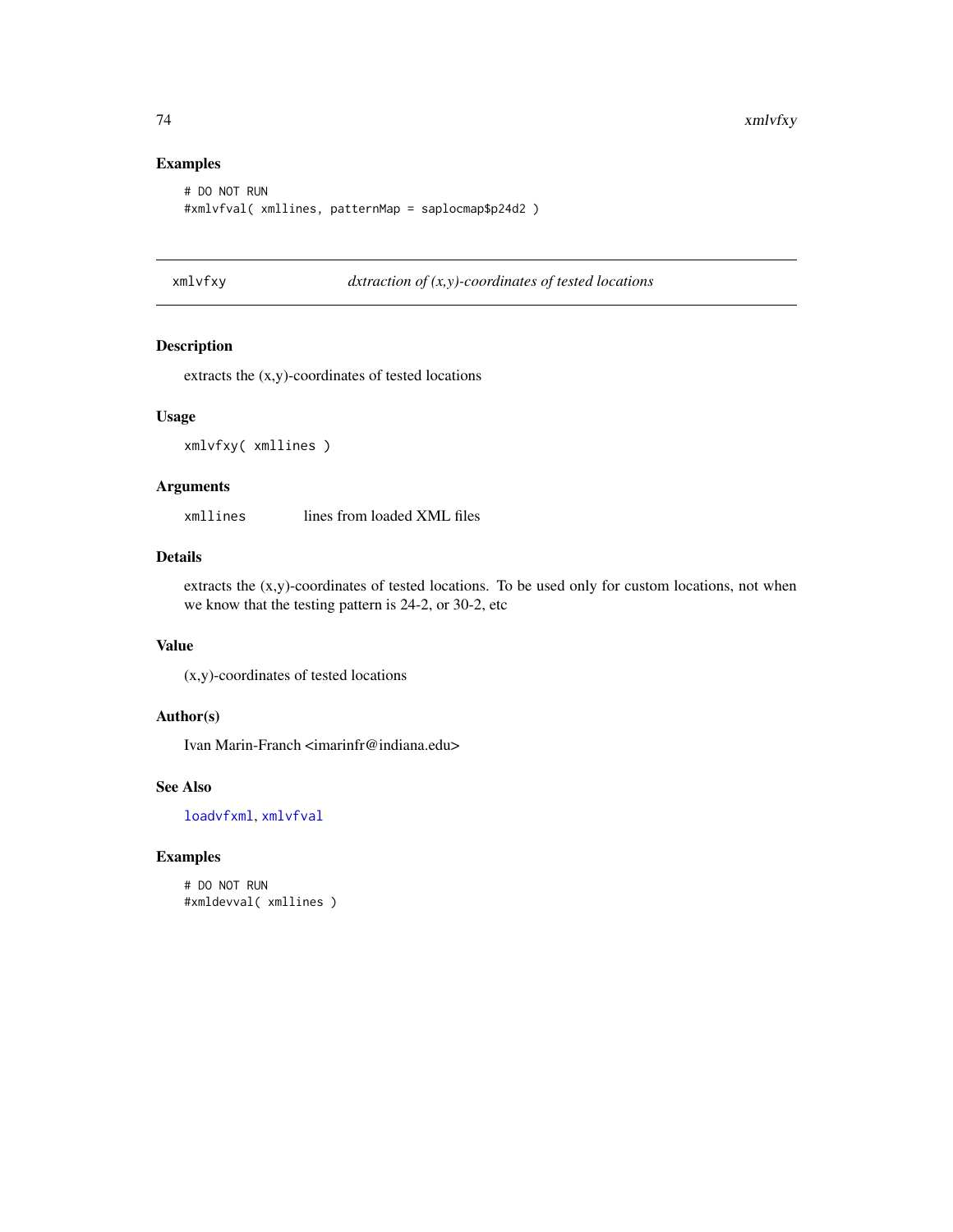# Index

```
∗Topic datasets
    csplocmap, 9
    fdplocmap, 10
    nvcspsgalpha, 21
    nvsapdefault, 22
    saplocmap, 33
    vf91016csp1vf, 43
    vf91016left, 44
    vf91016right, 45
    vfenv, 46
    vfidefault, 48
    vfsettings, 67
    vfShafi2011, 67
 createviewport (createviewport), 8
 getnv (getnv), 11
 setnv (setnv), 36
 tdpmap (tdpmap), 37
 vflayout_poplr (vflayout_poplr), 55
agecalc, 4
ageLinearModel, 4, 22, 31, 34, 35
bebie, 6, 23
colormapgraph, 7
createviewport, 8
csplocmap, 9, 44
family, 14, 40
fdplocmap, 10, 10, 33
filterReliability, 11, 16
getnv, 11, 36, 47
ghpostd, 12, 14
ghranktd, 13
glm, 14, 40
gloperc, 14, 15, 21, 51
grid, 8
```
hist\_poplr, [15,](#page-14-0) *[28](#page-27-0)[–30](#page-29-0)*, *[57](#page-56-0)*, *[64](#page-63-0)*

lidLensArtifact, *[11](#page-10-0)*, [16](#page-15-0) loadvfcsv, [17,](#page-16-1) *[18,](#page-17-1) [19](#page-18-0)*, *[71](#page-70-2)*, *[73](#page-72-1)* loadvfxml, *[17](#page-16-1)*, [18,](#page-17-1) *[19](#page-18-0)*, *[71](#page-70-2)[–74](#page-73-0)* loadvfxmlbatch, *[17,](#page-16-1) [18](#page-17-1)*, [19](#page-18-0) locperc, *[5](#page-4-0)*, *[15](#page-14-0)*, [20,](#page-19-0) *[34,](#page-33-0) [35](#page-34-0)*, *[51](#page-50-0)* nvcspsgalpha, [21](#page-20-0) nvsapdefault, *[6](#page-5-0)*, *[22](#page-21-0)*, [22,](#page-21-0) *[46,](#page-45-0) [47](#page-46-0)* pdpmap, [24,](#page-23-0) *[26,](#page-25-0) [27](#page-26-0)*, *[37](#page-36-0)*, *[43](#page-42-0)* pdpmapghr, [25,](#page-24-0) *[27](#page-26-0)* pdval, *[13,](#page-12-0) [14](#page-13-0)*, *[24,](#page-23-0) [25](#page-24-0)*, [26,](#page-25-0) *[27](#page-26-0)*, *[37](#page-36-0)*, *[43](#page-42-0)* pdvalghr, [26](#page-25-0) poplr, *[16](#page-15-0)*, [27,](#page-26-0) *[29,](#page-28-0) [30](#page-29-0)*, *[55](#page-54-0)*, *[57](#page-56-0)*, *[64](#page-63-0)* poplr\_cstat, *[16](#page-15-0)*, *[28](#page-27-0)*, [28,](#page-27-0) *[30](#page-29-0)*, *[57](#page-56-0)*, *[64](#page-63-0)* poplr\_pstat, *[16](#page-15-0)*, *[28,](#page-27-0) [29](#page-28-0)*, [29,](#page-28-0) *[57](#page-56-0)*, *[64](#page-63-0)* progols, [30](#page-29-0) quad2Dfit, *[5](#page-4-0)*, [31,](#page-30-0) *[34,](#page-33-0) [35](#page-34-0)* ringmapgraph, [32](#page-31-0) saplocmap, *[10](#page-9-0)*, [33,](#page-32-0) *[37](#page-36-0)* sdnv, *[5](#page-4-0)*, [34](#page-33-0) sdnvghr, [35](#page-34-0) setnv, *[12](#page-11-0)*, [36,](#page-35-0) *[47](#page-46-0)* stimLoc, [36](#page-35-0) tdpmap, *[24](#page-23-0)[–27](#page-26-0)*, [37,](#page-36-0) *[43](#page-42-0)* tdrank, [38,](#page-37-0) *[39](#page-38-0)[–42](#page-41-0)* tdrankadjperc, [39](#page-38-0) tdrankglm, [40,](#page-39-0) *[41,](#page-40-0) [42](#page-41-0)* tdranknv, [41](#page-40-0) tdrankperc, *[38](#page-37-0)[–40](#page-39-0)*, [42](#page-41-0) tdval, *[24](#page-23-0)[–27](#page-26-0)*, *[37](#page-36-0)*, [43](#page-42-0) vf, *[5](#page-4-0)*, *[16–](#page-15-0)[19](#page-18-0)*, *[22](#page-21-0)*, *[27](#page-26-0)*, *[34,](#page-33-0) [35](#page-34-0)*, *[39](#page-38-0)*, *[43](#page-42-0)[–46](#page-45-0)*, *[51](#page-50-0)[–54](#page-53-0)*, *[56](#page-55-0)*, *[60](#page-59-0)*, *[67](#page-66-0)[–69](#page-68-0)* vf *(*vfobject*)*, [57](#page-56-0) vf91016csp1vf, [43](#page-42-0)

vf91016left, [44](#page-43-0)